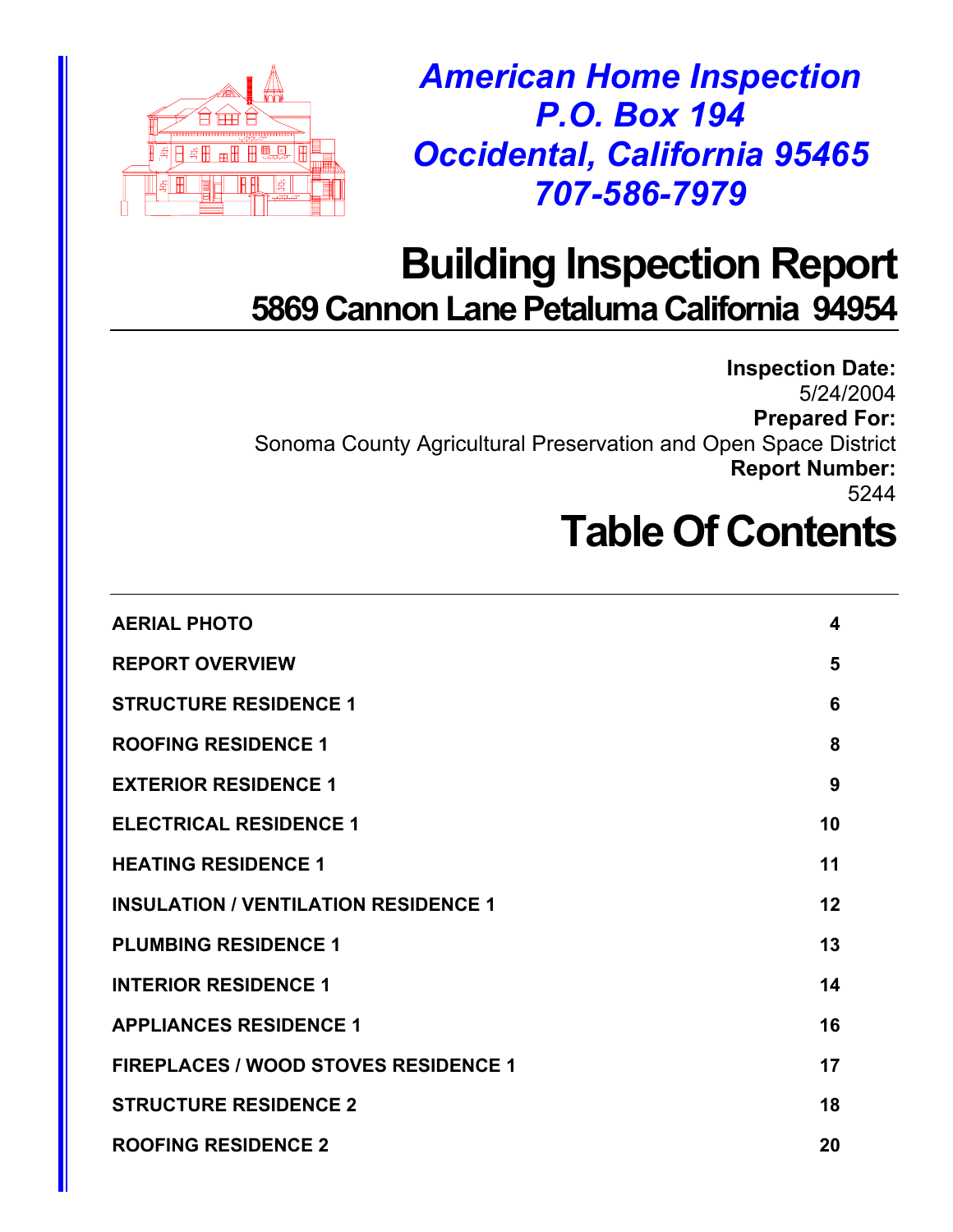|                                             | 5869 Cannon Lane Petaluma California | Page 2 of 71 |
|---------------------------------------------|--------------------------------------|--------------|
| <b>EXTERIOR RESIDENCE 2</b>                 |                                      | 21           |
| <b>ELECTRICAL RESIDENCE 2</b>               |                                      | 22           |
| <b>HEATING RESIDENCE 2</b>                  |                                      | 23           |
| <b>INSULATION / VENTILATION RESIDENCE 2</b> |                                      | 24           |
| <b>PLUMBING RESIDENCE 2</b>                 |                                      | 25           |
| <b>INTERIOR RESIDENCE 2</b>                 |                                      | 26           |
| <b>APPLIANCES RESIDENCE 2</b>               |                                      | 28           |
| <b>FIREPLACES / WOOD STOVES RESIDENCE 2</b> |                                      | 29           |
| <b>STRUCTURE RESIDENCE 3</b>                |                                      | 30           |
| <b>ROOFING RESIDENCE 3</b>                  |                                      | 32           |
| <b>EXTERIOR RESIDENCE 3</b>                 |                                      | 33           |
| <b>ELECTRICAL RESIDENCE 3</b>               |                                      | 34           |
| <b>HEATING RESIDENCE 3</b>                  |                                      | 35           |
| <b>INSULATION / VENTILATION RESIDENCE 3</b> |                                      | 36           |
| <b>PLUMBING RESIDENCE 3</b>                 |                                      | 37           |
| <b>INTERIOR RESIDENCE 3</b>                 |                                      | 38           |
| <b>APPLIANCES RESIDENCE 3</b>               |                                      | 40           |
| <b>STRUCTURE RESIDENCE 4</b>                |                                      | 41           |
| <b>EXTERIOR RESIDENCE 4</b>                 |                                      | 43           |
| <b>ELECTRICAL RESIDENCE 4</b>               |                                      | 44           |
| <b>HEATING RESIDENCE 4</b>                  |                                      | 45           |
| <b>INSULATION / VENTILATION RESIDENCE 4</b> |                                      | 46           |
| <b>PLUMBING RESIDENCE 4</b>                 |                                      | 47           |
| <b>INTERIOR RESIDENCE 4</b>                 |                                      | 48           |
| <b>APPLIANCES RESIDENCE 4</b>               |                                      | 50           |

**This confidential report is prepared exclusively for Sonoma County Agricultural Preservation and Open Space District**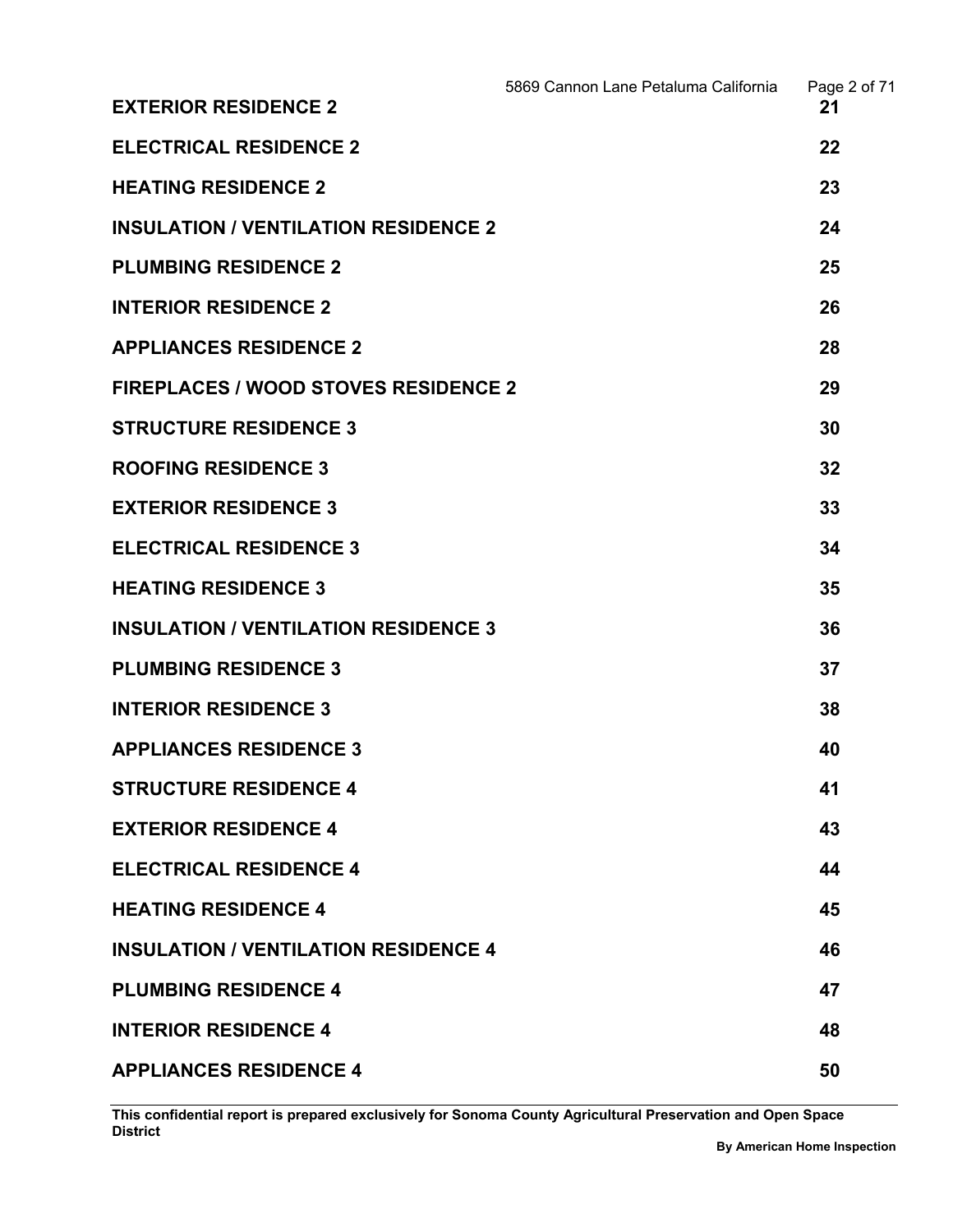|                                             | 5869 Cannon Lane Petaluma California | Page 3 of 71 |
|---------------------------------------------|--------------------------------------|--------------|
| <b>STRUCTURE RESIDENCE 5</b>                |                                      | 51           |
| <b>ROOFING RESIDENCE 5</b>                  |                                      | 52           |
| <b>EXTERIOR RESIDENCE 5</b>                 |                                      | 53           |
| <b>ELECTRICAL RESIDENCE 5</b>               |                                      | 54           |
| <b>HEATING RESIDENCE 5</b>                  |                                      | 55           |
| <b>INSULATION / VENTILATION RESIDENCE 5</b> |                                      | 56           |
| <b>PLUMBING RESIDENCE 5</b>                 |                                      | 57           |
| <b>INTERIOR RESIDENCE 5</b>                 |                                      | 58           |
| <b>APPLIANCES RESIDENCE 5</b>               |                                      | 60           |
| <b>GRAINARY BARN</b>                        |                                      | 61           |
| <b>TRACTOR BARN</b>                         |                                      | 62           |
| <b>HAY BARN</b>                             |                                      | 63           |
| <b>NEW HAY BARN</b>                         |                                      | 64           |
| <b>BARN ON THE HILL</b>                     |                                      | 65           |
| <b>OLD SHOP STRUCTURE</b>                   |                                      | 66           |
| <b>STORAGE SHED STRUCTURE</b>               |                                      | 67           |
| <b>SLAUGHTER HOUSE STRUCTURE</b>            |                                      | 68           |
| <b>WINE CELLAR STRUCTURE</b>                |                                      | 69           |
| <b>NEW SHOP STRUCTURE</b>                   |                                      | 70           |
| <b>HOME ENERGY INFORMATION</b>              |                                      | 71           |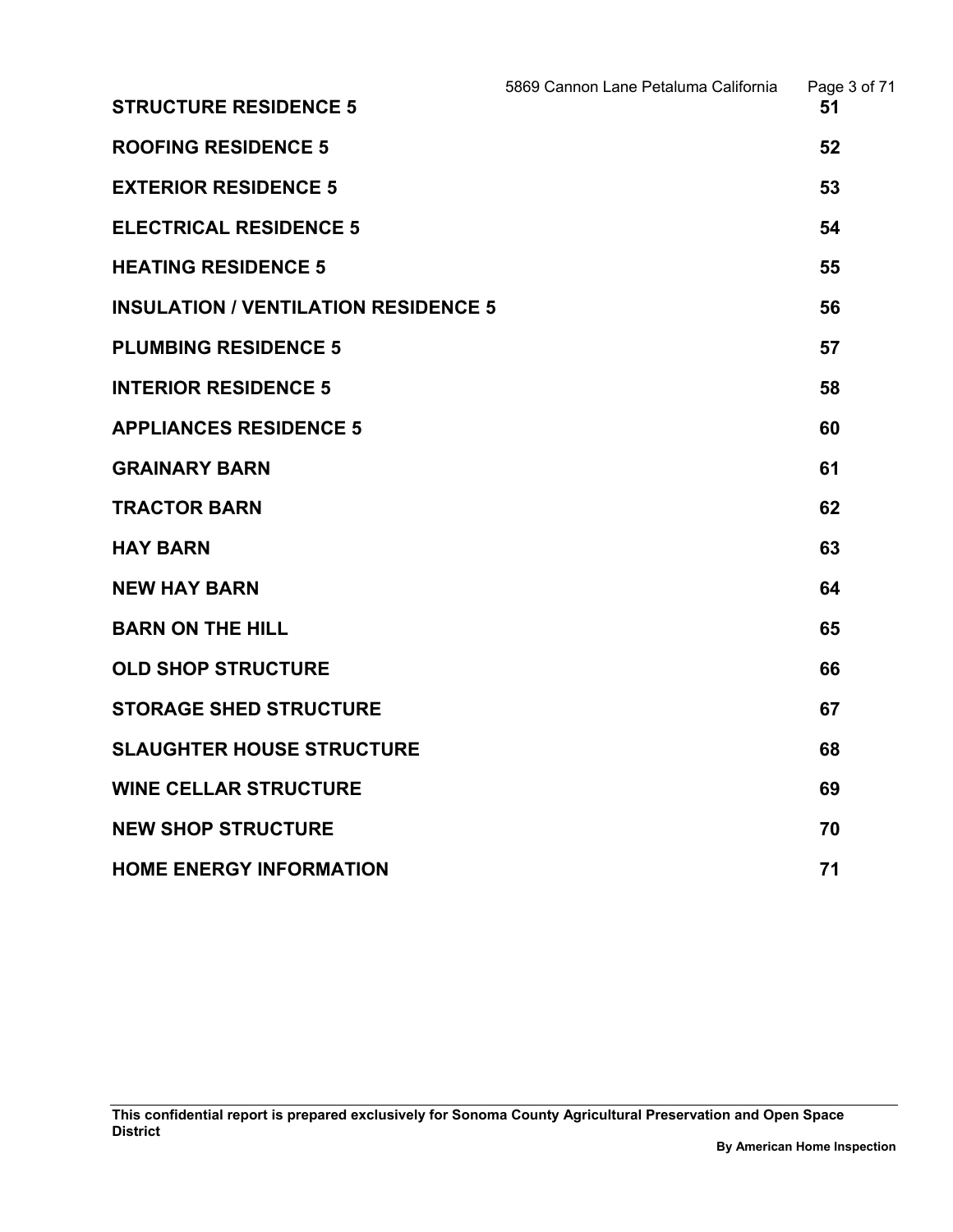## **Aerial Photo**

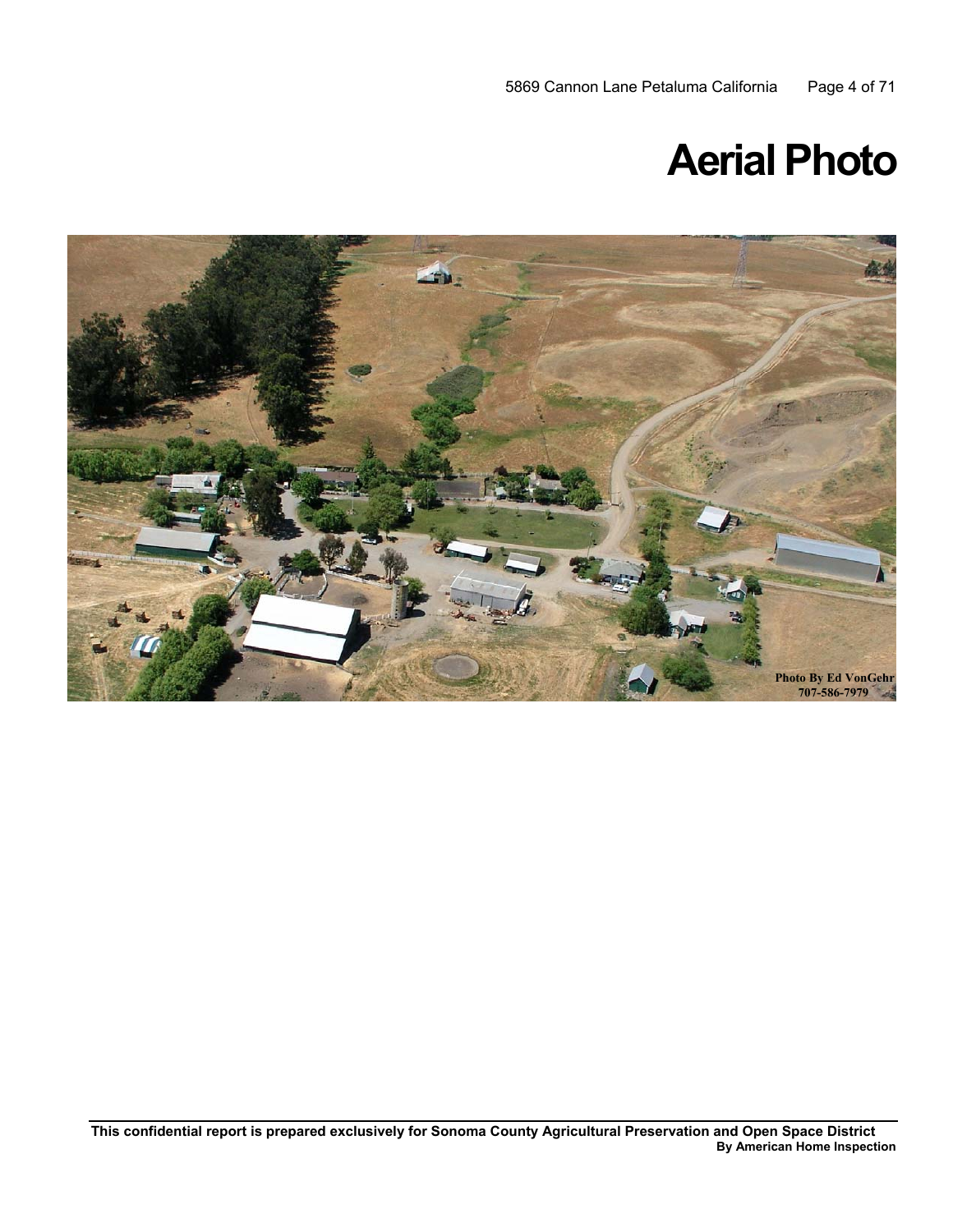## **Report Overview**

### **THE PROPERTY IN PERSPECTIVE**

 family ranch. As is typical of family ranches, and buildings of this age, the buildings exhibit many unusual with Building, Use Permits, and Zoning is outside the scope of this report. Electrical work may have been The property consists of five Residences, five Barns, and five Shops or Storage Structures. The current use is a conditions. Many structural repairs and improvements are either needed or desirable. In practice, however, many buildings of this type are improved only on an as needed basis. Many less than ideal conditions are simply tolerated. Old timbers, for example, may exhibit evidence of rot and prior insect damage. These timbers could be replaced. Many owners undertake these costly repairs only if the timber fails or is substantially weakened. Questions regarding changing the use of the property from a family ranch to a public use are beyond the scope of this report. A Professional licensed Architect should be consulted about the change of use of the buildings, or how to exhibit the buildings and how to comply with the American Disability act requirements etc. Hazardous material sites, if any were not inspected for and are outside the scope of this building inspection. Compliance done, as is typical on Ranches, "in house" and there may be some hidden problems. We recommend a Licensed Electrical contractor be hired to do a more detailed report and make recommendations for what use the County may find for these buildings. The plumbing is old, needs repair at several locations and a Licensed Plumbing contractor should be hired to repair the problems and further inspect the properties for the intended use of by the County. The water supply system is outside the scope of this inspection and buyers agent stated it will be tested by others. A professional Real Estate Broker or Real Estate Attorney would also be of great assistance to the county to deal with some of the type of questions that have arisen.

## **CONVENTIONS USED IN THIS REPORT**

For your convenience, the following conventions have been used in this report.

 **Major Concern:** a system or component, which is considered significantly deficient or is unsafe. Significant deficiencies need to be corrected and, except for some safety items, are likely to involve significant expense.

**Safety Issue:** denotes a condition that is unsafe and in need of prompt attention.

**Repair:** denotes a system or component which is missing or which needs corrective action to assure proper and reliable function.

**Improve:** denotes improvements.

 **Monitor:** denotes a system or component needing further investigation and/or monitoring in order to determine if repairs are necessary.

**Please refer to the body of this report for details on recommendations**.

## **THE SCOPE OF THE INSPECTION**

**It is the goal of the inspection to put a property buyer in a better position to make a buying decision. Not all improvements will be identified during this inspection. Unexpected repairs should still be anticipated. The inspection should not be considered a guarantee or warranty of any kind.** 

## **We did not test for Mold.**

**Information is available at: California State Environmental Services, 1515 Clay Street suite 1700, Oakland California 94612, phone 510-622-4500** 

**or** http://www.dhs.ca.gov/deodc/ehib/ehib2/topics/mold.html **.**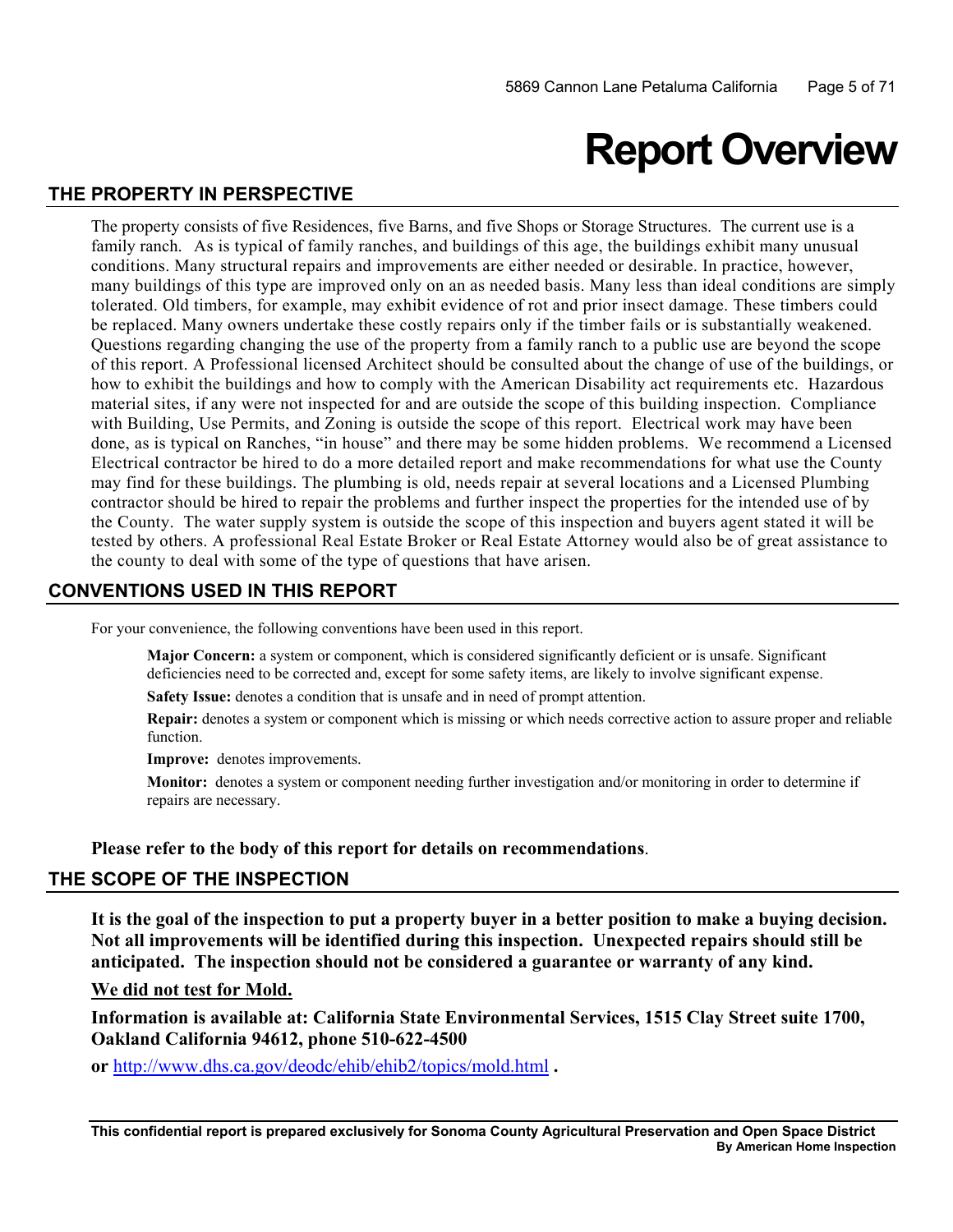## **Structure Residence 1**

## **DESCRIPTION OF STRUCTURE**

| <b>Foundation:</b>      | •Poured Concrete •Basement Configuration |
|-------------------------|------------------------------------------|
| <b>Floor Structure:</b> | $\bullet$ Wood Joist                     |
| Wall Structure:         | •Wood Frame                              |
| Ceiling Structure:      | $\bullet$ Joist                          |
| <b>Roof Structure:</b>  | • Rafters • Spaced Plank Sheathing       |
|                         |                                          |

#### **STRUCTURE OBSERVATIONS**

Residence 1 has a concrete foundation, typical wood frame construction, and painted stucco exterior. Gable roof has two types of composition shingle and an asbestos shingle cover, with gutters and downspouts. Residence includes four bedrooms and one and one-half bathrooms. The home has been remodeled and additions made over the years. Garage area has been converted to office space. Area: 2,476 Approximate SF Swimming Pool

As is typical of homes of this age, the building exhibits many unusual conditions. Many structural repairs and improvements are either needed or desirable. In practice, however, many homes of this type are improved only on an as needed basis. Many less than ideal conditions are simply tolerated. Old timbers, for example, may exhibit evidence of rot and prior insect damage. These timbers could be replaced. Many owners undertake these costly repairs only if the timber fails or is substantially weakened.

#### **RECOMMENDATIONS / OBSERVATIONS**

#### **Foundation**

• **Monitor:** Larger than typical foundation settlement cracking was observed. The amount of movement which has occurred is not likely to have caused other damage to the structure but this area should be monitored. If additional movement occurs, more costly repairs might be necessary. The rate of movement cannot be predicted during a one-time inspection.

#### **Floors**

**Monitor:** The floor structure shows common sagging and movement. This is usually the result of the age and framing design of the building.

#### **Exterior Walls**

**Improve:** More extensive than common wall cracks were observed. Since additional movement could lead to need for repairs, this area should be monitored.

#### **Roof**

**Monitor:** The rafters of the roof structure show evidence of sagging. Strengthening the roof structure would resist further movement. This improvement is not priority unless the roof is likely to be subjected to heavy loads such as from additional layers of roofing material whose weight could cause further damage

#### **Wood Boring Insects**

**Monitor:** This home is in an area known for termite activity. Termites can do a substantial amount of damage to the wood structural components of a home. Any form of wood/soil contact should be avoided. Controlling dampness in the soil around the perimeter of a home, including below porches and in crawl spaces, is recommended. Preventative chemical treatment, performed by a licensed pest control specialist, is also advisable.

## **LIMITATIONS OF STRUCTURE INSPECTION**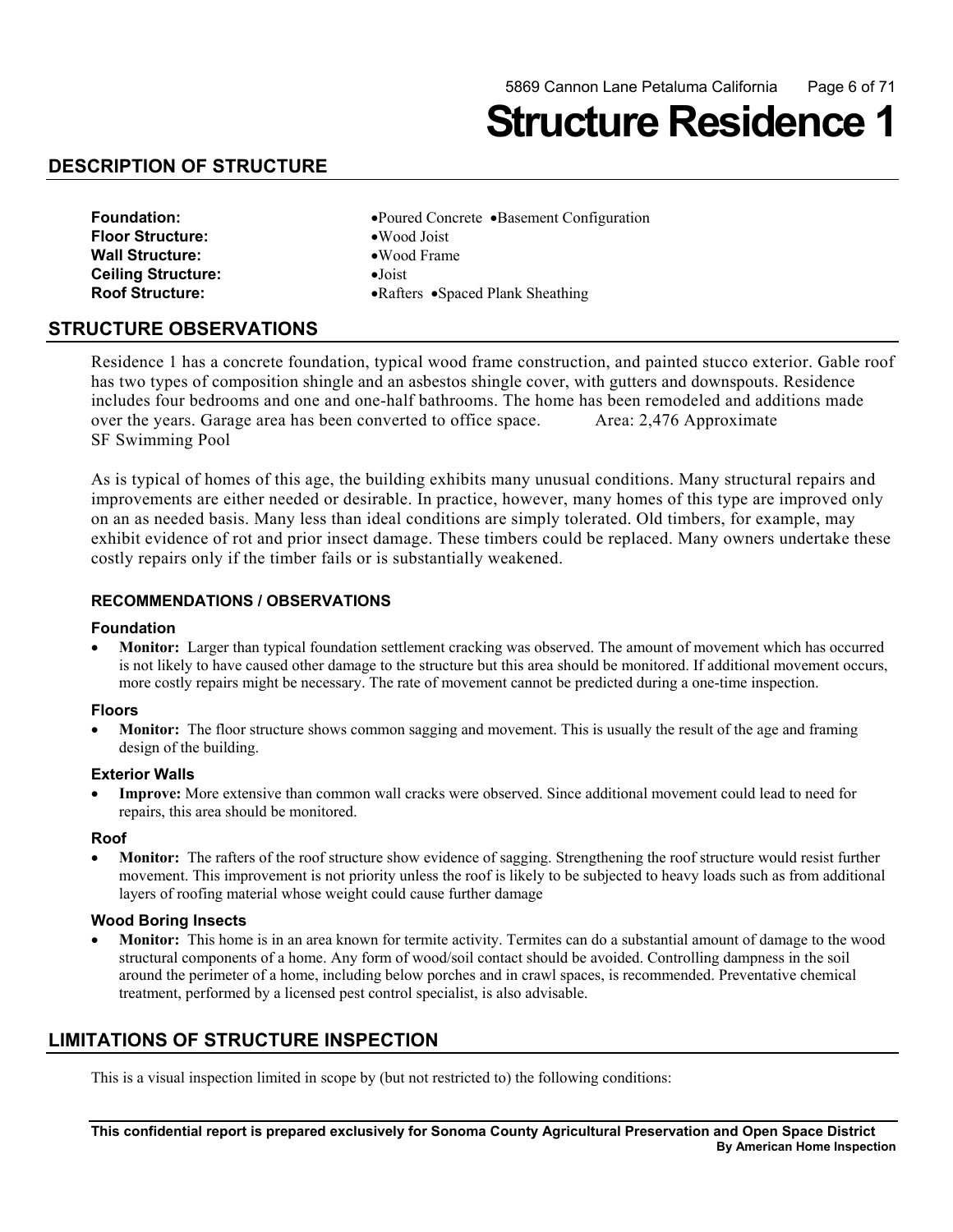- • Structural components concealed behind finished surfaces could not be inspected.
- • Only a representative sampling of visible structural components were inspected.
- • Furniture and/or storage restricted access to some structural components.
- • Engineering or architectural services such as calculation of structural capacities, adequacy, or integrity are not part of a home inspection.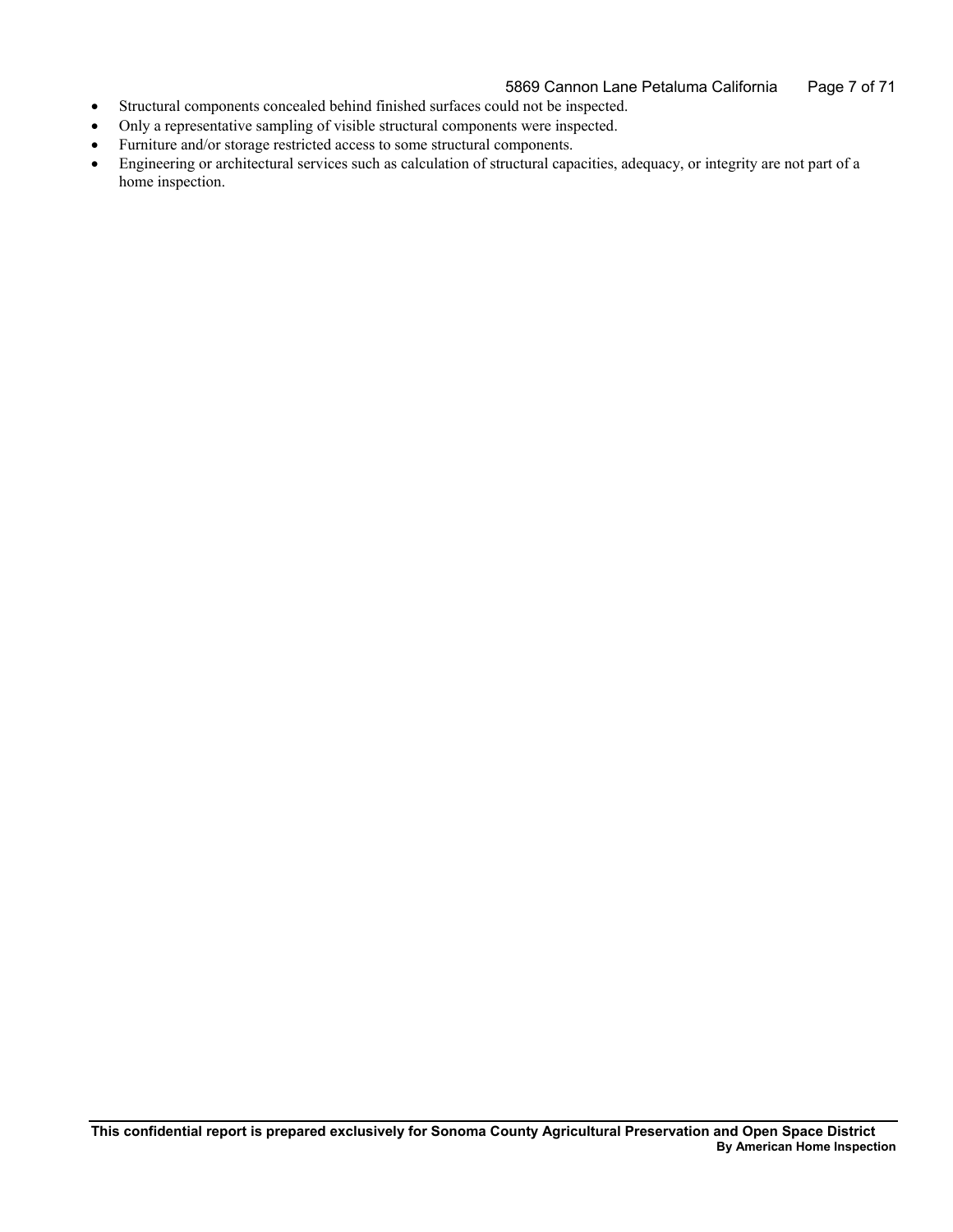## **Roofing Residence 1**

## **DESCRIPTION OF ROOFING**

| <b>Roof Covering:</b>        | • Asphalt Shingle • Asbestos Cement Shingles        |
|------------------------------|-----------------------------------------------------|
| <b>Roof Flashings:</b>       | $\bullet$ Metal                                     |
| <b>Chimneys:</b>             | $\bullet$ Masonry $\bullet$ Metal                   |
| <b>Roof Drainage System:</b> | •Galvanized Steel •Downspouts discharge above grade |

#### **ROOFING OBSERVATIONS**

Asbestos Shingles may be installed. This can only be verified by laboratory analysis. The Environmental Protection Agency (E.P.A.) reports that asbestos represents a health hazard if "friable" (damaged, crumbling, or in any state that allows the release of fibers). If replacement of the vent necessitates the removal of the asbestos containing insulation, a specialist should be engaged. If any sections of this insulation are indeed friable, or become friable over time, a specialist should be engaged. Further guidance is available from the Environmental Protection Agency (E.P.A.).

#### **RECOMMENDATIONS / OBSERVATIONS**

#### **Sloped Roofing**

**Major Concern, Repair:** The roofing is at end of life and should be replaced.

#### **Flashings**

• **Repair:** The flashing is old and should be replaced to avoid leaks.

#### **Gutters & Downspouts**

- **Repair:** The old galvanized gutters and downspouts should be replaced.
- **Repair:** The downspout(s) should discharge water at least five (5) feet from the house. Storm water should be encouraged to flow away from the building at the point of discharge.
- • **Repair:** Loose or damaged downspouts should be repaired promptly.

## **LIMITATIONS OF ROOFING INSPECTION**

- Not the entire underside of the roof sheathing is inspected for evidence of leaks.
- Interior finishes may disguise evidence of prior leaks.
- • Estimates of remaining roof life are approximations only and do not preclude the possibility of leakage. Leakage can develop at any time and may depend on rain intensity, wind direction, ice build up, and other factors.
- Antennae, chimney/flue interiors that are not readily accessible are not inspected and could require repair.
- Roof inspection may be limited by access, condition, weather, or other safety concerns.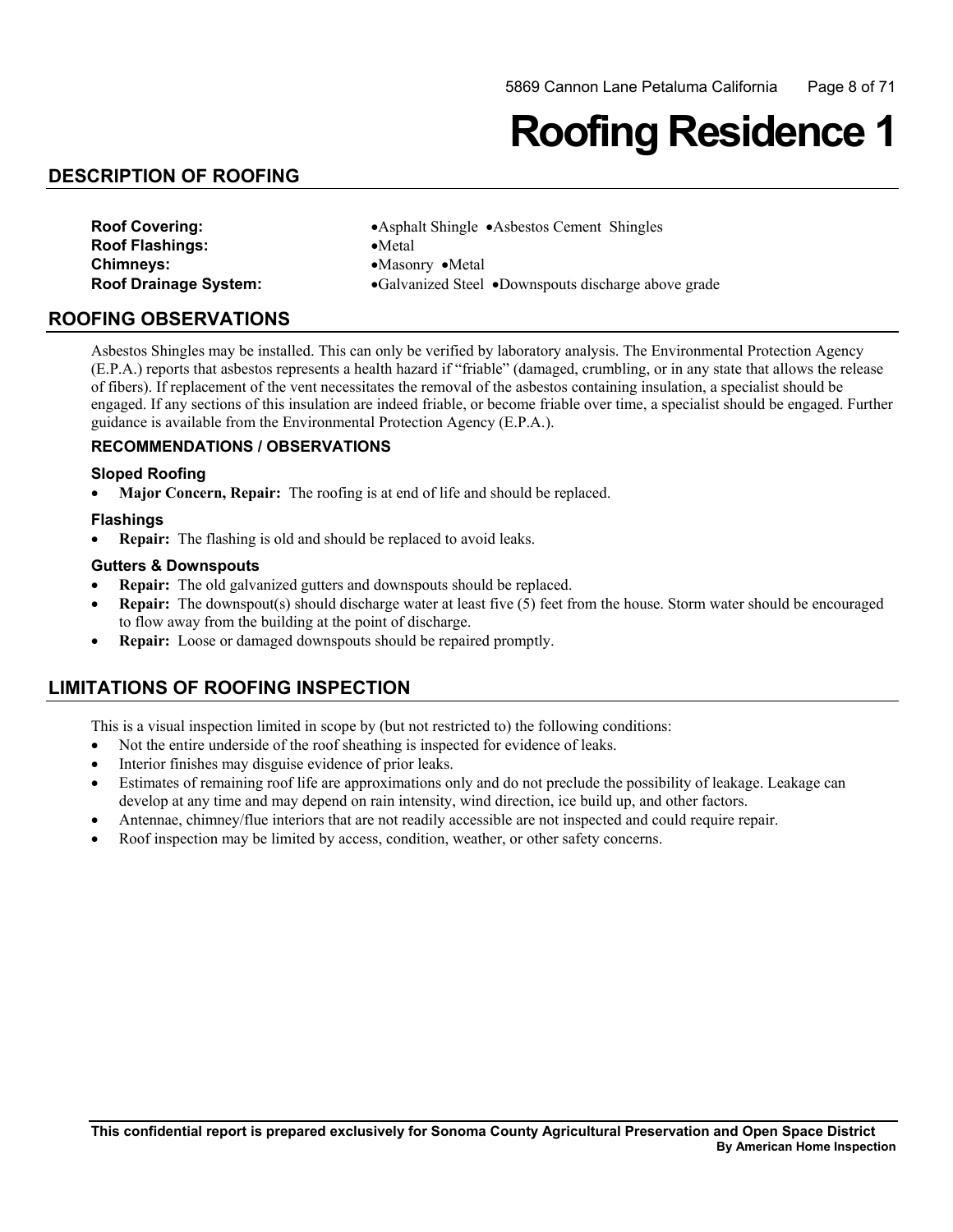## **Exterior Residence 1**

## **DESCRIPTION OF EXTERIOR**

**Wall Covering:** •Stucco •Hardboard **Exterior Doors:** •Solid Wood •French Doors **Window/Door Frames and Trim:** •Wood **Entry Driveways:** •Gravel **Entry Walkways And Patios:** •Concrete •Gravel **Porches, Decks, Steps, Railings:** •Concrete **Fencing:** •Wood

### **EXTERIOR OBSERVATIONS**

#### **RECOMMENDATIONS / OBSERVATIONS**

#### **Exterior Walls**

- **Monitor:** Common minor cracks were observed on the exterior walls of the house. This implies that structural movement has occurred. The location, size, shape of these cracks is common. The inspection did not find evidence of significant movement requiring immediate major repairs.
- **Repair:** The exterior stucco surfaces should be painted.

#### **Windows**

**Major Concern, Repair:** Installing replacement windows in place of the original windows would be a logical long term goal. This is a major expense.

#### **Porch**

**Monitor:** The porch columns show evidence of typical movement. Repairs can be deferred.

#### **Walkway**

**Repair, Safety Issue:** The walkway presents a trip hazard. This condition should be altered for improved safety.

#### **Fencing**

**Repair:** The fencing is in only fair condition. Minor repairs are needed.

### **LIMITATIONS OF EXTERIOR INSPECTION**

- • A representative sample of exterior components was inspected rather than every occurrence of components.
- The inspection does not include an assessment of geological, geotechnical, or hydrological conditions, or environmental hazards.
- Screening, shutters, awnings, or similar seasonal accessories, fences, recreational facilities, outbuildings, seawalls, breakwalls, docks, erosion control and earth stabilization measures are not inspected unless specifically agreed-upon and documented in this report.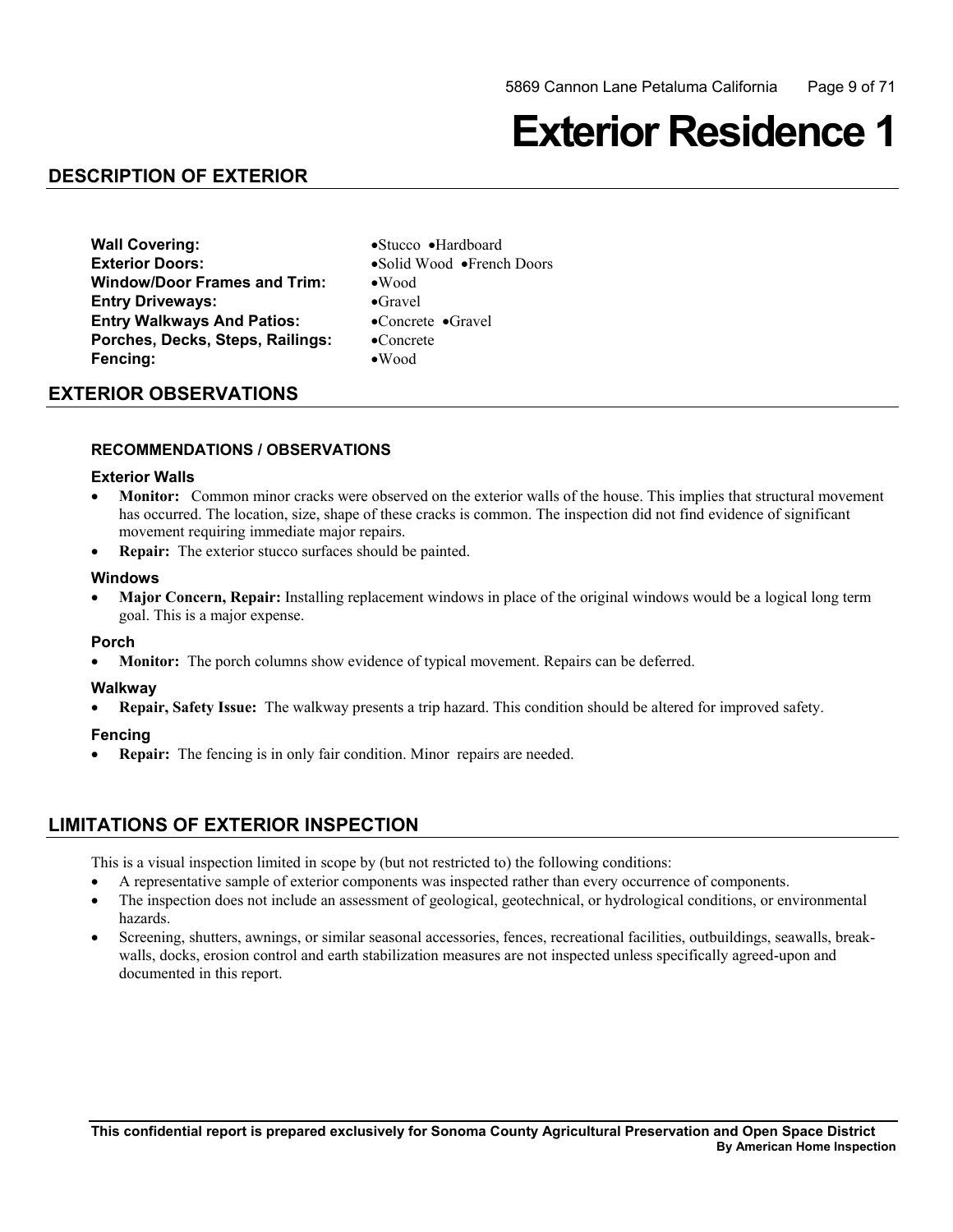## **Electrical Residence 1**

## **DESCRIPTION OF ELECTRICAL**

| <b>Size of Electrical Service:</b>        | •120/240 Volt Main Service - Service Size: 90 amp •Breakers |
|-------------------------------------------|-------------------------------------------------------------|
| <b>Service Drop:</b>                      | $\bullet$ Overhead                                          |
| <b>Service Grounding:</b>                 | $\bullet$ Copper                                            |
| Sub-Panel(s):                             | • Fuses • Breakers • Unable To Determine size               |
| <b>Distribution Wiring:</b>               | $\bullet$ Copper                                            |
| <b>Switches &amp; Receptacles:</b>        | •Grounded and Ungrounded                                    |
| <b>Ground Fault Circuit Interrupters:</b> | $\bullet$ Bathroom(s) $\bullet$ Exterior                    |
| <b>Smoke Detectors:</b>                   | $\bullet$ Present                                           |
| Telephone service:                        | $\bullet$ Present                                           |

## **ELECTRICAL OBSERVATIONS**

Inspection of the electrical system revealed some non-standard and/or amateur wiring practices. They should be high priority for safety reasons. *Unsafe electrical conditions represent a shock hazard*. A licensed electrician should be consulted to undertake the repairs recommended below.

### **RECOMMENDATIONS / OBSERVATIONS**

#### **Distribution Wiring**

- • **Repair:** Improper electrical connections should be repaired. All electrical connections should be made inside junction boxes fitted with cover plates.
- **Repair:** The installation of the distribution wiring is non-standard at some locations. It is suspected that installation was performed by an amateur, rather than a licensed electrician.

#### **Knob & Tube Wiring**

 • **Repair:** Poor connections between newer wiring and the old knob-and-tube wiring were observed. All connections of this type should be performed within junction boxes, fitted with cover plates.

#### **Outlets**

- **Repair:** Ungrounded 3-prong outlets should be repaired. In some cases a ground wire may be present in the electrical box and simply needs to be connected. A ground increases safety, a grounded circuit could be strung to this outlet, or a separate ground wire could be connected.
- **Repair:** Missing outlet cover plates should be replaced to avoid a shock hazard.

 The installation of ground fault circuit interrupter (GFCI) devices is advisable on exterior, garage, bathroom and some kitchen outlets. Any whirlpool or swimming pool equipment should also be fitted with GFCI's. A ground fault circuit interrupter (GFCI) offers protection from shock or electrocution.

#### **Smoke Detectors**

• **Repair:** The installation of smoke detectors outside sleeping areas is recommended.

## **LIMITATIONS OF ELECTRICAL INSPECTION**

- • Electrical components concealed behind finished surfaces are not inspected.
- Only a representative sampling of outlets and light fixtures were tested.
- Furniture and/or storage restricted access to some electrical components, which may not be inspected.
- The inspection does not include remote control devices, alarm systems and components, low voltage wiring, systems, and components, ancillary wiring, systems, and other components which are not part of the primary electrical power distribution system.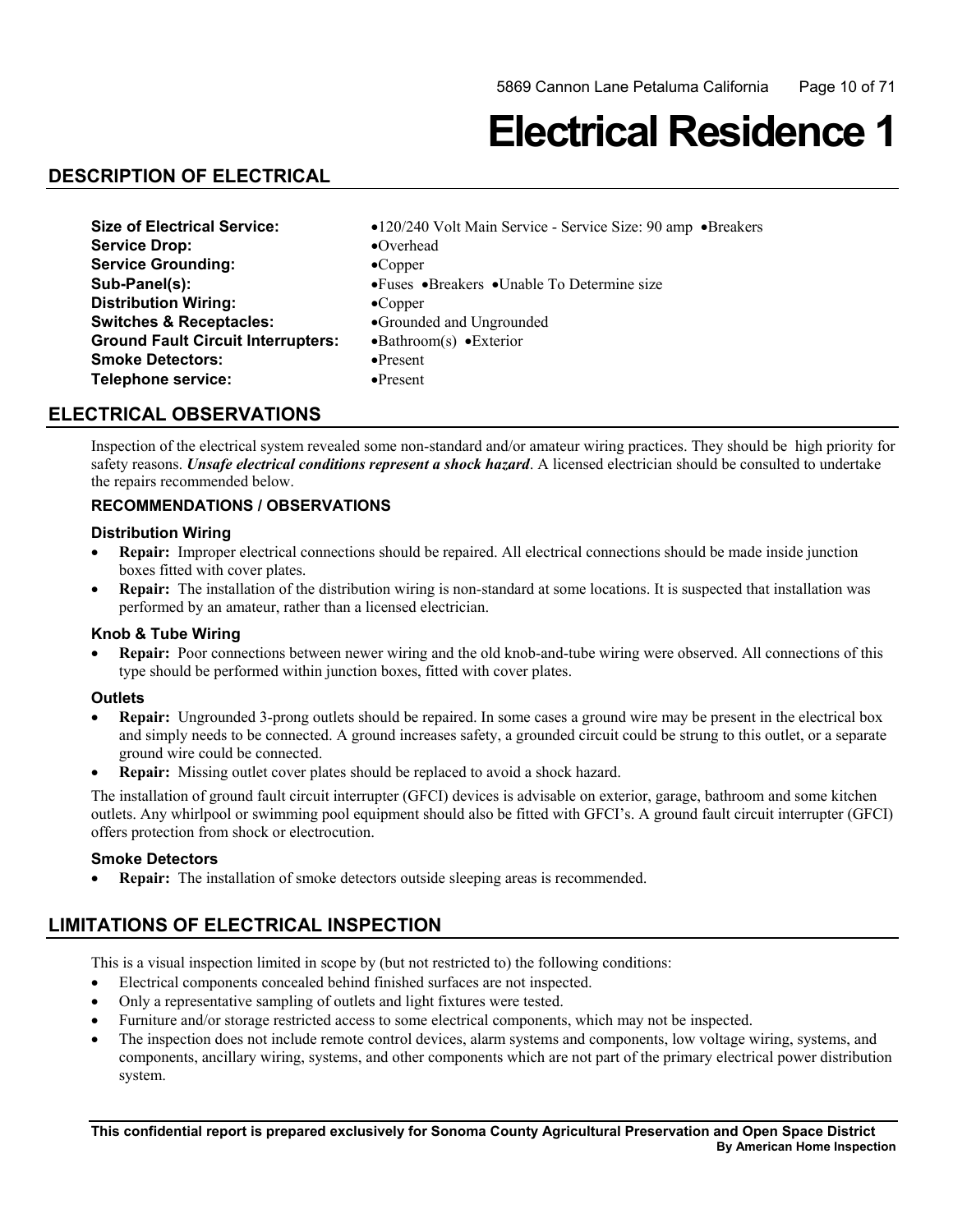# **Heating Residence 1**

## **DESCRIPTION OF HEATING**

**Energy Source:** Only Heat source is Fireplace (See Fireplace)

## **HEATING OBSERVATIONS**

#### **RECOMMENDATIONS / OBSERVATIONS**

• **Repair:** Install Central Heat system to assure safe, reliable heat.

## **LIMITATIONS OF HEATING INSPECTION**

- The adequacy of heat supply or distribution balance is not inspected.
- The interior of flues or chimneys which are not readily accessible are not inspected.
- The furnace heat exchanger, humidifier, or dehumidifier, and electronic air filters are not inspected.
- Solar space heating equipment/systems are not inspected.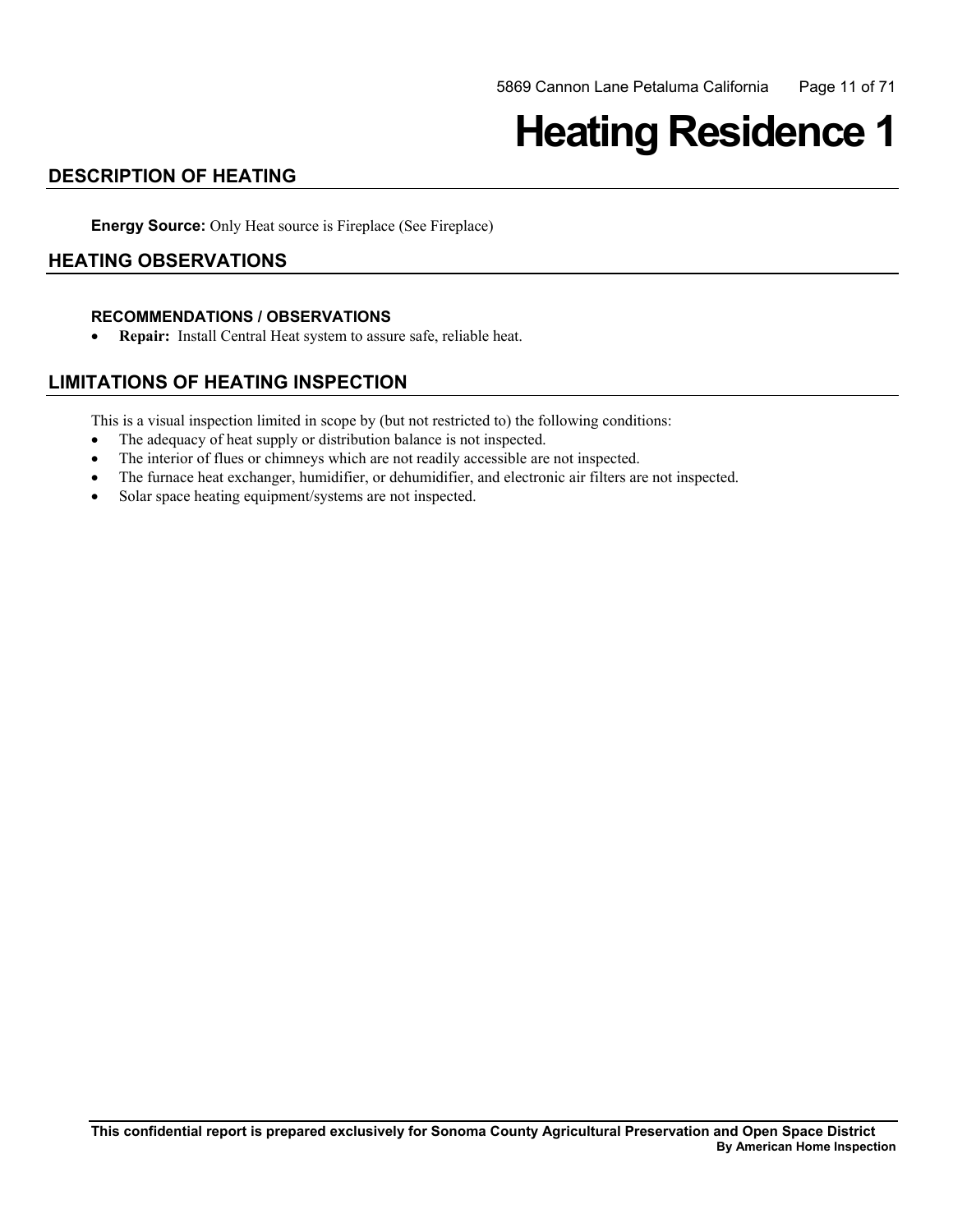## **Insulation / Ventilation Residence 1**

## **DESCRIPTION OF INSULATION / VENTILATION**

| <b>Attic Insulation:</b>         |
|----------------------------------|
| <b>Exterior Wall Insulation:</b> |
| <b>Basement Insulation:</b>      |

**Attic Insulation:** •3" Vermiculite in Lower Attic **•Not Visible** •None

## **INSULATION / VENTILATION OBSERVATIONS**

and: http://www.epa.gov/opptintr/asbestos/insulation.html • **Safety Issue:** The ceiling insulation may be "Vermiculite Insulation" and may contain some asbestos. This can only be verified by laboratory analysis, which is beyond the scope of this inspection. *The Environmental Protection Agency (E.P.A.) reports that asbestos represents a health hazard.* Further guidance is available from the Environmental Protection Agency (E.P.A.).

#### **RECOMMENDATIONS / ENERGY SAVING SUGGESTIONS**

#### **Attic / Roof**

• Insulation improvements may be cost effective, depending on the anticipated term of ownership.

#### **Walls**

• Insulation improvements may be cost effective, depending on the anticipated term of ownership.

#### **Floors**

• Insulation improvements may be desirable, to improve the comfort of the room above.

## **LIMITATIONS OF INSULATION / VENTILATION INSPECTION**

- Insulation/ventilation type and levels in concealed areas are not inspected. Insulation and vapor barriers are not disturbed and no destructive tests (such as cutting openings in walls to look for insulation) are performed.
- Potentially hazardous materials such as Asbestos and Urea Formaldehyde Foam Insulation (UFFI) cannot be positively identified without a detailed inspection and laboratory analysis. This is beyond the scope of the inspection.
- An analysis of indoor air quality is not part of our inspection unless explicitly contracted-for and discussed in this or a separate report.
- Any estimates of insulation R-values or depths are rough average values.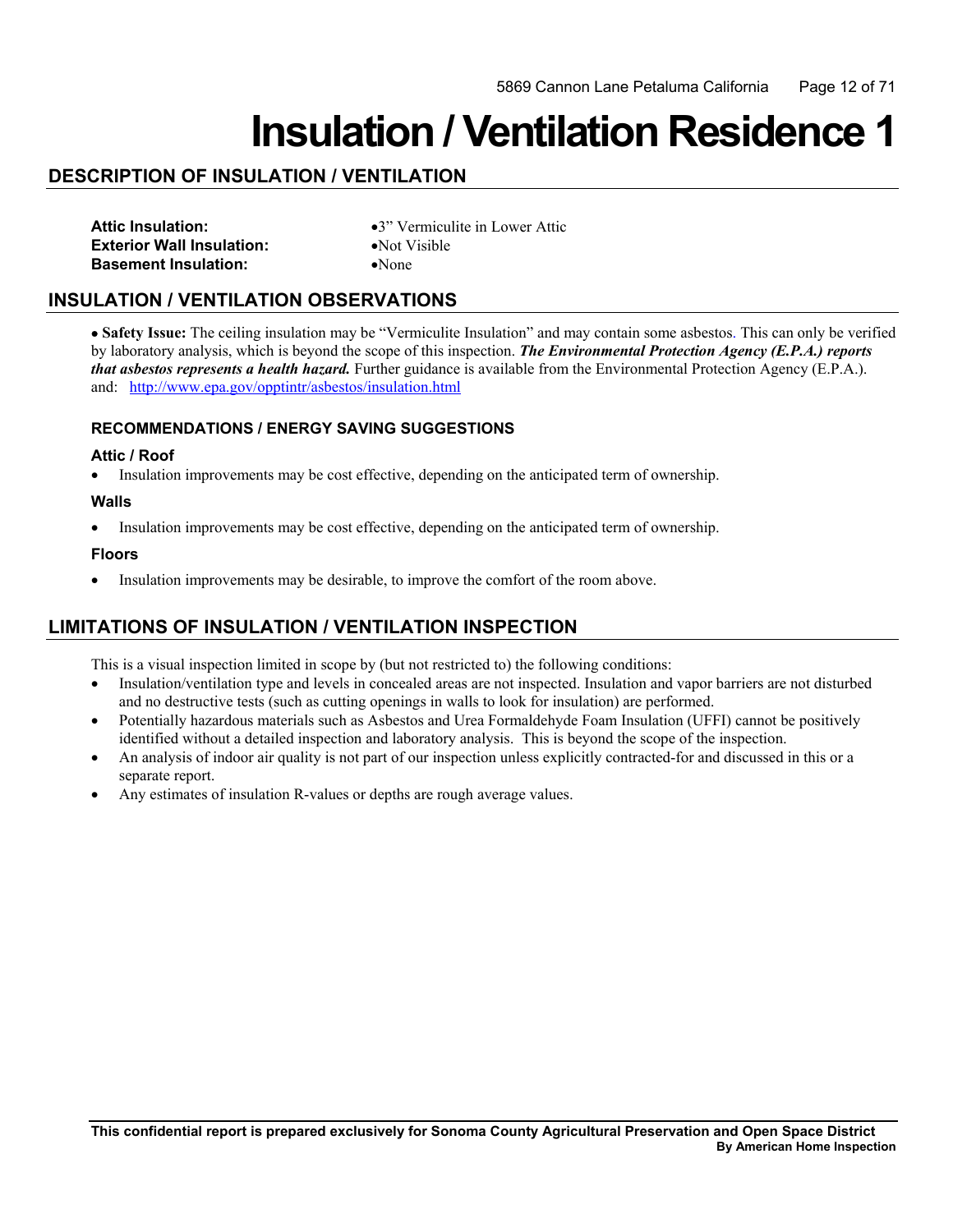# **Plumbing Residence 1**

## **DESCRIPTION OF PLUMBING**

| <b>Water Supply Source:</b>             | • Private Water Supply          |
|-----------------------------------------|---------------------------------|
| <b>Interior Supply Piping:</b>          | $\bullet$ Steel                 |
| <b>Waste System:</b>                    | • Private Sewage System         |
| Drain, Waste, & Vent Piping:            | •Steel •Plastic                 |
| <b>Water Heater:</b>                    | $\bullet$ Gas                   |
| <b>Fuel Storage &amp; Distribution:</b> | •Liquid Petroleum "LP" Gas Tank |

#### **PLUMBING OBSERVATIONS**

#### **RECOMMENDATIONS / OBSERVATIONS**

#### **Water Heater**

- **Repair:** The discharge piping serving the Temperature and Pressure Relief (TPR) Valve for the water heater should terminate not less than 6 inches or more than 24 inches above the floor and not be reduced in size from ¾".
- **Repair:** Water heaters in seismic zones should be anchored or strapped to resist movement during earthquake conditions.

#### **Supply Plumbing**

- **Monitor:** The old steel piping is subject to corrosion on the interior of the pipe. As corrosion builds up, the inside diameter of the pipe becomes constricted, resulting in a loss of water pressure. This piping is typically replaced when the loss of pressure can no longer be tolerated.
- **Repair:** The supply piping is leaking at a few locations under the home.

#### **Waste / Vent**

• **Monitor:** For the most part, the waste piping is old. It may be prone to unexpected problems. Improvement is recommended on an as needed basis.

#### **Fixtures**

• **Monitor:** The majority of plumbing fixtures are old.

## **LIMITATIONS OF PLUMBING INSPECTION**

- Portions of the plumbing system concealed by finishes and/or storage (below sinks, etc.), below the structure, or beneath the ground surface are not inspected.
- Water quantity and water quality are not tested.
- Clothes washing machine connections are not inspected.
- Interiors of flues or chimneys, which are not readily accessible, are not inspected.
- Water conditioning systems, solar water heaters, fire and lawn sprinkler systems, and private waste disposal systems are not inspected unless explicitly contracted-for and discussed in this or a separate report.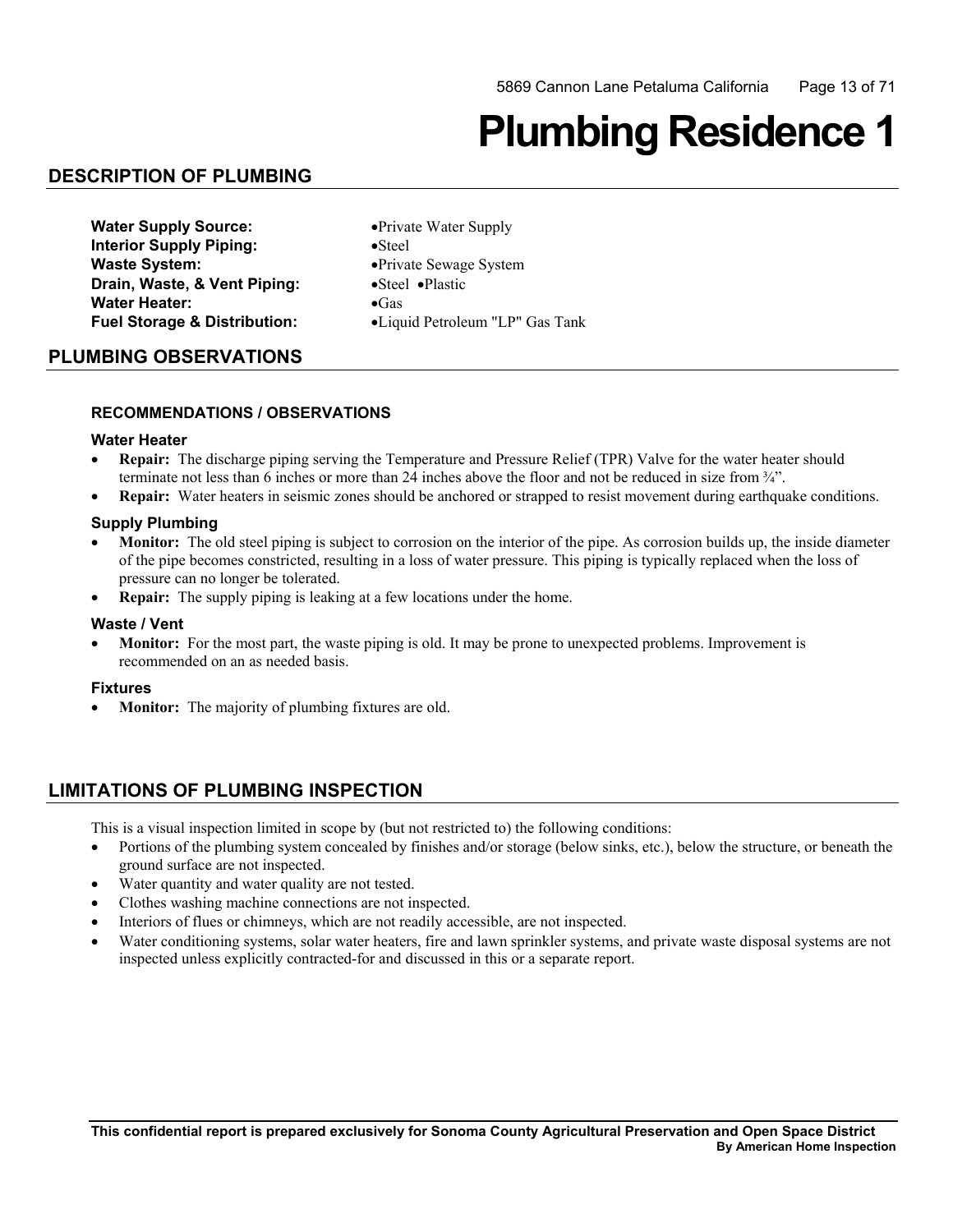## **Interior Residence 1**

## **DESCRIPTION OF INTERIOR**

**Wall And Ceiling Materials:** •Plaster •Drywall •Wood

 **Floor Surfaces:** •Carpet •Vinyl/Resilient •Wood **Window Type(s) & Glazing:** •Double/Single Hung •Single Pane **Doors:** •Wood-Hollow Core •French Doors

### **INTERIOR OBSERVATIONS**

#### **RECOMMENDATIONS / OBSERVATIONS**

#### **Wall / Ceiling Finishes**

• **Monitor:** Damage to the interior finish was observed.

#### **Floors**

- **Monitor, Repair:** The vinyl flooring is damaged
- **Monitor:** The carpet is stained.

#### **Windows**

- **Repair:** The windows are in mild disrepair. Trimming and adjustment, hardware improvements and glazing repairs would be logical long term improvements. In practice, improvements are usually made on an as needed basis only. The most important factor is that the window exteriors are well-maintained to avoid rot or water infiltration.
- • **Repair:** Some window(s) are broken.

#### **Doors**

• **Repair:** Doors should be trimmed or adjusted as necessary to work properly.

#### **Kitchen Counters**

**Monitor:** The kitchen counters are old. Improvement may ultimately be desirable.

#### **Kitchen Cabinets**

**Monitor:** The kitchen cabinets are old. Improvement may ultimately be desirable.

#### **Basement Leakage**

**Monitor:** The basement shows evidence of moisture penetration. *It should be understood that it is impossible to predict the severity or frequency of moisture penetration on a one time visit to a home.* Virtually all basements exhibit signs of moisture penetration and virtually all basements will indeed leak at some point in time. The visible evidence is not unusual for a home of this age, construction and location. Further monitoring of the foundations will be required to determine what improvements, if any, will be required. Basement leakage rarely affects the structural integrity of a home. The vast majority of basement leakage problems are the result of insufficient control of storm water at the surface. The ground around the house should be sloped to encourage water to flow away from the foundations. Gutters and downspouts should act to collect roof water and drain the water at least five (5) feet from the foundation, or into a functional storm sewer. Downspouts that are clogged or broken below grade level, or that discharge too close to the foundation, are the most common source of basement leakage. Please refer to the Roofing and Exterior sections of the report for more information.

#### **Environmental Issues**

 containing insulation, a specialist should be engaged. If any sections of this insulation are indeed friable, or become friable Monitor: Insulation on the vent piping may contain asbestos. This can only be verified by laboratory analysis. The Environmental Protection Agency (E.P.A.) reports that asbestos represents a health hazard if "friable" (damaged, crumbling, or in any state that allows the release of fibers). If replacement of the vent necessitates the removal of the asbestos over time, a specialist should be engaged. Further guidance is available from the Environmental Protection Agency (E.P.A.). Due to the age of construction, there may be other materials within the home that contain asbestos but are not identified by this inspection report.

**This confidential report is prepared exclusively for Sonoma County Agricultural Preservation and Open Space District By American Home Inspection**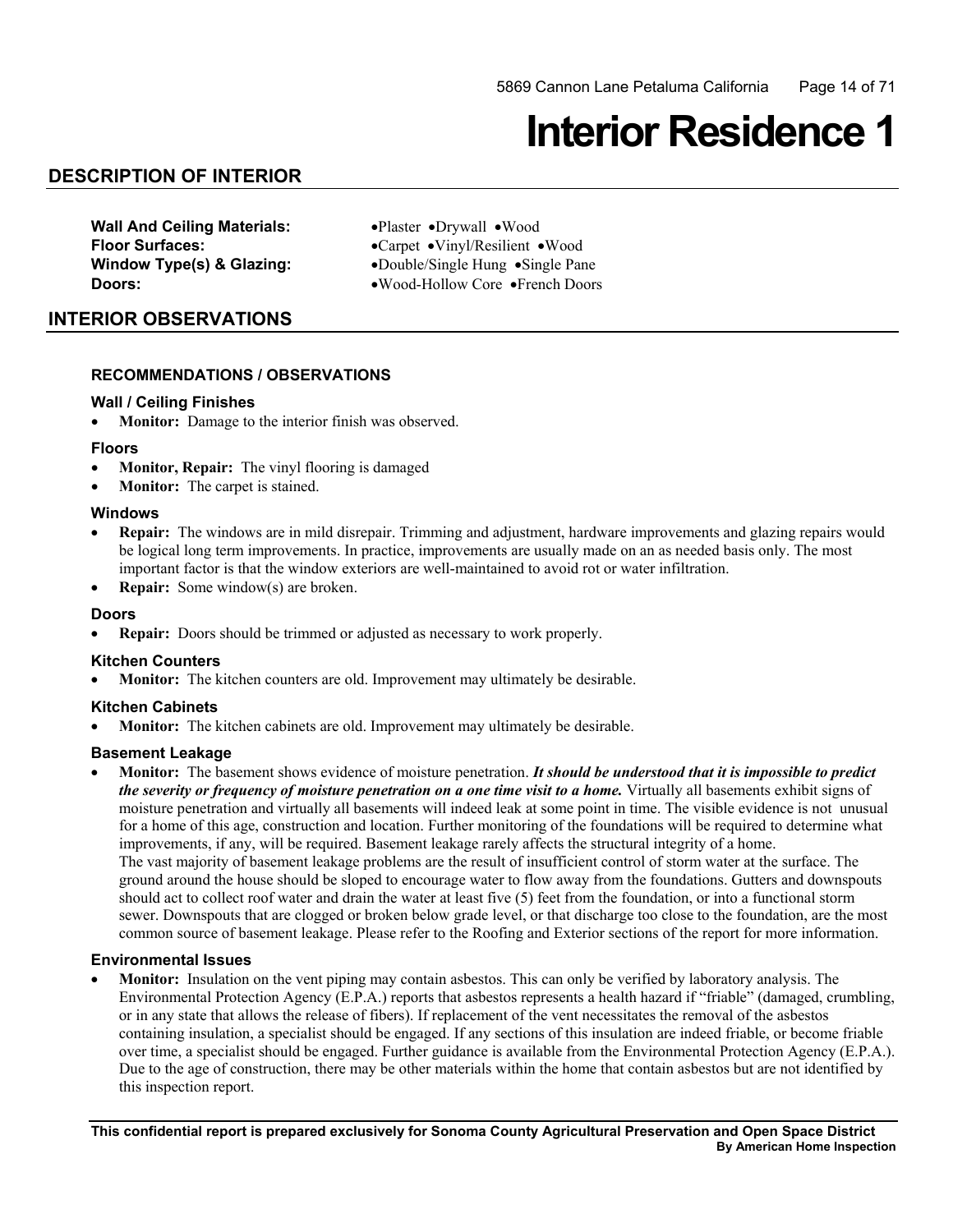### **LIMITATIONS OF INTERIOR INSPECTION**

- Loss of the vacuum seal at dual-pane windows and sliding glass doors is not easily determined. The inspector does not claim to have detected all "failed" windows and sliding glass doors if any. Please check all glass windows and doors for signs of vacuum failure/condensation prior to close of escrow.
- • Furniture, storage, appliances and/or wall hangings are not moved to permit inspection and may block defects.
- Carpeting, window treatments, central vacuum systems, household appliances, recreational facilities, paint, wallpaper, and other finish treatments are not inspected.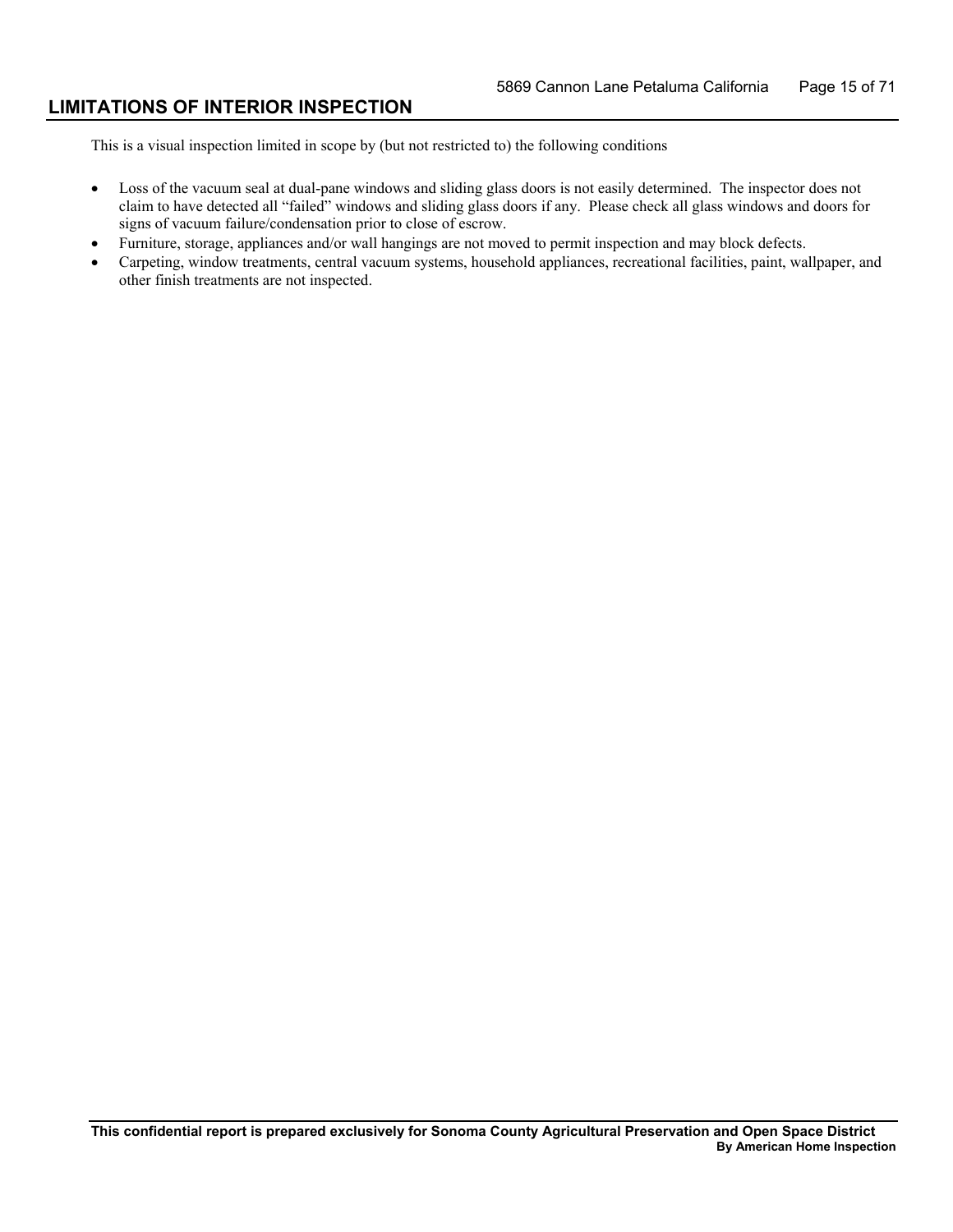## **Appliances Residence 1**

## **DESCRIPTION OF APPLIANCES**

**Appliances Tested:** •Gas Range •Dishwasher

## **APPLIANCES OBSERVATIONS**

#### **RECOMMENDATIONS / OBSERVATIONS**

#### **Gas Range**

- **Monitor:** The gas range is an old unit. While replacement is not needed right away, it would be wise to budget for a new range. In the interim, a higher level of maintenance can be expected.
- • **Repair:** The oven door of the gas range is damaged.

#### **Dishwasher**

- **Monitor:** The dishwasher is an old unit. While replacement is not needed right away, it would be wise to budget for a new dishwasher . In the interim, a higher level of maintenance can be expected.
- **Repair:** The dishwasher lacks an airgap device. Air gaps are now standard equipment to assure a separation between supply and waste water. It is advised that one be installed.
- **Repair:** The dishwasher should be better secured.

## **LIMITATIONS OF APPLIANCES INSPECTION**

- • Thermostats, timers and other specialized features and controls are not tested.
- The temperature calibration, functionality of timers, effectiveness, efficiency and overall performance of appliances is outside the scope of this inspection.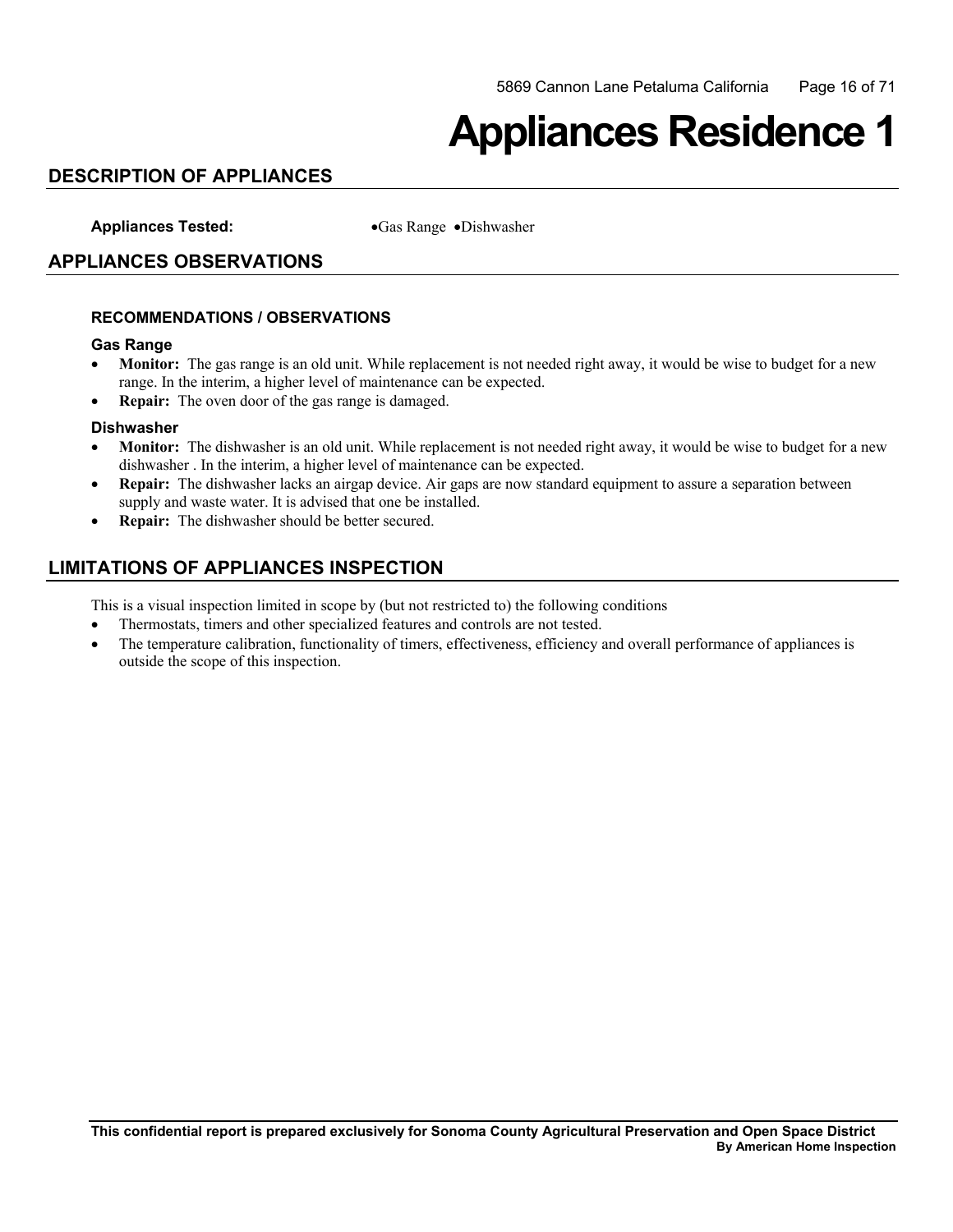## **Fireplaces / Wood Stoves Residence 1**

## **DESCRIPTION OF FIREPLACES / WOOD STOVES**

**Wood Stoves:** •Wood Stove •Metal Flue-Insulated Multi-Wall

## **FIREPLACES / WOOD STOVES OBSERVATIONS**

#### **RECOMMENDATIONS / OBSERVATIONS**

#### **Wood Stove**

• **Repair:** The wood stove chimney should be inspected and cleaned prior to operation.

## **LIMITATIONS OF FIREPLACES / WOOD STOVES INSPECTION**

- $\bullet$ • The legality of use in the community of above systems is beyond the scope of this inspection. Please check with local building department.
- The interiors of flues or chimneys are not inspected.
- Firescreens, fireplace doors, appliance gaskets and seals, automatic fuel feed devices, mantles and fireplace surrounds, combustion make-up air devices, and heat distribution assists (gravity or fan-assisted) are not inspected.
- The inspection does not involve igniting or extinguishing fires nor the determination of draft.
- • Fireplace inserts, stoves, or firebox contents are not moved.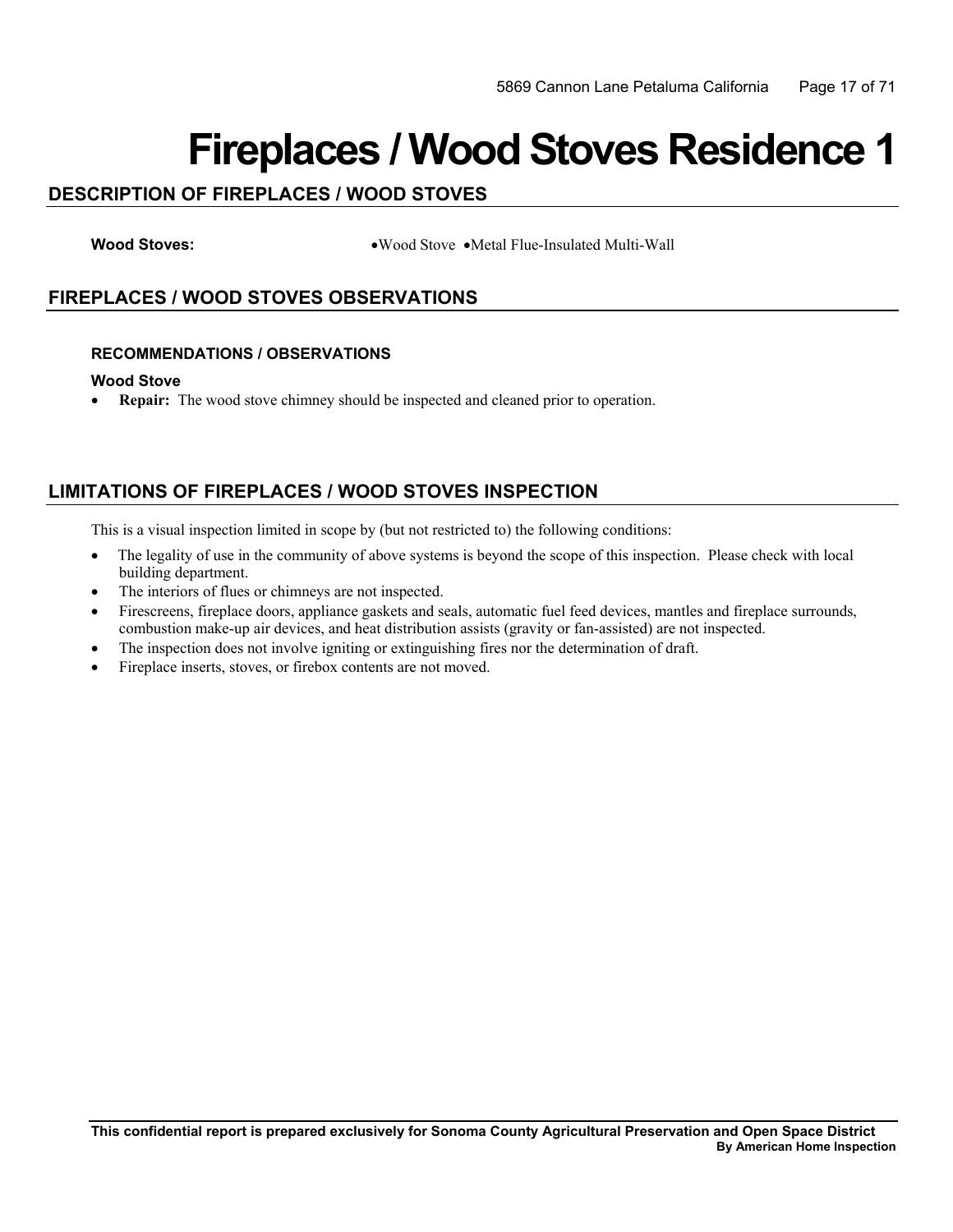## **Structure Residence 2**

## **DESCRIPTION OF STRUCTURE**

 **Foundation:** •Poured Concrete •Basement Configuration **Floor Structure:** •Wood Joist **Wall Structure:** •Wood Frame **Ceiling Structure:** •Joist **Roof Structure:** •Rafters •Spaced Plank Sheathing

### **STRUCTURE OBSERVATIONS**

Residences 2 (Paul's) has a concrete foundation, full basement, typical wood frame construction and painted stucco exterior siding. Gable roof has composition shingle cover. Residence includes three bedrooms and one and on-half bathrooms. Area: 1.408 Approximate SF

As is typical of homes of this age, the building exhibits many unusual conditions. Many structural repairs and improvements are either needed or desirable. In practice, however, many homes of this type are improved only on an as needed basis. Many less than ideal conditions are simply tolerated. Old timbers, for example, may exhibit evidence of rot and prior insect damage. These timbers could be replaced. Many owners undertake these costly repairs only if the timber fails or is substantially weakened.

#### **RECOMMENDATIONS / OBSERVATIONS**

#### **Foundation**

**Monitor:** Larger than typical foundation settlement cracking was observed. The amount of movement which has occurred is not likely to have caused other damage to the structure but this area should be monitored. If additional movement occurs, more costly repairs might be necessary. The rate of movement cannot be predicted during a one-time inspection.

#### **Floors**

**Monitor:** The floor structure shows common sagging and movement. This is usually the result of the age and framing design of the building.

#### **Roof**

**Monitor:** The rafters of the roof structure show evidence of sagging. Strengthening the roof structure would resist further movement. This improvement is not priority unless the roof is likely to be subjected to heavy loads such as from additional layers of roofing material whose weight could cause further damage

#### **Wood Boring Insects**

**Monitor:** This home is in an area known for termite activity. Termites can do a substantial amount of damage to the wood structural components of a home. Any form of wood/soil contact should be avoided. Controlling dampness in the soil around the perimeter of a home, including below porches and in crawl spaces, is recommended. Preventative chemical treatment, performed by a licensed pest control specialist, is also advisable.

## **LIMITATIONS OF STRUCTURE INSPECTION**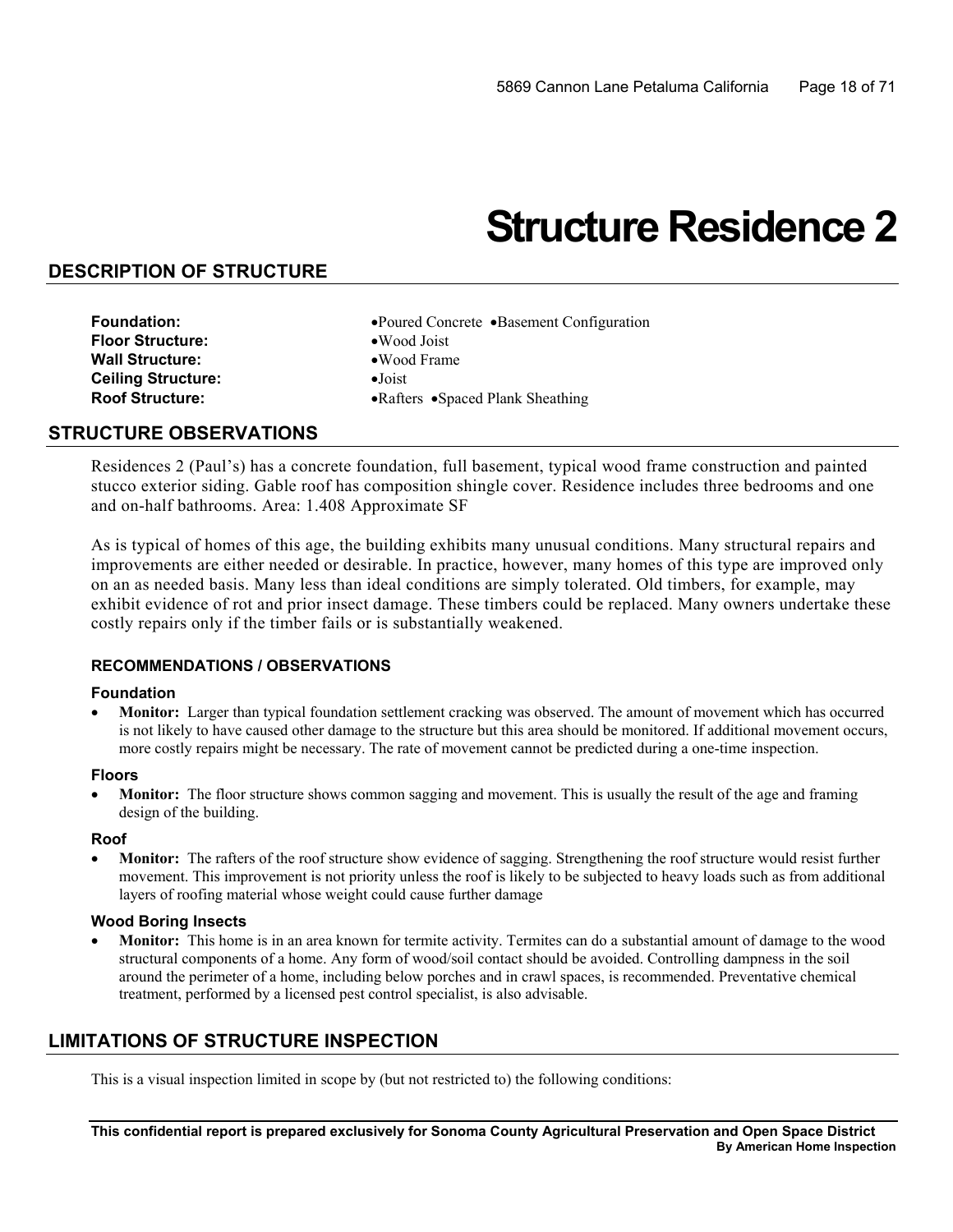- • Structural components concealed behind finished surfaces could not be inspected.
- Only a representative sampling of visible structural components were inspected.
- • Furniture and/or storage restricted access to some structural components.
- • Engineering or architectural services such as calculation of structural capacities, adequacy, or integrity are not part of a home inspection.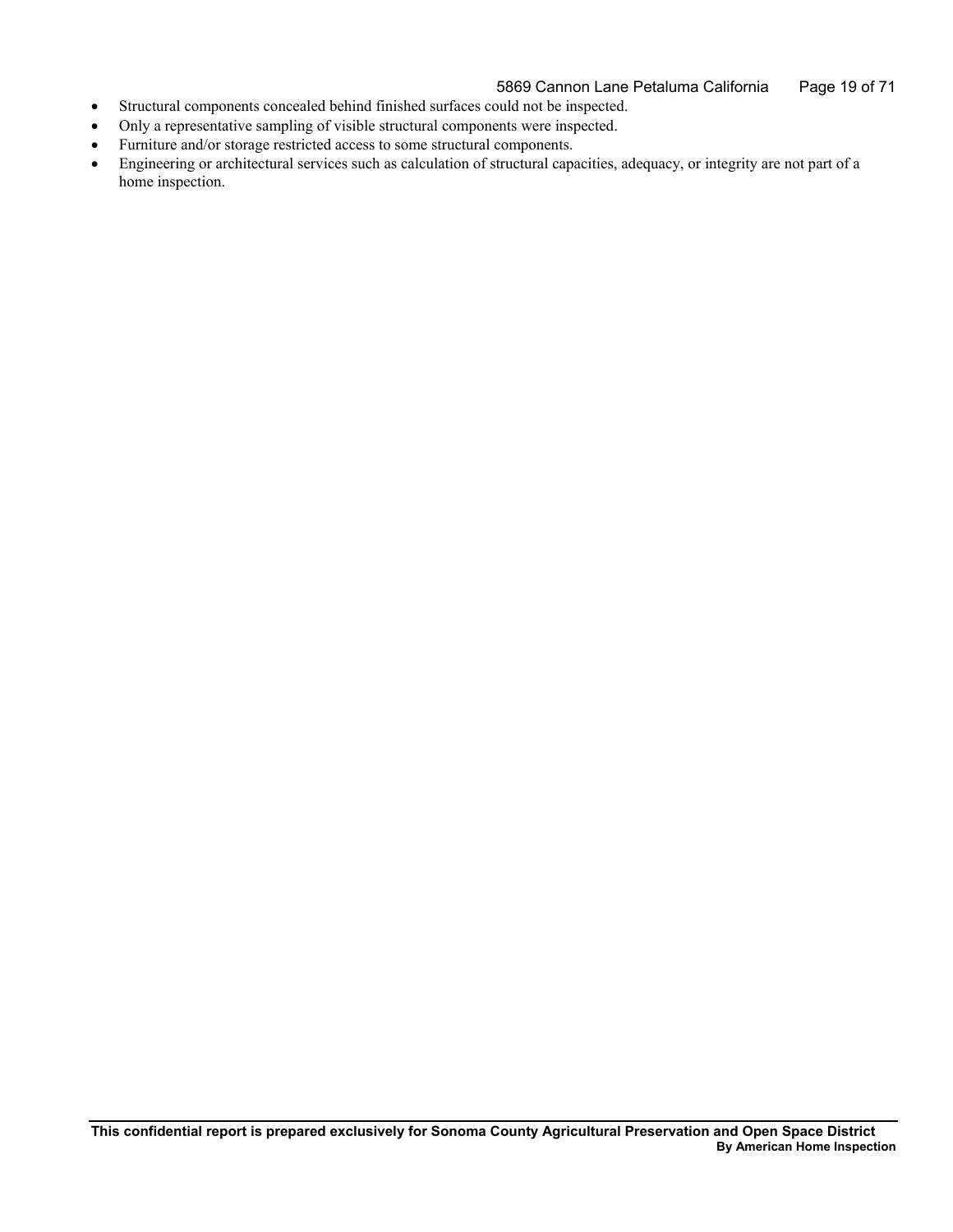## **Roofing Residence 2**

## **DESCRIPTION OF ROOFING**

**Roof Covering:** •Asphalt Shingle **Roof Flashings:** •Metal **Chimneys:** •Masonry •Metal

**Roof Drainage System:** • Galvanized Steel • Downspouts discharge above grade

## **ROOFING OBSERVATIONS**

#### **RECOMMENDATIONS / OBSERVATIONS**

#### **Sloped Roofing**

• **Repair:** The roofing is near the end of its life. Minor repairs might be possible to extend the roof life and to defer leaks. Damaged or missing roofing material should be repaired. All roof penetrations should be examined and sealed as necessary. Expect to replace the roof soon.

#### **Flashings**

**Repair:** The flashing is old and should be replaced to avoid leaks.

#### **Gutters & Downspouts**

- **Repair:** The downspout(s) should discharge water at least five (5) feet from the house. Storm water should be encouraged to flow away from the building at the point of discharge.
- • **Repair:** Loose or damaged downspouts should be repaired promptly.

## **LIMITATIONS OF ROOFING INSPECTION**

- Not the entire underside of the roof sheathing is inspected for evidence of leaks.
- Interior finishes may disguise evidence of prior leaks.
- • Estimates of remaining roof life are approximations only and do not preclude the possibility of leakage. Leakage can develop at any time and may depend on rain intensity, wind direction, ice build up, and other factors.
- Antennae, chimney/flue interiors that are not readily accessible are not inspected and could require repair.
- Roof inspection may be limited by access, condition, weather, or other safety concerns.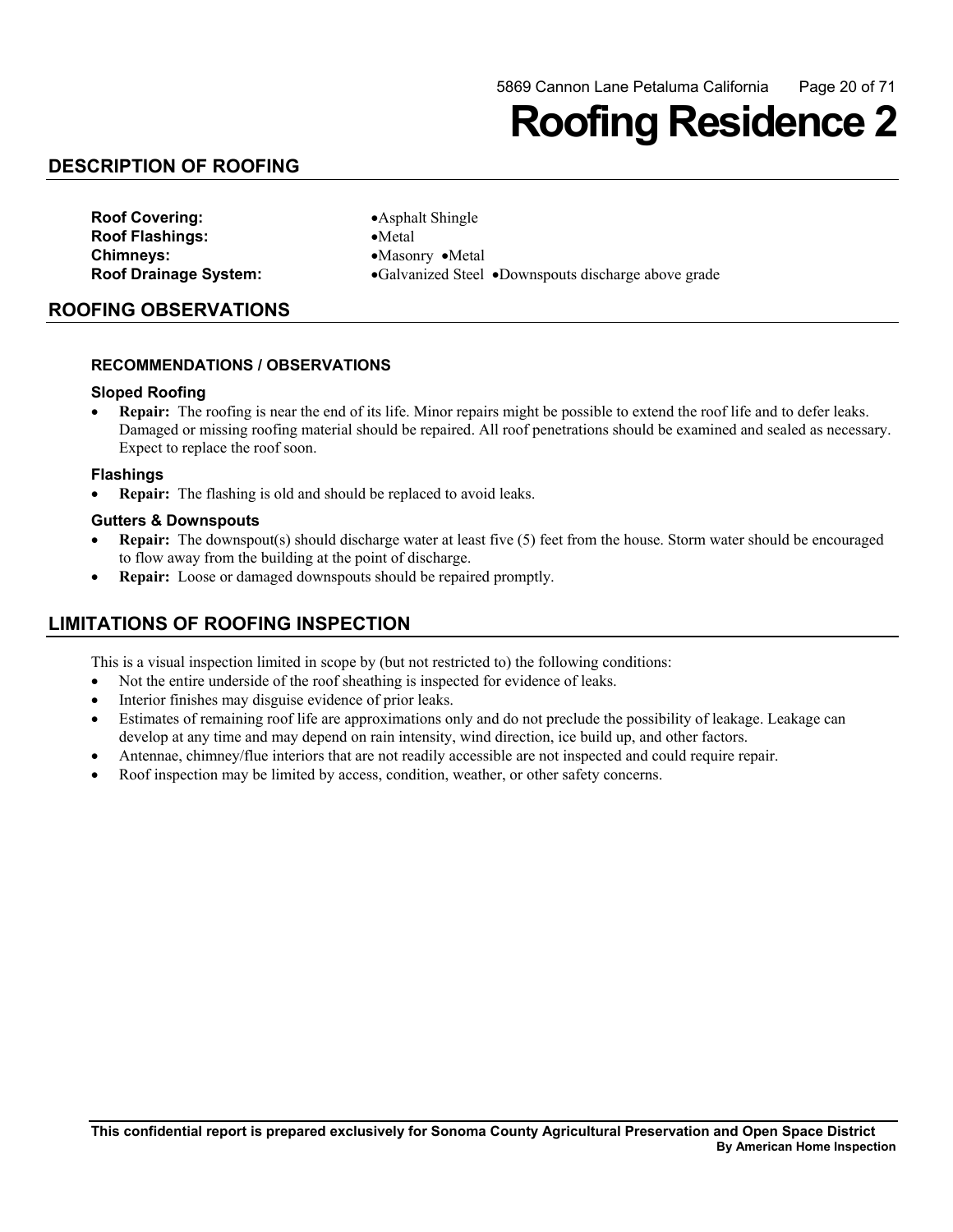## **Exterior Residence 2**

## **DESCRIPTION OF EXTERIOR**

**Wall Covering:** •Stucco **Exterior Doors:** •Solid Wood **Window/Door Frames and Trim:** •Wood **Entry Driveways:** •Gravel **Entry Walkways And Patios:** •Concrete •Gravel **Porches, Decks, Steps, Railings:** •Concrete **Fencing:** •Wood

- 
- 
- **EXTERIOR OBSERVATIONS**

#### **RECOMMENDATIONS / OBSERVATIONS**

#### **Exterior Walls**

**Monitor:** Common minor cracks were observed on the exterior walls of the house. This implies that structural movement has occurred. The location, size, shape of these cracks is common. The inspection did not find evidence of significant movement requiring immediate major repairs.

#### **Windows**

**Major Concern, Repair:** Installing replacement windows in place of the original windows would be a logical long term goal. This is a major expense.

#### **Porch**

**Monitor:** The porch columns show evidence of typical movement. Repairs can be deferred.

#### **Walkway**

**Repair, Safety Issue:** The walkway presents a trip hazard at the concrete area in front of the single car garage. This condition should be altered for improved safety.

#### **Garage**

**Repair, Safety Issue:** No safety springs/cables were noted on the garage door springs. The installation of the springs/cables would improve safety during operation.

### **LIMITATIONS OF EXTERIOR INSPECTION**

- A representative sample of exterior components was inspected rather than every occurrence of components.
- The inspection does not include an assessment of geological, geotechnical, or hydrological conditions, or environmental hazards.
- walls, docks, erosion control and earth stabilization measures are not inspected unless specifically agreed-upon and Screening, shutters, awnings, or similar seasonal accessories, fences, recreational facilities, outbuildings, seawalls, breakdocumented in this report.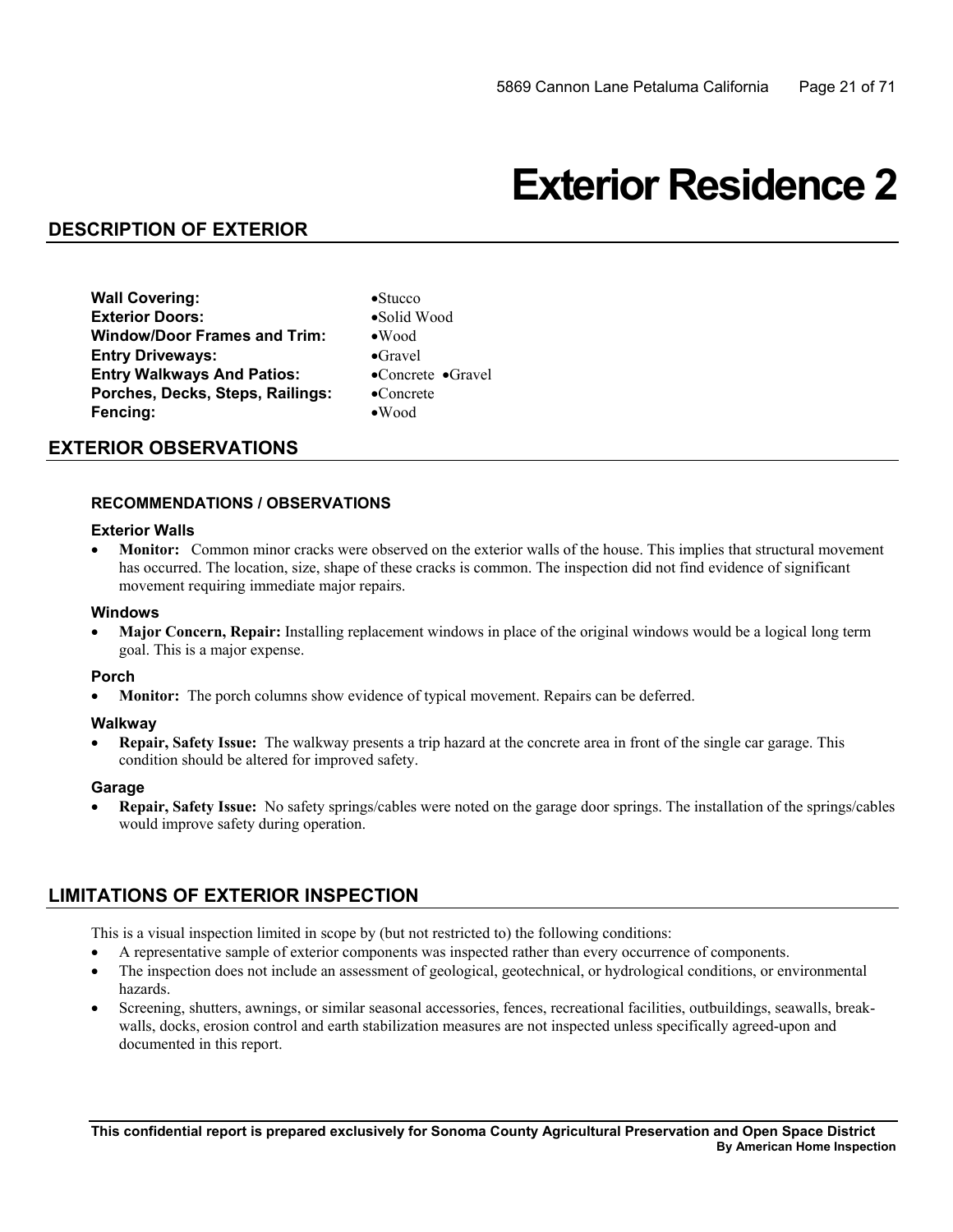## **Electrical Residence 2**

## **DESCRIPTION OF ELECTRICAL**

- **Service Drop:** •Overhead **Service Grounding:** •Copper **Distribution Wiring:** •Copper **Switches & Receptacles:** •Grounded and Ungrounded **Ground Fault Circuit Interrupters:** •Bathroom(s) •Exterior **Smoke Detectors:** •Present
- **Size of Electrical Service:** •120/240 Volt Main Service Service Size: 90 amp •Breakers
	-
- **Sub-Panel(s):** •Fuses •Breakers •Unable To Determine size
	-
	-
	-
	-

### **ELECTRICAL OBSERVATIONS**

Inspection of the electrical system revealed some non-standard and/or amateur wiring practices. They should be high priority for safety reasons. *Unsafe electrical conditions represent a shock hazard*. A licensed electrician should be consulted to undertake the repairs recommended below.

#### **RECOMMENDATIONS / OBSERVATIONS**

#### **Distribution Wiring**

- **Repair:** Improper electrical connections should be repaired. All electrical connections should be made inside junction boxes fitted with cover plates.
- **Repair:** The installation of the distribution wiring is non-standard at some locations. It is suspected that installation was performed by an amateur, rather than a licensed electrician.

#### **Knob & Tube Wiring**

 • **Repair:** Poor connections between newer wiring and the old knob-and-tube wiring were observed. All connections of this type should be performed within junction boxes, fitted with cover plates.

#### **Outlets**

- **Repair:** Ungrounded 3-prong outlets should be repaired. In some cases a ground wire may be present in the electrical box and simply needs to be connected. A ground increases safety, a grounded circuit could be strung to this outlet, or a separate ground wire could be connected.
- **Repair:** Missing outlet cover plates should be replaced to avoid a shock hazard.

 The installation of ground fault circuit interrupter (GFCI) devices is advisable on exterior, garage, bathroom and some kitchen outlets. Any whirlpool or swimming pool equipment should also be fitted with GFCI's. A ground fault circuit interrupter (GFCI) offers protection from shock or electrocution.

#### **Smoke Detectors**

**Repair:** The installation of smoke detectors outside sleeping areas is recommended.

## **LIMITATIONS OF ELECTRICAL INSPECTION**

This is a visual inspection limited in scope by (but not restricted to) the following conditions:

- • Electrical components concealed behind finished surfaces are not inspected.
- Only a representative sampling of outlets and light fixtures were tested.
- Furniture and/or storage restricted access to some electrical components, which may not be inspected.

**This confidential report is prepared exclusively for Sonoma County Agricultural Preservation and Open Space District By American Home Inspection**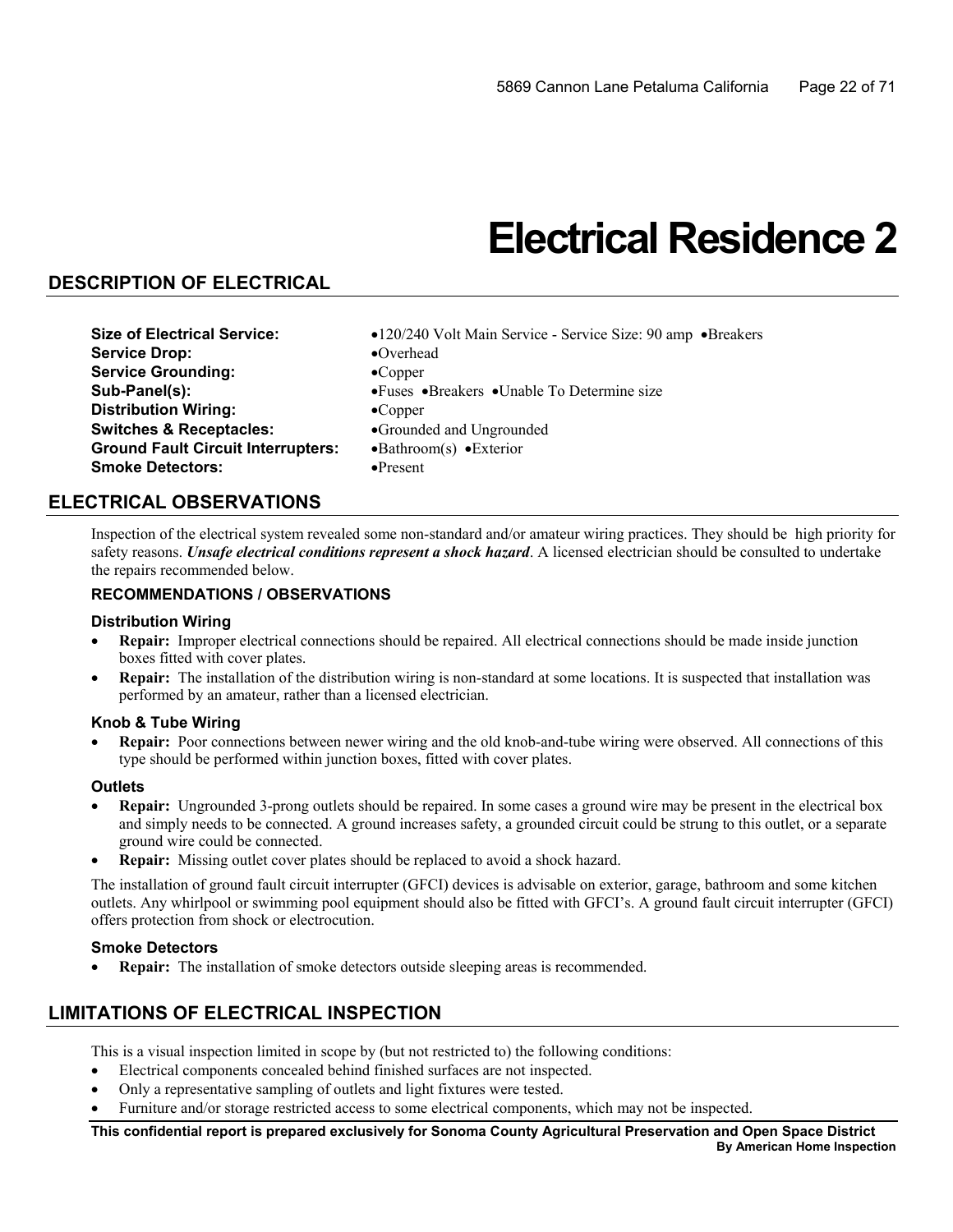#### 5869 Cannon Lane Petaluma California Page 23 of 71

The inspection does not include remote control devices, alarm systems and components, low voltage wiring, systems, and components, ancillary wiring, systems, and other components which are not part of the primary electrical power distribution system.

## **Heating Residence 2**

### **DESCRIPTION OF HEATING**

**Energy Source:** •Gas **Heating System Type:** •Forced Air Furnace

**Vents, Flues, Chimneys:** •Metal-Multi Wall into Clay pipe (Possible asbestos pipe)

#### **HEATING OBSERVATIONS**

#### **RECOMMENDATIONS / OBSERVATIONS**

**Repair:** The heating system requires service. This should be a regular maintenance item to assure safe, reliable heat.

#### **Chimney**

 This situation should be repaired for fire safety in the attic. • **Repair, Safety Issue:** The "B-Vent" metal chimney does not appear to be sufficiently clear from combustible materials.

## **LIMITATIONS OF HEATING INSPECTION**

- The adequacy of heat supply or distribution balance is not inspected.
- The interior of flues or chimneys which are not readily accessible are not inspected.
- The furnace heat exchanger, humidifier, or dehumidifier, and electronic air filters are not inspected.
- Solar space heating equipment/systems are not inspected.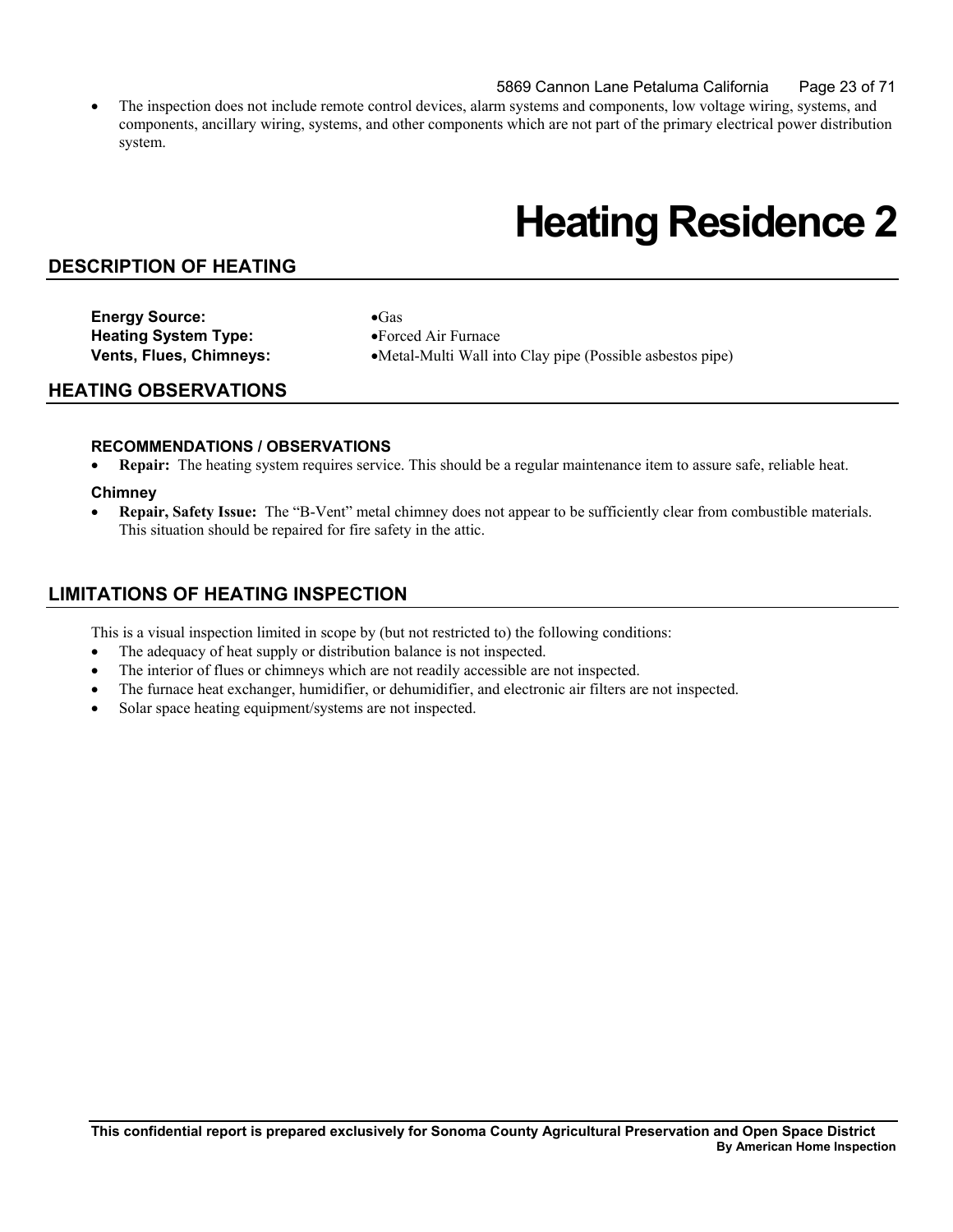## **Insulation / Ventilation Residence 2**

## **DESCRIPTION OF INSULATION / VENTILATION**

| <b>Attic Insulation:</b>         |  |
|----------------------------------|--|
| <b>Exterior Wall Insulation:</b> |  |
| <b>Basement Insulation:</b>      |  |

**Attic Insulation:** •3" Vermiculite in Lower Attic **•Not Visible** •None

## **INSULATION / VENTILATION OBSERVATIONS**

and: http://www.epa.gov/opptintr/asbestos/insulation.html • **Safety Issue:** The ceiling insulation may be "Vermiculite Insulation" and may contain some asbestos. This can only be verified by laboratory analysis, which is beyond the scope of this inspection. *The Environmental Protection Agency (E.P.A.) reports that asbestos represents a health hazard.* Further guidance is available from the Environmental Protection Agency (E.P.A.).

#### **RECOMMENDATIONS / ENERGY SAVING SUGGESTIONS**

#### **Attic / Roof**

• Insulation improvements may be cost effective, depending on the anticipated term of ownership.

#### **Walls**

• Insulation improvements may be cost effective, depending on the anticipated term of ownership.

#### **Floors**

• Insulation improvements may be desirable, to improve the comfort of the room above.

## **LIMITATIONS OF INSULATION / VENTILATION INSPECTION**

- and no destructive tests (such as cutting openings in walls to look for insulation) are performed. • Insulation/ventilation type and levels in concealed areas are not inspected. Insulation and vapor barriers are not disturbed
- Potentially hazardous materials such as Asbestos and Urea Formaldehyde Foam Insulation (UFFI) cannot be positively identified without a detailed inspection and laboratory analysis. This is beyond the scope of the inspection.
- An analysis of indoor air quality is not part of our inspection unless explicitly contracted-for and discussed in this or a separate report.
- Any estimates of insulation R-values or depths are rough average values.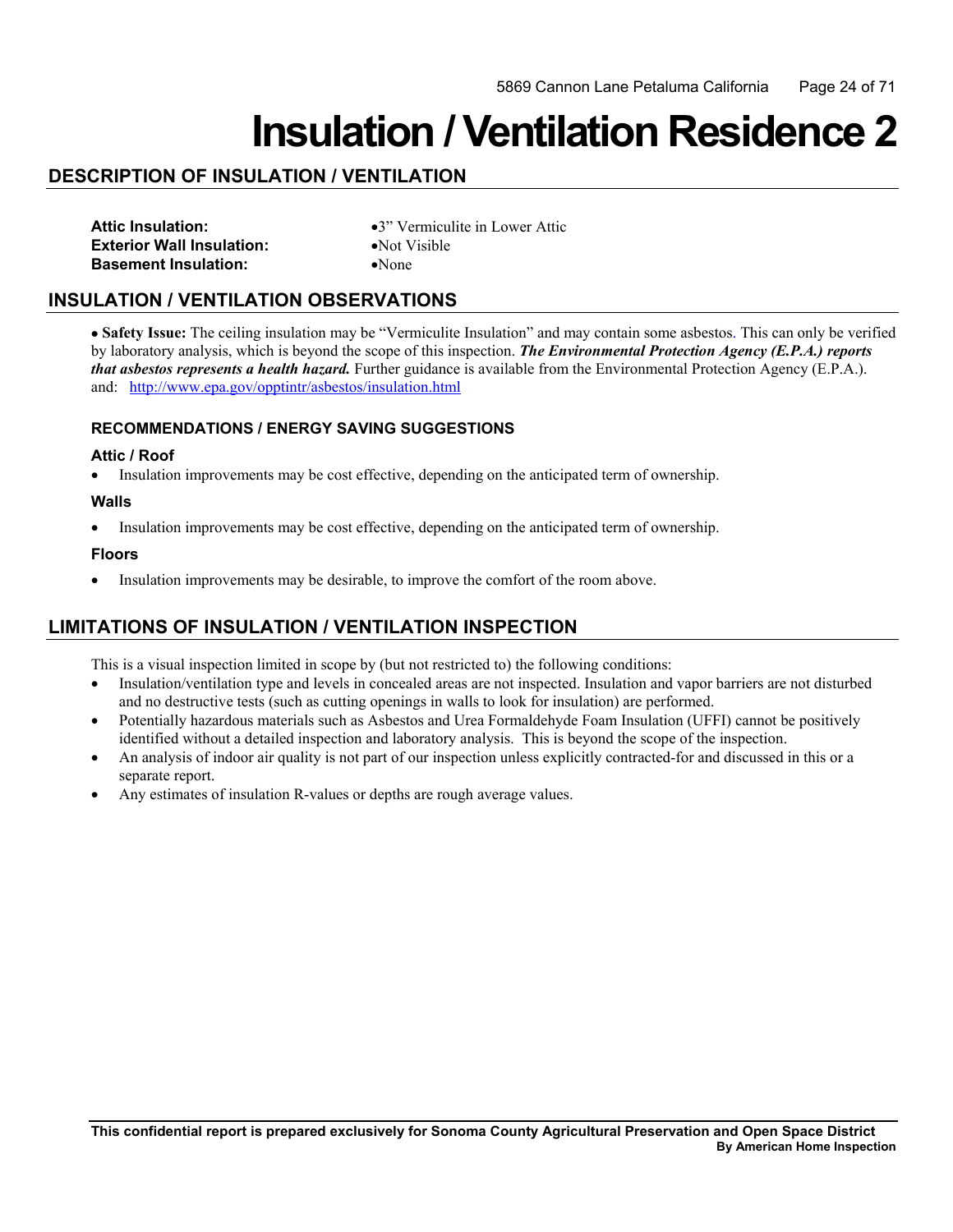# **Plumbing Residence 2**

## **DESCRIPTION OF PLUMBING**

| <b>Water Supply Source:</b>             | • Private Water Supply          |
|-----------------------------------------|---------------------------------|
| <b>Interior Supply Piping:</b>          | $\bullet$ Steel                 |
| <b>Waste System:</b>                    | • Private Sewage System         |
| Drain, Waste, & Vent Piping:            | •Steel •Plastic                 |
| <b>Water Heater:</b>                    | $\bullet$ Gas                   |
| <b>Fuel Storage &amp; Distribution:</b> | •Liquid Petroleum "LP" Gas Tank |

#### **PLUMBING OBSERVATIONS**

#### **RECOMMENDATIONS / OBSERVATIONS**

#### **Water Heater**

- **Repair:** The discharge piping serving the Temperature and Pressure Relief (TPR) Valve for the water heater should terminate not less than 6 inches or more than 24 inches above the floor and not be reduced in size from ¾".
- **Repair:** Water heaters in seismic zones should be anchored or strapped to resist movement during earthquake conditions.

#### **Supply Plumbing**

- **Monitor:** The old steel piping is subject to corrosion on the interior of the pipe. As corrosion builds up, the inside diameter of the pipe becomes constricted, resulting in a loss of water pressure. This piping is typically replaced when the loss of pressure can no longer be tolerated.
- **Repair:** The supply piping is leaking at a few locations under the home.

#### **Waste / Vent**

• **Monitor:** For the most part, the waste piping is old. It may be prone to unexpected problems. Improvement is recommended on an as needed basis.

#### **Fixtures**

• **Monitor:** The majority of plumbing fixtures are old.

### **LIMITATIONS OF PLUMBING INSPECTION**

- Portions of the plumbing system concealed by finishes and/or storage (below sinks, etc.), below the structure, or beneath the ground surface are not inspected.
- Water quantity and water quality are not tested.
- Clothes washing machine connections are not inspected.
- Interiors of flues or chimneys, which are not readily accessible, are not inspected.
- Water conditioning systems, solar water heaters, fire and lawn sprinkler systems, and private waste disposal systems are not inspected unless explicitly contracted-for and discussed in this or a separate report.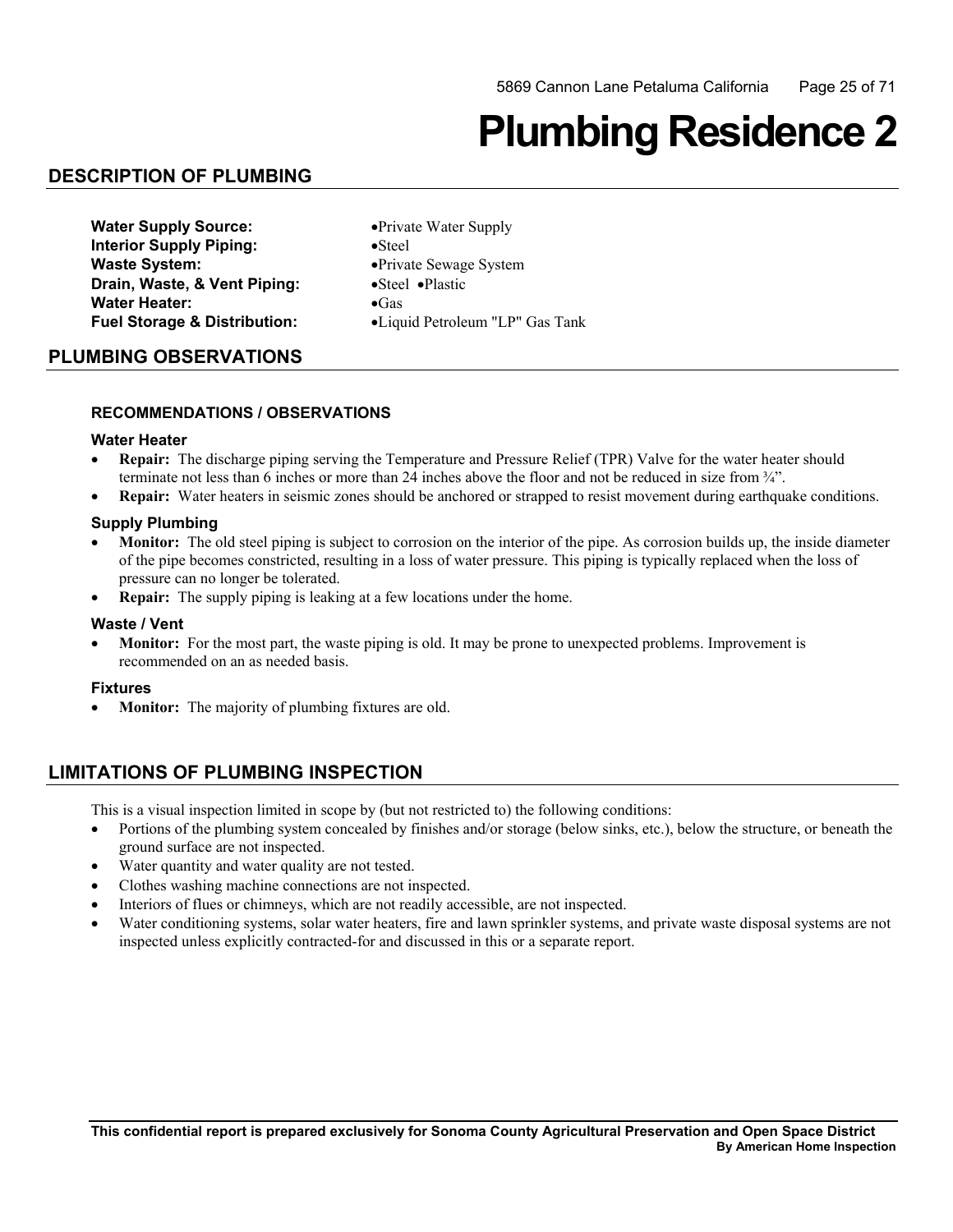## **Interior Residence 2**

## **DESCRIPTION OF INTERIOR**

**Wall And Ceiling Materials:** •Plaster •Drywall •Wood

 **Floor Surfaces:** •Carpet •Vinyl/Resilient •Wood **Window Type(s) & Glazing:** •Double/Single Hung •Single Pane **Doors:** •Wood-Hollow Core •French Doors

### **INTERIOR OBSERVATIONS**

#### **RECOMMENDATIONS / OBSERVATIONS**

#### **Wall / Ceiling Finishes**

• **Monitor:** Damage to the interior finish was observed.

#### **Floors**

- **Monitor, Repair:** The vinyl flooring is damaged
- **Monitor:** The carpet is stained.

#### **Windows**

**Repair:** The windows are in mild disrepair. Trimming and adjustment, hardware improvements and glazing repairs would be logical long term improvements. In practice, improvements are usually made on an as needed basis only. The most important factor is that the window exteriors are well-maintained to avoid rot or water infiltration.

#### **Doors**

• **Repair:** Doors should be trimmed or adjusted as necessary to work properly.

#### **Kitchen Counters**

**Monitor:** The kitchen counters are old. Improvement may ultimately be desirable.

#### **Kitchen Cabinets**

**Monitor:** The kitchen cabinets are old. Improvement may ultimately be desirable.

#### **Basement Leakage**

**Monitor:** The basement shows evidence of moisture penetration. *It should be understood that it is impossible to predict the severity or frequency of moisture penetration on a one time visit to a home.* Virtually all basements exhibit signs of moisture penetration and virtually all basements will indeed leak at some point in time. The visible evidence is not unusual for a home of this age, construction and location. Further monitoring of the foundations will be required to determine what improvements, if any, will be required. Basement leakage rarely affects the structural integrity of a home. The vast majority of basement leakage problems are the result of insufficient control of storm water at the surface. The ground around the house should be sloped to encourage water to flow away from the foundations. Gutters and downspouts should act to collect roof water and drain the water at least five (5) feet from the foundation, or into a functional storm sewer. Downspouts that are clogged or broken below grade level, or that discharge too close to the foundation, are the most common source of basement leakage. Please refer to the Roofing and Exterior sections of the report for more information.

#### **Environmental Issues**

 containing insulation, a specialist should be engaged. If any sections of this insulation are indeed friable, or become friable **Monitor:** Insulation on the vent piping may contain asbestos. This can only be verified by laboratory analysis. The Environmental Protection Agency (E.P.A.) reports that asbestos represents a health hazard if "friable" (damaged, crumbling, or in any state that allows the release of fibers). If replacement of the vent necessitates the removal of the asbestos over time, a specialist should be engaged. Further guidance is available from the Environmental Protection Agency (E.P.A.). Due to the age of construction, there may be other materials within the home that contain asbestos but are not identified by this inspection report.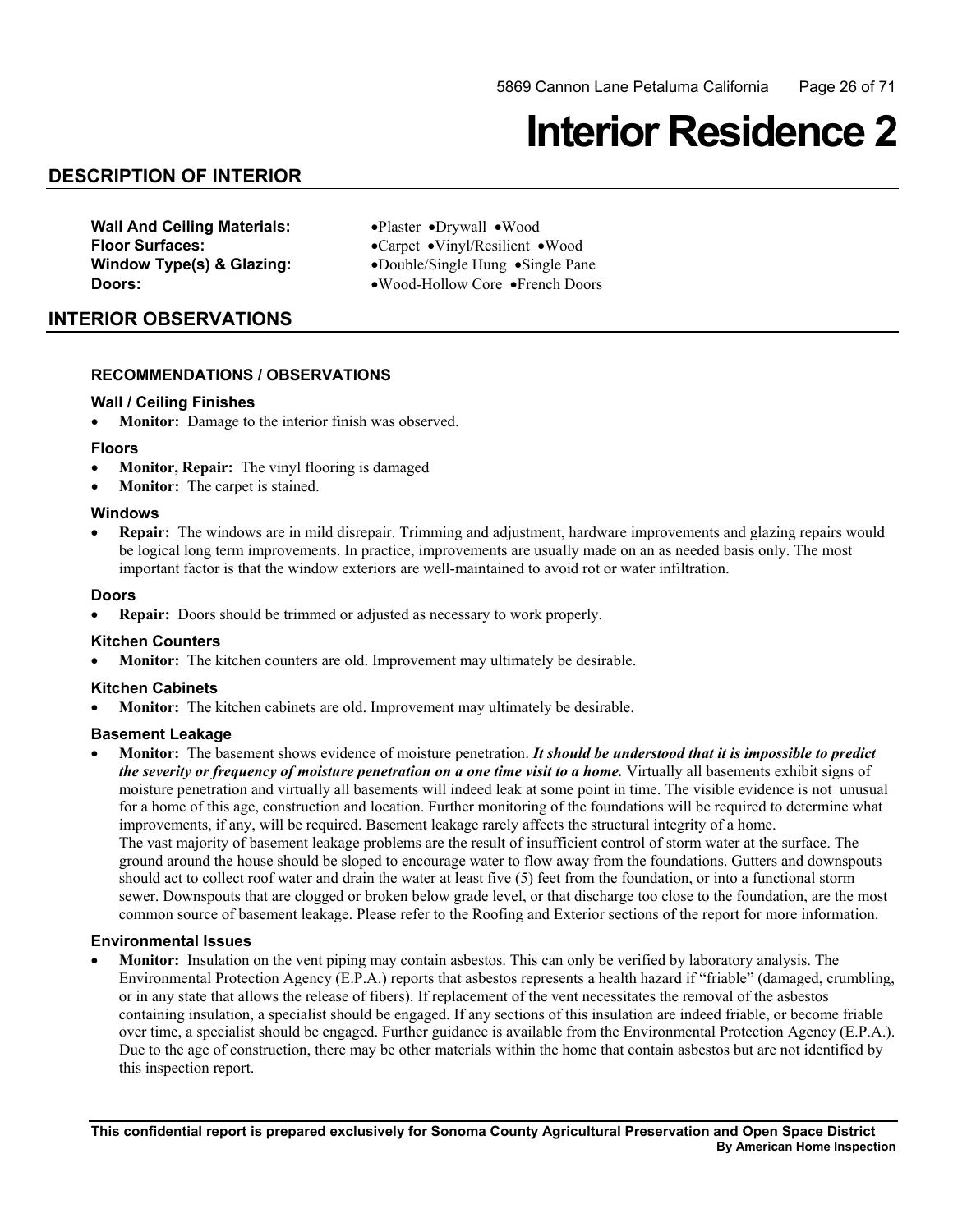### **LIMITATIONS OF INTERIOR INSPECTION**

- Loss of the vacuum seal at dual-pane windows and sliding glass doors is not easily determined. The inspector does not claim to have detected all "failed" windows and sliding glass doors if any. Please check all glass windows and doors for signs of vacuum failure/condensation prior to close of escrow.
- • Furniture, storage, appliances and/or wall hangings are not moved to permit inspection and may block defects.
- Carpeting, window treatments, central vacuum systems, household appliances, recreational facilities, paint, wallpaper, and other finish treatments are not inspected.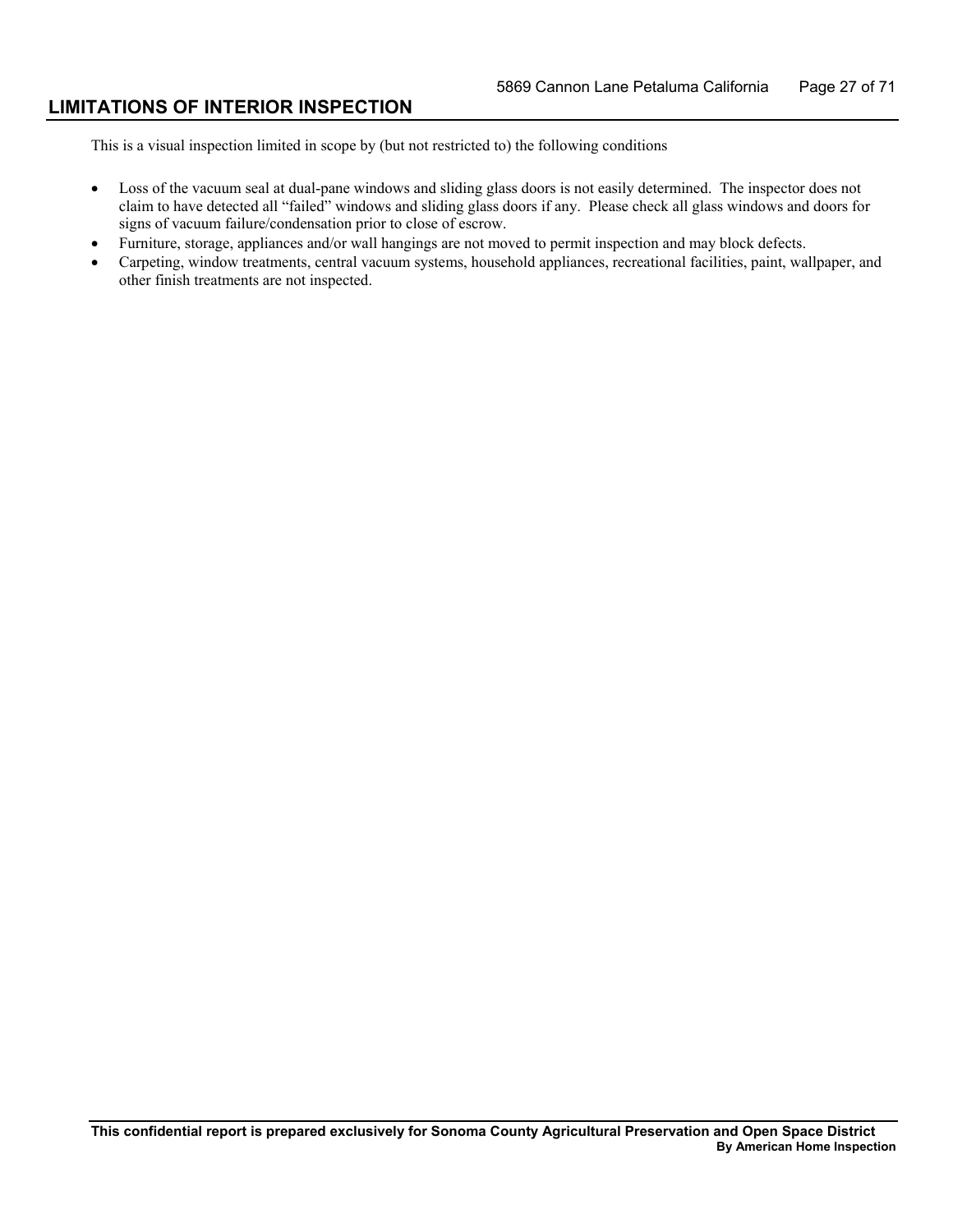## **Appliances Residence 2**

## **DESCRIPTION OF APPLIANCES**

**Appliances Tested:** •Gas Range

### **APPLIANCES OBSERVATIONS**

#### **RECOMMENDATIONS / OBSERVATIONS**

#### **Gas Range**

- **Monitor:** The gas range is an old unit. While replacement is not needed right away, it would be wise to budget for a new range. In the interim, a higher level of maintenance can be expected.
- • **Repair:** A control knob on the gas range is damaged.

## **LIMITATIONS OF APPLIANCES INSPECTION**

- Thermostats, timers and other specialized features and controls are not tested.
- The temperature calibration, functionality of timers, effectiveness, efficiency and overall performance of appliances is outside the scope of this inspection.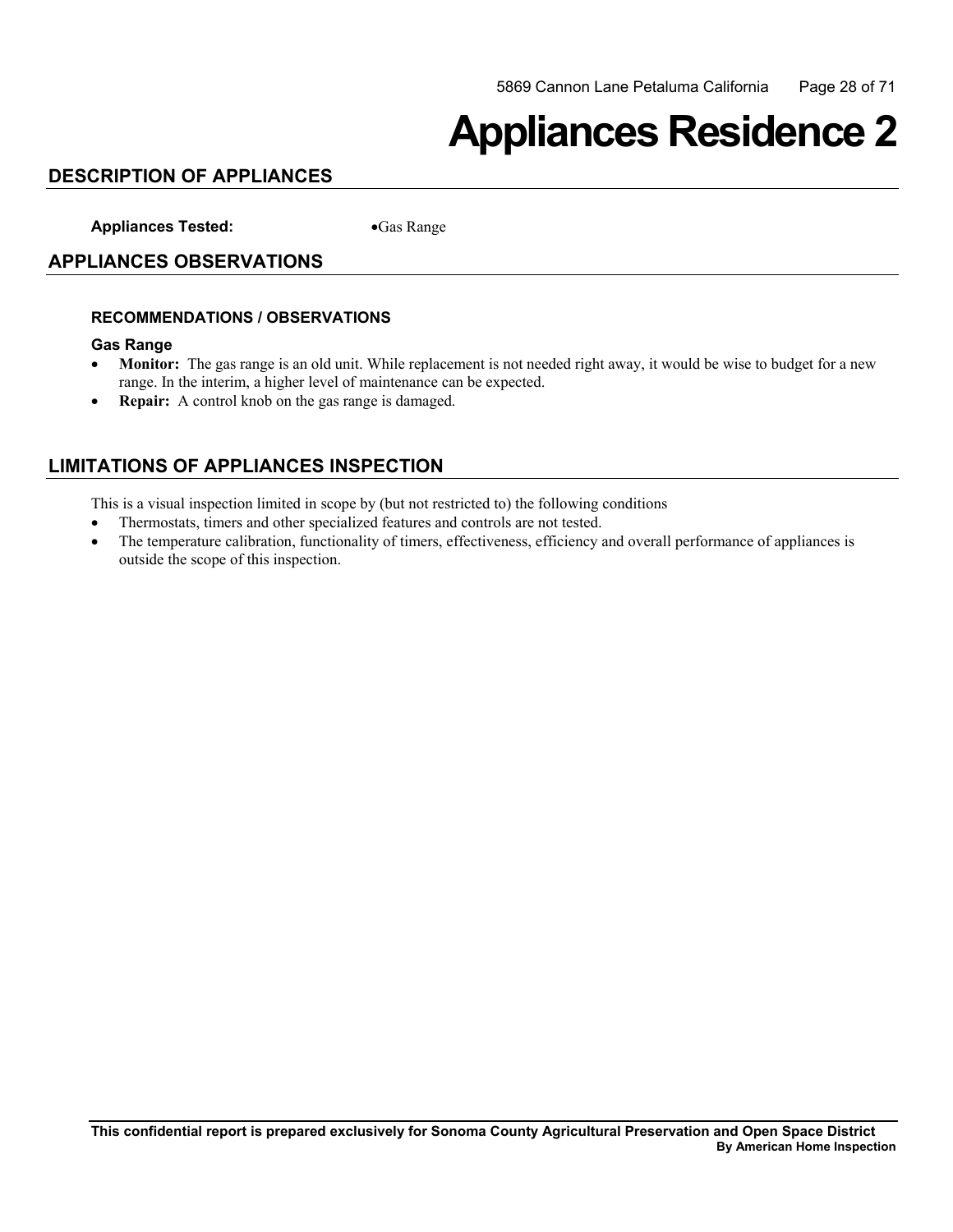## **Fireplaces / Wood Stoves Residence 2**

## **DESCRIPTION OF FIREPLACES / WOOD STOVES**

**Wood/Coal Stoves:** •Metal Flue-Insulated Multi-Wall

## **FIREPLACES / WOOD STOVES OBSERVATIONS**

#### **RECOMMENDATIONS / OBSERVATIONS**

#### **Wood Stove**

• **Major Concern: Safety Issue: Repair: Owner stated stoves in basement are not used. We recommend they be removed.** 

## **LIMITATIONS OF FIREPLACES / WOOD STOVES INSPECTION**

- $\bullet$ • The legality of use in the community of above systems is beyond the scope of this inspection. Please check with local building department.
- The interiors of flues or chimneys are not inspected.
- • Firescreens, fireplace doors, appliance gaskets and seals, automatic fuel feed devices, mantles and fireplace surrounds, combustion make-up air devices, and heat distribution assists (gravity or fan-assisted) are not inspected.
- The inspection does not involve igniting or extinguishing fires nor the determination of draft.
- Fireplace inserts, stoves, or firebox contents are not moved.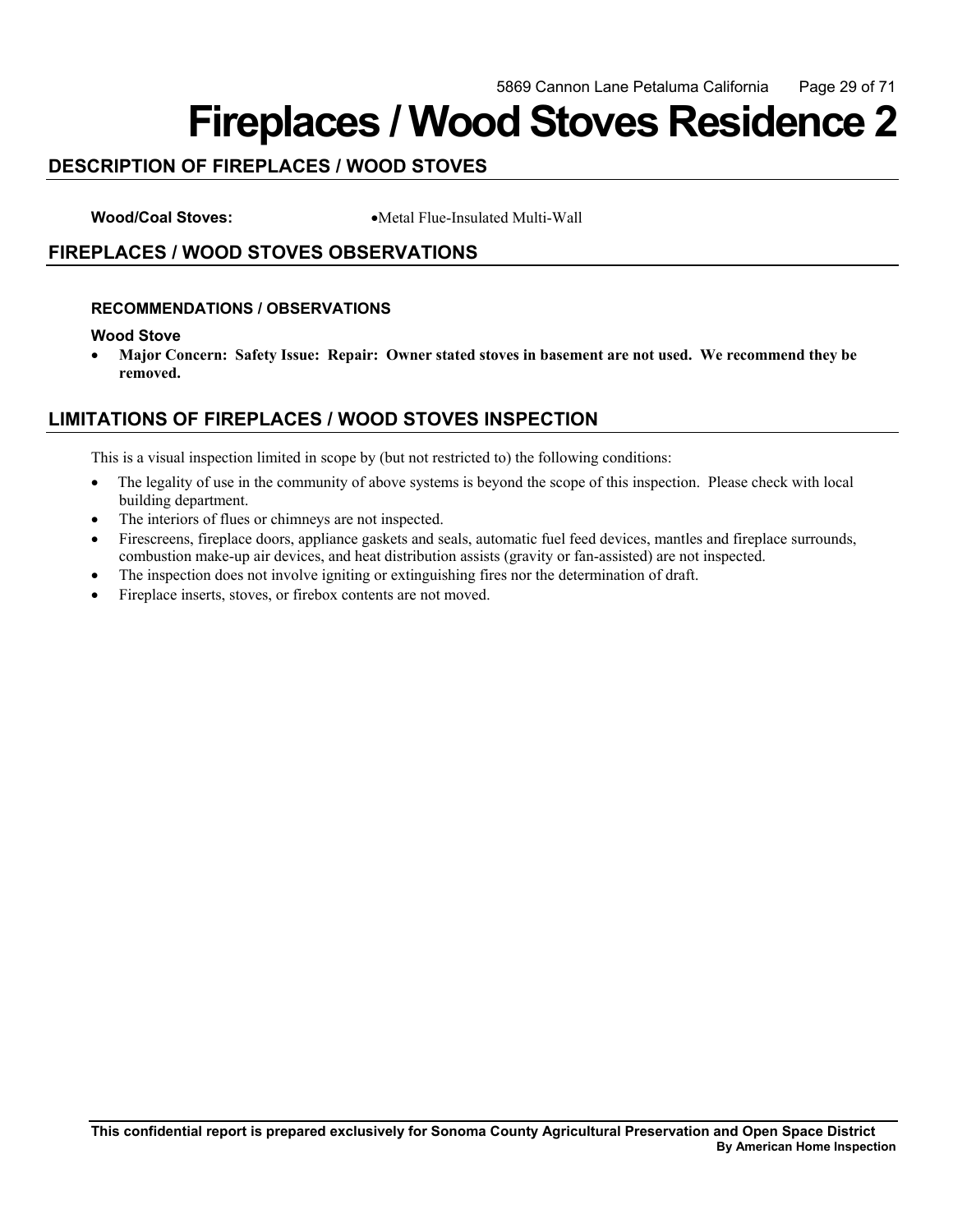**Structure Residence 3** 

## **DESCRIPTION OF STRUCTURE**

| <b>Foundation:</b>        | $\bullet$ Poure |
|---------------------------|-----------------|
| <b>Floor Structure:</b>   | $\bullet$ Woo   |
| <b>Wall Structure:</b>    | $\bullet$ Woo   |
| <b>Ceiling Structure:</b> | $\bullet$ Joist |
| <b>Roof Structure:</b>    | $\bullet$ Rafte |

- **Foundation:** •Poured Concrete •Basement Configuration
	- •Wood Joist
	- **Wall Structure:** •Wood Frame
	-
	- •Rafters •Spaced Plank Sheathing

### **STRUCTURE OBSERVATIONS**

Residence 3 (Veras) has a concrete foundation, with a half-basement, typical wood frame construction, with painted stucco exterior siding. Gable roof has composition shingle cover, with gutters and downspouts. Residence includes three bedrooms and one bathroom. Area 1200 –1500 Approximate SF

#### **Foundation**

 foundation repair or a company specializing in foundation repairs should be consulted to evaluate the condition and to suggest **Major Concern:** Substantial foundation settlement cracking was observed. Structural movement of the building has occurred. Since repairs are needed to protect the building from more serious damage, a structural engineer who is familiar with corrective measures. The rate of movement cannot be predicted during a one-time inspection.

#### **RECOMMENDATIONS / OBSERVATIONS**

#### **Foundation**

 suggest corrective measures. The rate of movement cannot be predicted during a one-time inspection. • **Major Concern:** Substantial foundation settlement cracking was observed. Structural movement of the building has occurred. Since repairs are needed to protect the building from more serious damage, a structural engineer who is familiar with foundation repair or a company specializing in foundation repairs should be consulted to evaluate the condition and to

#### **Floors**

**Monitor:** The floor structure shows common sagging and movement. This is usually the result of the age and framing design of the building.

#### **Exterior Walls**

**Major Concern, Repair:** Pronounced exterior wall cracks were observed. This implies that structural movement of the building has occurred. While the rate of movement cannot be predicted during a one-time inspection it is likely that repairs are needed. A structural engineer or a repair specialist who is familiar with residential building failures should be consulted to further evaluate this condition and the remedies available.

#### **Roof**

**Monitor:** The rafters of the roof structure show evidence of sagging. Strengthening the roof structure would resist further movement.

#### **Wood Boring Insects**

• **Monitor:** This home is in an area known for termite activity. Termites can do a substantial amount of damage to the wood structural components of a home. Any form of wood/soil contact should be avoided. Controlling dampness in the soil around the perimeter of a home, including below porches and in crawl spaces, is recommended. Preventative chemical treatment, performed by a licensed pest control specialist, is also advisable.

### **LIMITATIONS OF STRUCTURE INSPECTION**

This is a visual inspection limited in scope by (but not restricted to) the following conditions:

• Structural components concealed behind finished surfaces could not be inspected.

**This confidential report is prepared exclusively for Sonoma County Agricultural Preservation and Open Space District By American Home Inspection**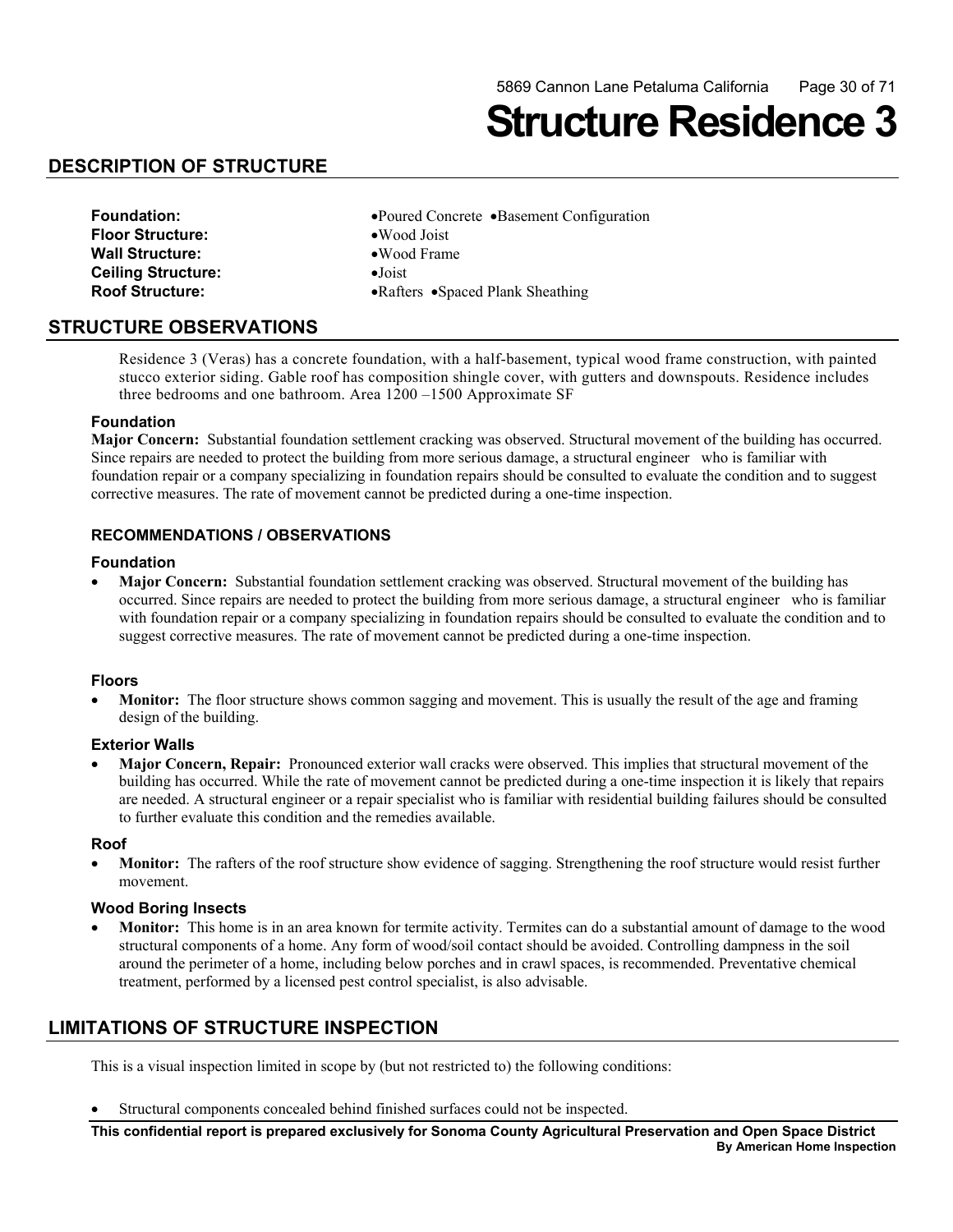#### 5869 Cannon Lane Petaluma California Page 31 of 71

- • Only a representative sampling of visible structural components were inspected.
- • Furniture and/or storage restricted access to some structural components.
- • Engineering or architectural services such as calculation of structural capacities, adequacy, or integrity are not part of a home inspection.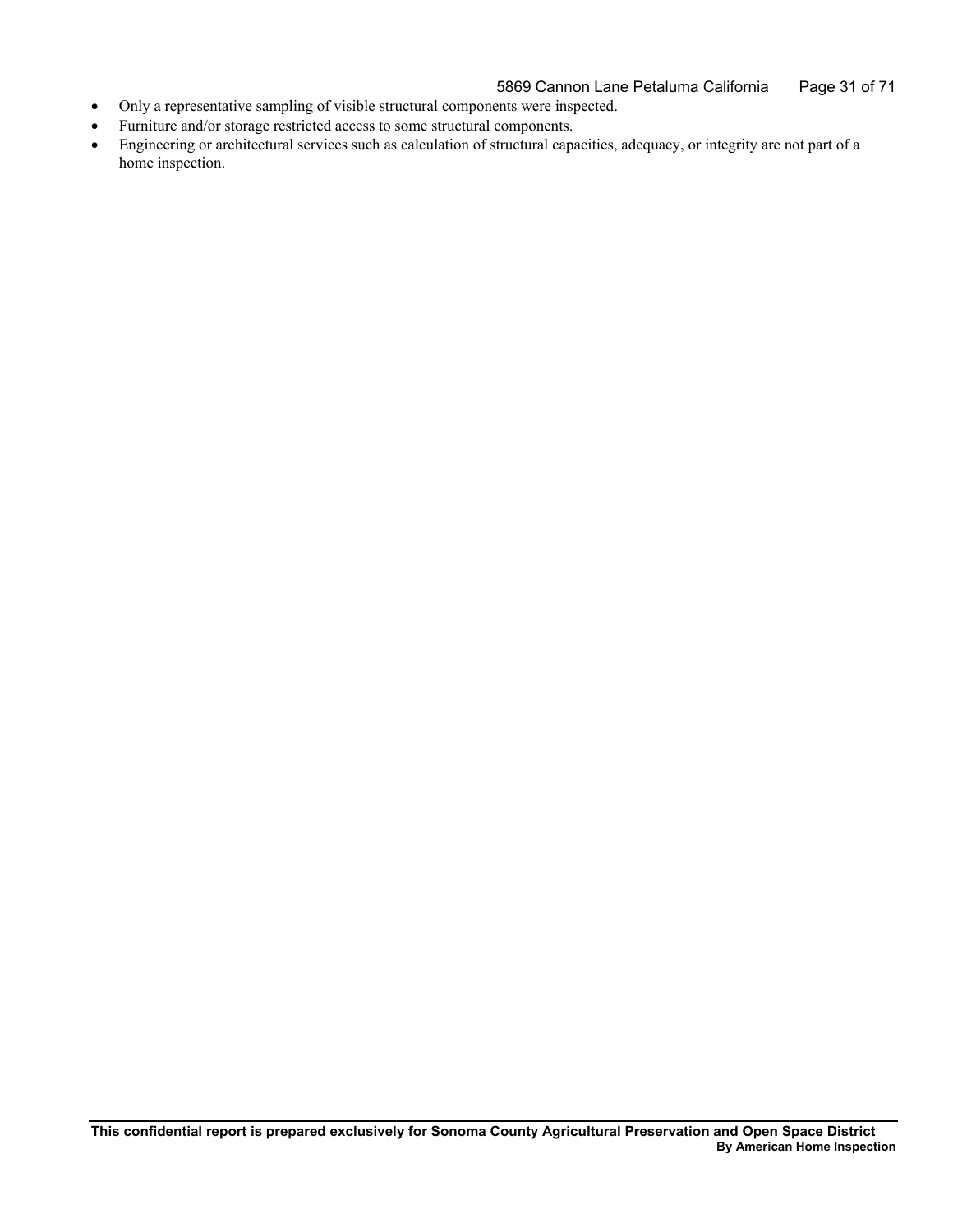## **Roofing Residence 3**

## **DESCRIPTION OF ROOFING**

| <b>Roof Covering:</b>        | • Asphalt Shingle • Asbestos Cement Shingles        |
|------------------------------|-----------------------------------------------------|
| <b>Roof Flashings:</b>       | $\bullet$ Metal                                     |
| <b>Chimneys:</b>             | $\bullet$ Masonry $\bullet$ Metal                   |
| <b>Roof Drainage System:</b> | •Galvanized Steel •Downspouts discharge above grade |

### **ROOFING OBSERVATIONS**

Asbestos Shingles may be installed. This can only be verified by laboratory analysis. The Environmental Protection Agency (E.P.A.) reports that asbestos represents a health hazard if "friable" (damaged, crumbling, or in any state that allows the release of fibers). If replacement of the vent necessitates the removal of the asbestos containing insulation, a specialist should be engaged. If any sections of this insulation are indeed friable, or become friable over time, a specialist should be engaged. Further guidance is available from the Environmental Protection Agency (E.P.A.).

#### **RECOMMENDATIONS / OBSERVATIONS**

#### **Sloped Roofing**

**Major Concern, Repair:** The roofing is at end of life and should be replaced.

#### **Flashings**

• **Repair:** The flashing is old and should be replaced to avoid leaks.

#### **Gutters & Downspouts**

- **Repair:** The old galvanized gutters and downspouts should be replaced.
- • **Repair:** The downspout(s) should discharge water at least five (5) feet from the house. Storm water should be encouraged to flow away from the building at the point of discharge.
- **Repair:** Loose or damaged downspouts should be repaired promptly.

## **LIMITATIONS OF ROOFING INSPECTION**

- Not the entire underside of the roof sheathing is inspected for evidence of leaks.
- Interior finishes may disguise evidence of prior leaks.
- • Estimates of remaining roof life are approximations only and do not preclude the possibility of leakage. Leakage can develop at any time and may depend on rain intensity, wind direction, ice build up, and other factors.
- Antennae, chimney/flue interiors that are not readily accessible are not inspected and could require repair.
- Roof inspection may be limited by access, condition, weather, or other safety concerns.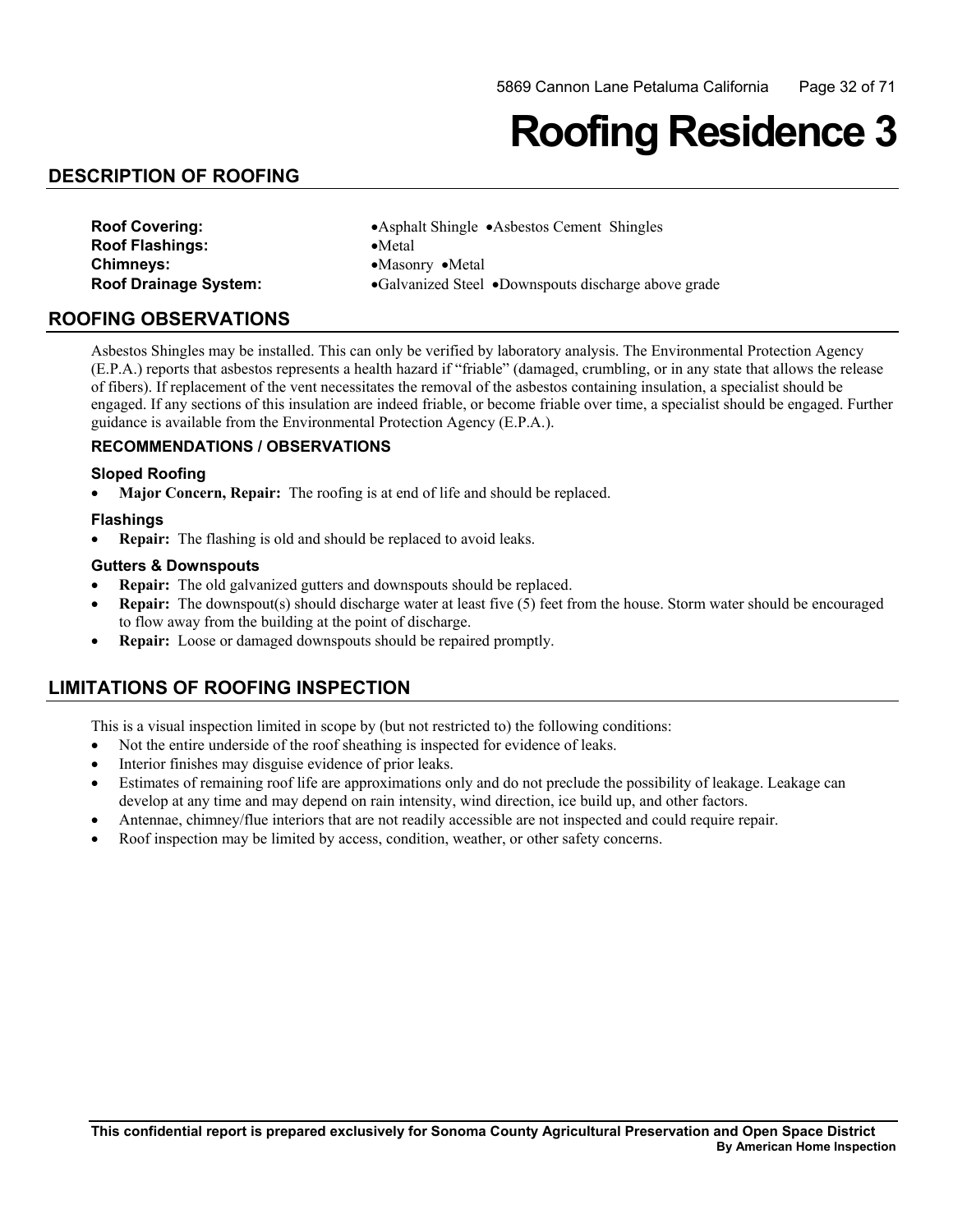## **Exterior Residence 3**

## **DESCRIPTION OF EXTERIOR**

**Wall Covering:** •Stucco **Exterior Doors:** •Solid Wood **Window/Door Frames and Trim:** •Wood **Entry Driveways:** •Gravel **Entry Walkways And Patios:** •Concrete •Gravel **Porches, Decks, Steps, Railings:** •Concrete **Fencing:** •Wood

### **EXTERIOR OBSERVATIONS**

### **RECOMMENDATIONS / OBSERVATIONS**

#### **Exterior Walls**

- **Monitor:** Common minor cracks were observed on the exterior walls of the house. This implies that structural movement has occurred. The location, size, shape of these cracks is common. The inspection did not find evidence of significant movement requiring immediate major repairs.
- • **Repair:** The exterior stucco surfaces should be painted.

#### **Windows**

**Major Concern, Repair:** Installing replacement windows in place of the original windows would be a logical long term goal. This is a major expense.

#### **Porch**

**Monitor:** The porch columns show evidence of typical movement. Repairs can be deferred.

#### **Walkway**

**Repair, Safety Issue:** The walkway presents a trip hazard. This condition should be altered for improved safety.

#### **Fencing**

**Repair:** The fencing is in only fair condition. Minor repairs are needed.

## **LIMITATIONS OF EXTERIOR INSPECTION**

- • A representative sample of exterior components was inspected rather than every occurrence of components.
- The inspection does not include an assessment of geological, geotechnical, or hydrological conditions, or environmental hazards.
- Screening, shutters, awnings, or similar seasonal accessories, fences, recreational facilities, outbuildings, seawalls, breakwalls, docks, erosion control and earth stabilization measures are not inspected unless specifically agreed-upon and documented in this report.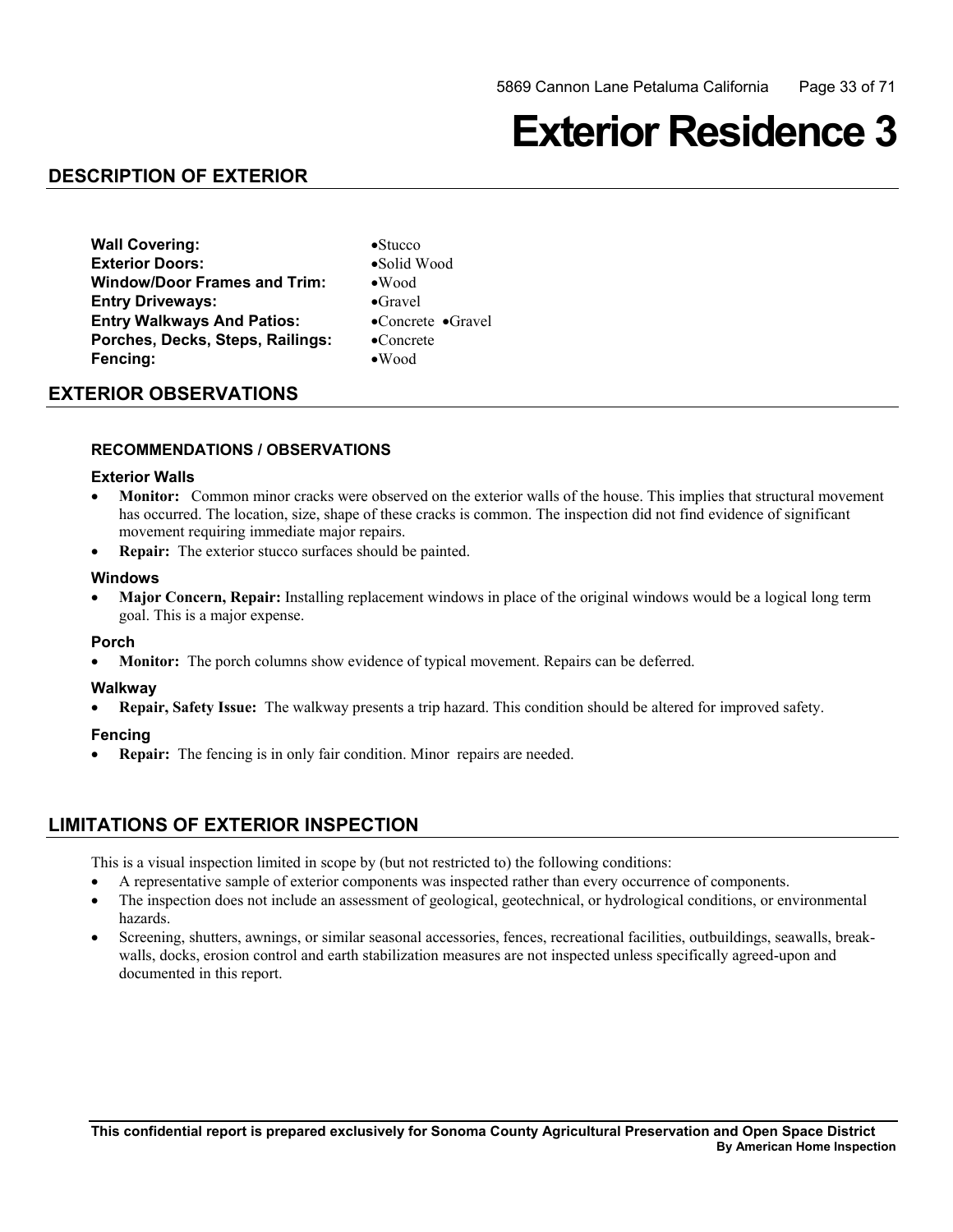## **Electrical Residence 3**

## **DESCRIPTION OF ELECTRICAL**

| <b>Size of Electrical Service:</b>        | •120/240 Volt Main Service - Service Size: 90 amp •Breakers |
|-------------------------------------------|-------------------------------------------------------------|
| <b>Service Drop:</b>                      | $\bullet$ Overhead                                          |
| <b>Service Grounding:</b>                 | $\bullet$ Copper                                            |
| Sub-Panel(s):                             | • Fuses • Breakers • Unable To Determine size               |
| <b>Distribution Wiring:</b>               | $\bullet$ Copper                                            |
| <b>Switches &amp; Receptacles:</b>        | •Grounded and Ungrounded                                    |
| <b>Ground Fault Circuit Interrupters:</b> | $\bullet$ Bathroom(s) $\bullet$ Exterior                    |
| <b>Smoke Detectors:</b>                   | $\bullet$ Present                                           |
| Telephone service:                        | $\bullet$ Present                                           |

## **ELECTRICAL OBSERVATIONS**

Inspection of the electrical system revealed some non-standard and/or amateur wiring practices. They should be high priority for safety reasons. *Unsafe electrical conditions represent a shock hazard*. A licensed electrician should be consulted to undertake the repairs recommended below.

### **RECOMMENDATIONS / OBSERVATIONS**

#### **Distribution Wiring**

- • **Repair:** Improper electrical connections should be repaired. All electrical connections should be made inside junction boxes fitted with cover plates.
- **Repair:** The installation of the distribution wiring is non-standard at some locations. It is suspected that installation was performed by an amateur, rather than a licensed electrician.

#### **Knob & Tube Wiring**

 • **Repair:** Poor connections between newer wiring and the old knob-and-tube wiring were observed. All connections of this type should be performed within junction boxes, fitted with cover plates.

#### **Outlets**

- **Repair:** Ungrounded 3-prong outlets should be repaired. In some cases a ground wire may be present in the electrical box and simply needs to be connected. A ground increases safety, a grounded circuit could be strung to this outlet, or a separate ground wire could be connected.
- **Repair:** Missing outlet cover plates should be replaced to avoid a shock hazard.

 The installation of ground fault circuit interrupter (GFCI) devices is advisable on exterior, garage, bathroom and some kitchen outlets. Any whirlpool or swimming pool equipment should also be fitted with GFCI's. A ground fault circuit interrupter (GFCI) offers protection from shock or electrocution.

#### **Smoke Detectors**

• **Repair:** The installation of smoke detectors outside sleeping areas is recommended.

## **LIMITATIONS OF ELECTRICAL INSPECTION**

- • Electrical components concealed behind finished surfaces are not inspected.
- Only a representative sampling of outlets and light fixtures were tested.
- Furniture and/or storage restricted access to some electrical components, which may not be inspected.
- The inspection does not include remote control devices, alarm systems and components, low voltage wiring, systems, and components, ancillary wiring, systems, and other components which are not part of the primary electrical power distribution system.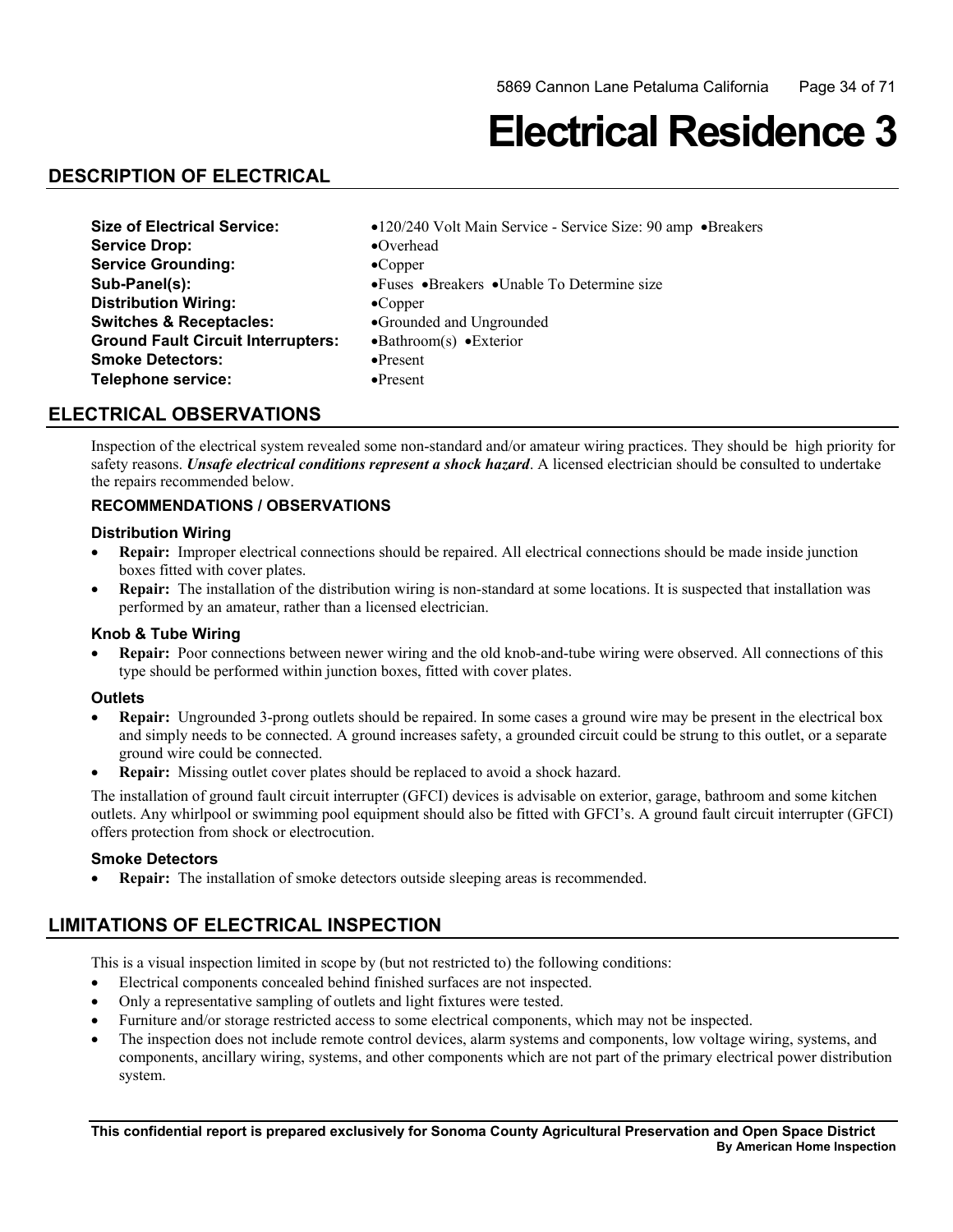## **Heating Residence 3**

## **DESCRIPTION OF HEATING**

**Energy Source:** •Gas **Heating System Type:** •Floor Heater

#### **HEATING OBSERVATIONS**

#### **RECOMMENDATIONS / OBSERVATIONS**

#### **Furnace**

- **Repair:** The heating system requires service. This should be a regular maintenance item to assure safe, reliable heat.
- **Major Concern, Repair:** Given the age of the furnace, replacement should be expected soon.

## **LIMITATIONS OF HEATING INSPECTION**

- The adequacy of heat supply or distribution balance is not inspected.
- The interior of flues or chimneys which are not readily accessible are not inspected.
- The furnace heat exchanger, humidifier, or dehumidifier, and electronic air filters are not inspected.
- Solar space heating equipment/systems are not inspected.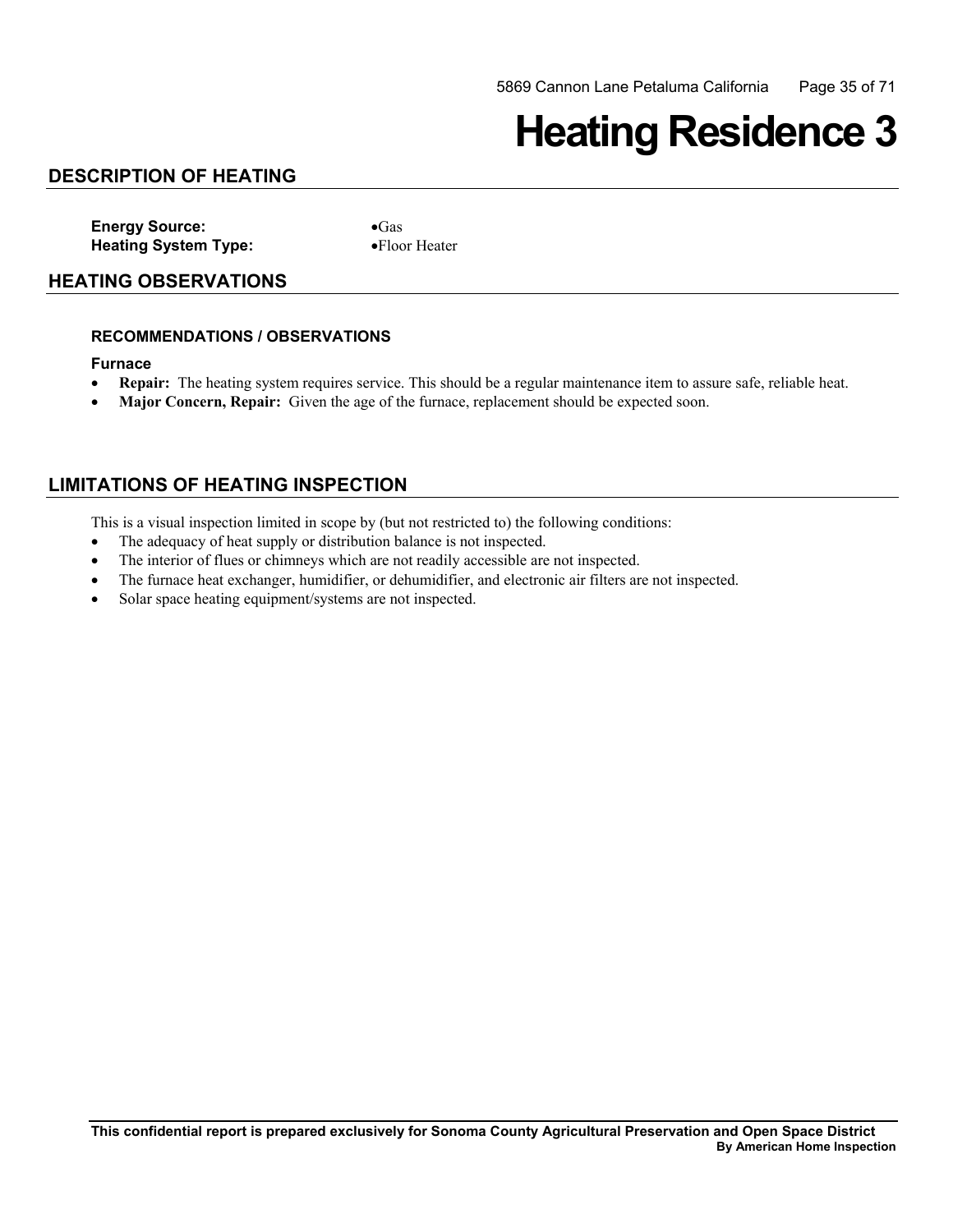## **Insulation / Ventilation Residence 3**

## **DESCRIPTION OF INSULATION / VENTILATION**

| <b>Attic Insulation:</b>         |
|----------------------------------|
| <b>Exterior Wall Insulation:</b> |
| <b>Basement Insulation:</b>      |

**Attic Insulation:** •3" Vermiculite in Lower Attic **•Not Visible** •None

## **INSULATION / VENTILATION OBSERVATIONS**

and: http://www.epa.gov/opptintr/asbestos/insulation.html • **Safety Issue:** The ceiling insulation may be "Vermiculite Insulation" and may contain some asbestos. This can only be verified by laboratory analysis, which is beyond the scope of this inspection. *The Environmental Protection Agency (E.P.A.) reports that asbestos represents a health hazard.* Further guidance is available from the Environmental Protection Agency (E.P.A.).

#### **RECOMMENDATIONS / ENERGY SAVING SUGGESTIONS**

#### **Attic / Roof**

• Insulation improvements may be cost effective, depending on the anticipated term of ownership.

#### **Walls**

• Insulation improvements may be cost effective, depending on the anticipated term of ownership.

#### **Floors**

• Insulation improvements may be desirable, to improve the comfort of the room above.

## **LIMITATIONS OF INSULATION / VENTILATION INSPECTION**

- Insulation/ventilation type and levels in concealed areas are not inspected. Insulation and vapor barriers are not disturbed and no destructive tests (such as cutting openings in walls to look for insulation) are performed.
- Potentially hazardous materials such as Asbestos and Urea Formaldehyde Foam Insulation (UFFI) cannot be positively identified without a detailed inspection and laboratory analysis. This is beyond the scope of the inspection.
- An analysis of indoor air quality is not part of our inspection unless explicitly contracted-for and discussed in this or a separate report.
- Any estimates of insulation R-values or depths are rough average values.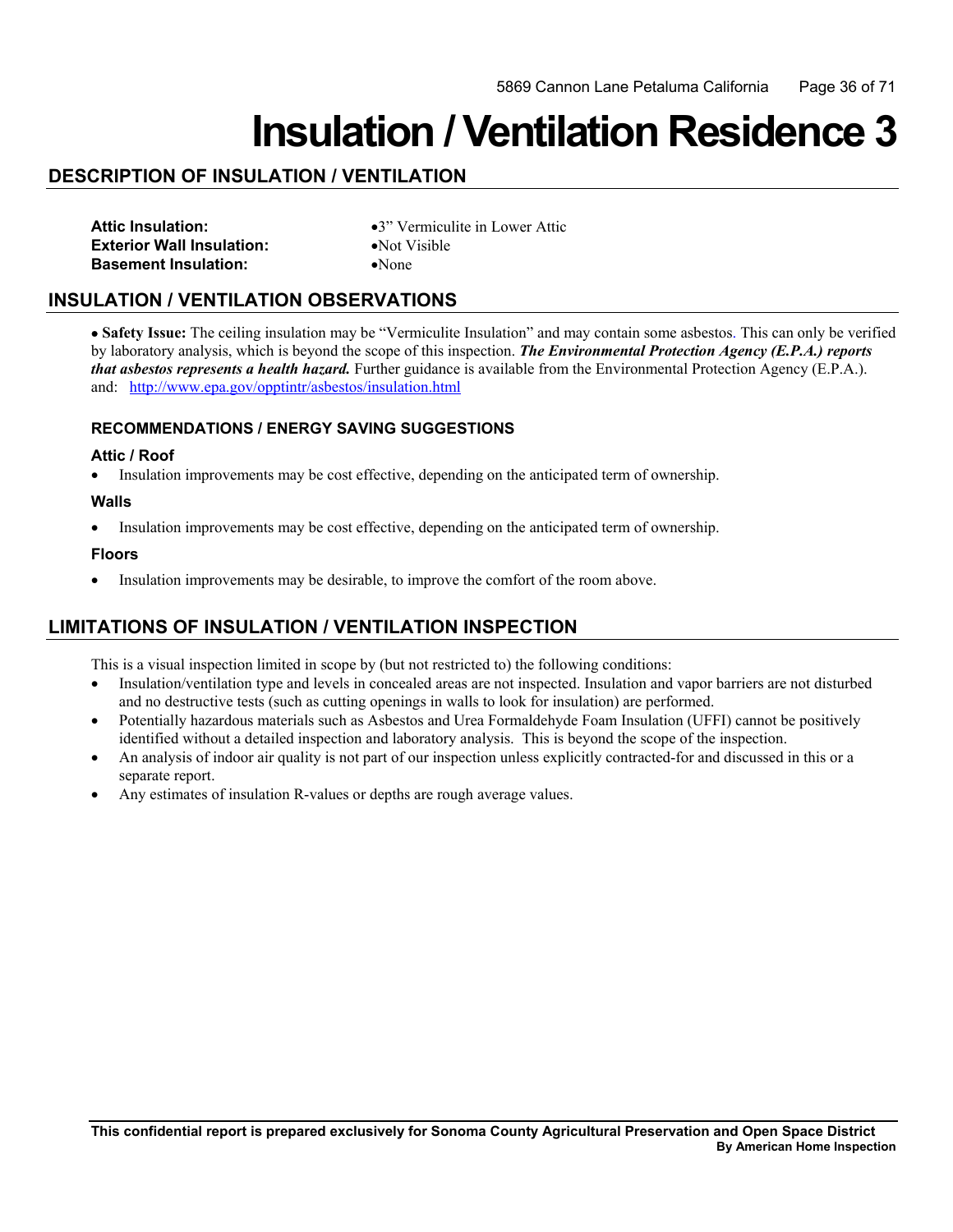# **Plumbing Residence 3**

## **DESCRIPTION OF PLUMBING**

| <b>Water Supply Source:</b>             | • Private Water Supply          |
|-----------------------------------------|---------------------------------|
| <b>Interior Supply Piping:</b>          | $\bullet$ Steel                 |
| <b>Waste System:</b>                    | • Private Sewage System         |
| Drain, Waste, & Vent Piping:            | •Steel •Plastic                 |
| <b>Water Heater:</b>                    | $\bullet$ Gas                   |
| <b>Fuel Storage &amp; Distribution:</b> | •Liquid Petroleum "LP" Gas Tank |

### **PLUMBING OBSERVATIONS**

#### **RECOMMENDATIONS / OBSERVATIONS**

#### **Water Heater**

- **Repair:** The discharge piping serving the Temperature and Pressure Relief (TPR) Valve for the water heater should terminate not less than 6 inches or more than 24 inches above the floor.
- **Repair:** Water heaters in seismic zones should be anchored or strapped to resist movement during earthquake conditions.
- • **Repair:** For enhanced safety, it is recommended that the connections of the water heater venting system be improved.
- **Repair, Safety Issue:** The "draft diverter" of the water heater venting system is configured in such a way that it could allow spillage of exhaust products. *This is a potential safety concern that should be addressed promptly*.

#### **Supply Plumbing**

- **Monitor:** The old steel piping is subject to corrosion on the interior of the pipe. As corrosion builds up, the inside diameter of the pipe becomes constricted, resulting in a loss of water pressure. This piping is typically replaced when the loss of pressure can no longer be tolerated.
- **Repair:** The supply piping is leaking at a few locations under the home.

#### **Waste / Vent**

• **Monitor:** For the most part, the waste piping is old. It may be prone to unexpected problems. Improvement is recommended on an as needed basis.

#### **Fixtures**

**Monitor:** The majority of plumbing fixtures are old.

## **LIMITATIONS OF PLUMBING INSPECTION**

- Portions of the plumbing system concealed by finishes and/or storage (below sinks, etc.), below the structure, or beneath the ground surface are not inspected.
- Water quantity and water quality are not tested.
- Clothes washing machine connections are not inspected.
- Interiors of flues or chimneys, which are not readily accessible, are not inspected.
- Water conditioning systems, solar water heaters, fire and lawn sprinkler systems, and private waste disposal systems are not inspected unless explicitly contracted-for and discussed in this or a separate report.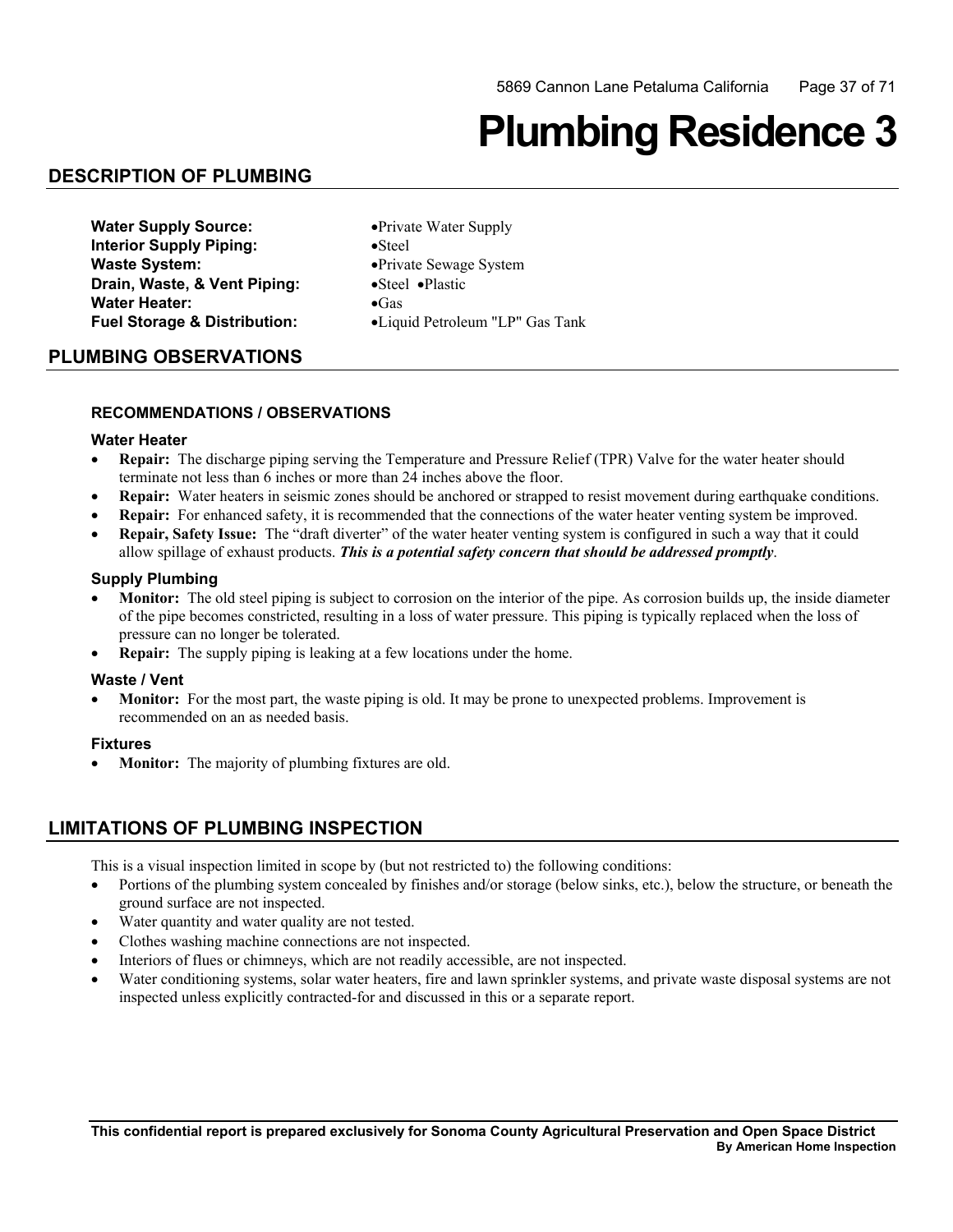## **Interior Residence 3**

### **DESCRIPTION OF INTERIOR**

**Wall And Ceiling Materials:** •Plaster •Drywall •Wood

 **Floor Surfaces:** •Carpet •Vinyl/Resilient •Wood **Window Type(s) & Glazing:** •Double/Single Hung •Single Pane **Doors:** •Wood-Hollow Core •French Doors

### **INTERIOR OBSERVATIONS**

#### **RECOMMENDATIONS / OBSERVATIONS**

#### **Wall / Ceiling Finishes**

• **Monitor:** Damage to the interior finish was observed.

#### **Floors**

- **Monitor, Repair:** The vinyl flooring is damaged
- **Monitor:** The carpet is stained.

#### **Windows**

- **Repair:** The windows are in mild disrepair. Trimming and adjustment, hardware improvements and glazing repairs would be logical long term improvements. In practice, improvements are usually made on an as needed basis only. The most important factor is that the window exteriors are well-maintained to avoid rot or water infiltration.
- • **Repair:** Some window(s) are broken.

#### **Doors**

• **Repair:** Doors should be trimmed or adjusted as necessary to work properly.

#### **Kitchen Counters**

**Monitor:** The kitchen counters are old. Improvement may ultimately be desirable.

#### **Kitchen Cabinets**

**Monitor:** The kitchen cabinets are old. Improvement may ultimately be desirable.

#### **Basement Leakage**

**Monitor:** The basement shows evidence of moisture penetration. *It should be understood that it is impossible to predict the severity or frequency of moisture penetration on a one time visit to a home.* Virtually all basements exhibit signs of moisture penetration and virtually all basements will indeed leak at some point in time. The visible evidence is not unusual for a home of this age, construction and location. Further monitoring of the foundations will be required to determine what improvements, if any, will be required. Basement leakage rarely affects the structural integrity of a home. The vast majority of basement leakage problems are the result of insufficient control of storm water at the surface. The ground around the house should be sloped to encourage water to flow away from the foundations. Gutters and downspouts should act to collect roof water and drain the water at least five (5) feet from the foundation, or into a functional storm sewer. Downspouts that are clogged or broken below grade level, or that discharge too close to the foundation, are the most common source of basement leakage. Please refer to the Roofing and Exterior sections of the report for more information.

#### **Environmental Issues**

 containing insulation, a specialist should be engaged. If any sections of this insulation are indeed friable, or become friable Monitor: Insulation on the vent piping may contain asbestos. This can only be verified by laboratory analysis. The Environmental Protection Agency (E.P.A.) reports that asbestos represents a health hazard if "friable" (damaged, crumbling, or in any state that allows the release of fibers). If replacement of the vent necessitates the removal of the asbestos over time, a specialist should be engaged. Further guidance is available from the Environmental Protection Agency (E.P.A.). Due to the age of construction, there may be other materials within the home that contain asbestos but are not identified by this inspection report.

**This confidential report is prepared exclusively for Sonoma County Agricultural Preservation and Open Space District By American Home Inspection**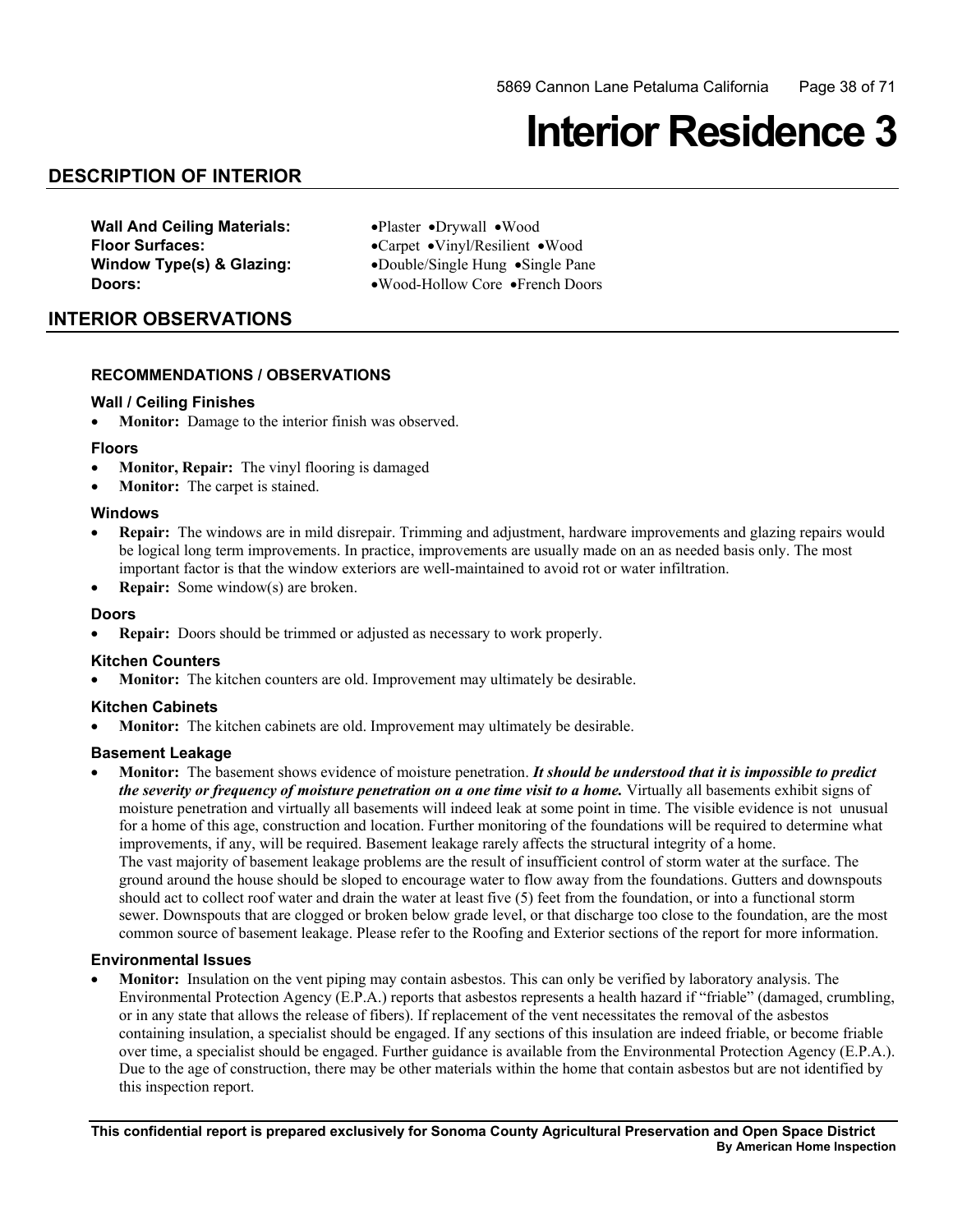### **LIMITATIONS OF INTERIOR INSPECTION**

- Loss of the vacuum seal at dual-pane windows and sliding glass doors is not easily determined. The inspector does not claim to have detected all "failed" windows and sliding glass doors if any. Please check all glass windows and doors for signs of vacuum failure/condensation prior to close of escrow.
- • Furniture, storage, appliances and/or wall hangings are not moved to permit inspection and may block defects.
- Carpeting, window treatments, central vacuum systems, household appliances, recreational facilities, paint, wallpaper, and other finish treatments are not inspected.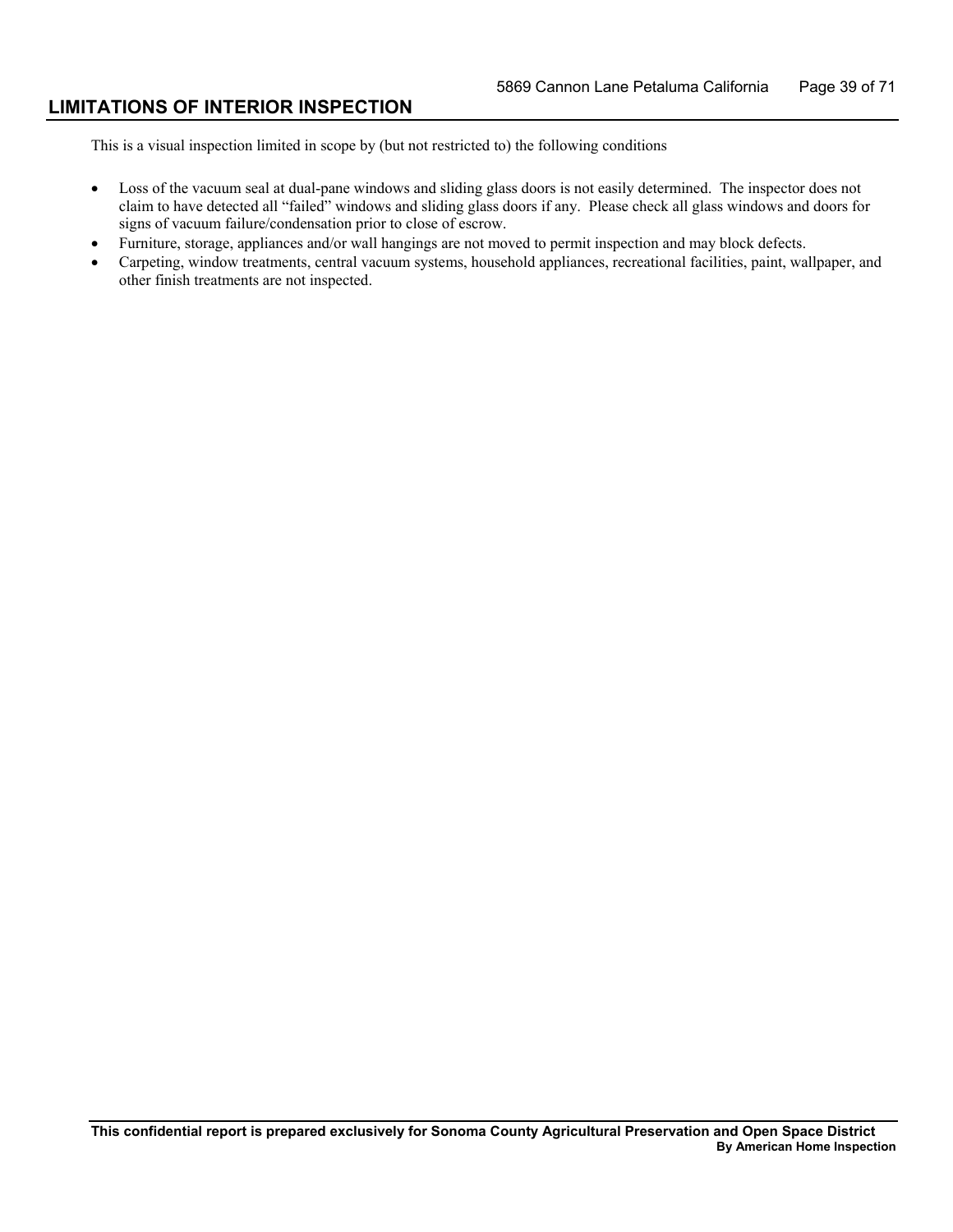## **Appliances Residence 3**

## **DESCRIPTION OF APPLIANCES**

**Appliances Tested:** •Gas Range

### **APPLIANCES OBSERVATIONS**

#### **RECOMMENDATIONS / OBSERVATIONS**

#### **Gas Range**

• **Monitor:** The gas range is an old unit. While replacement is not needed right away, it would be wise to budget for a new range. In the interim, a higher level of maintenance can be expected.

## **LIMITATIONS OF APPLIANCES INSPECTION**

- • Thermostats, timers and other specialized features and controls are not tested.
- The temperature calibration, functionality of timers, effectiveness, efficiency and overall performance of appliances is outside the scope of this inspection.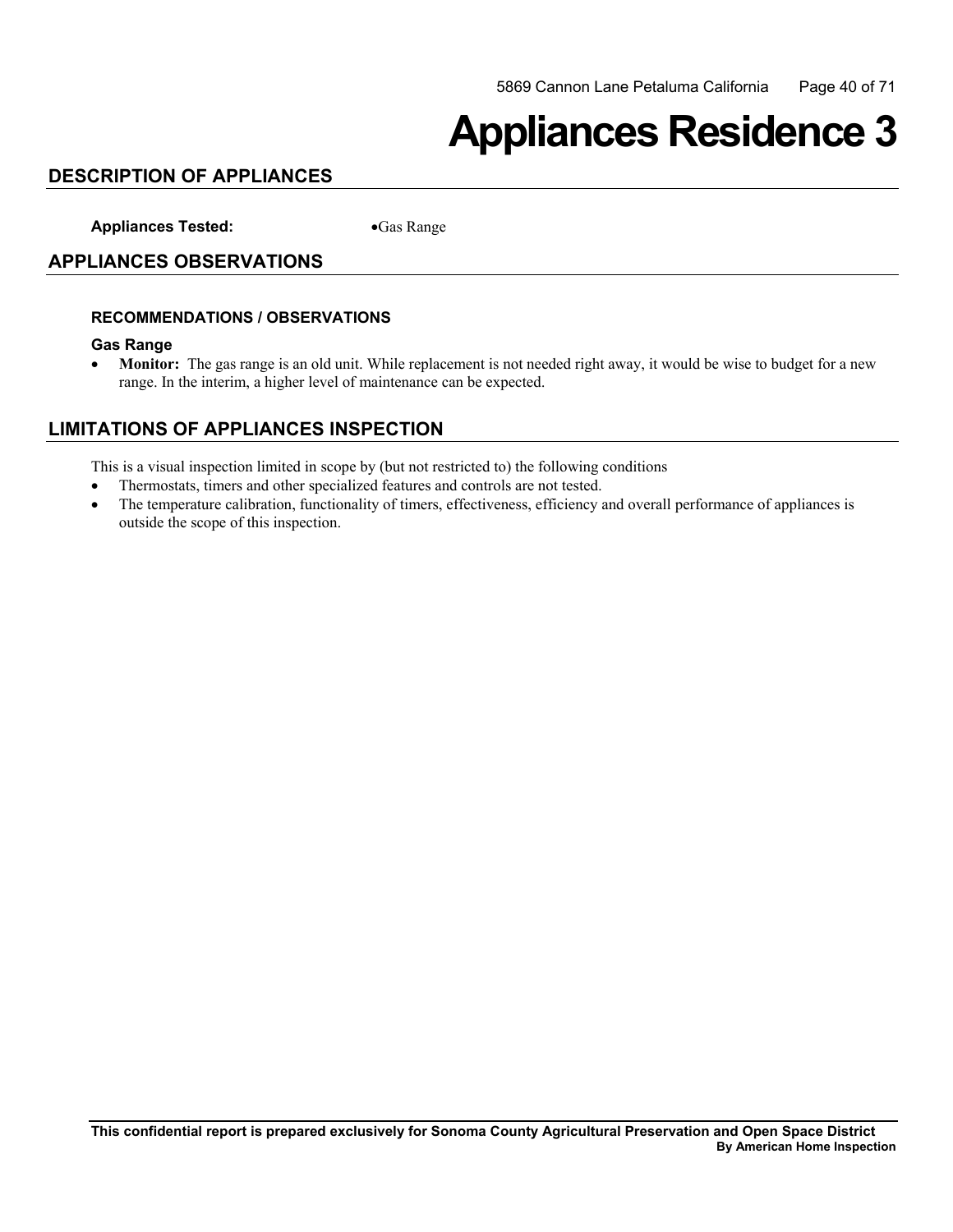**Structure Residence 4** 

## **DESCRIPTION OF STRUCTURE**

| <b>Foundation:</b>        | •Poured Concrete •Basement Configuration |
|---------------------------|------------------------------------------|
| <b>Floor Structure:</b>   | $\bullet$ Wood Joist                     |
| <b>Wall Structure:</b>    | $\bullet$ Wood Frame                     |
| <b>Ceiling Structure:</b> | $\bullet$ Joist                          |
| <b>Roof Structure:</b>    | • Rafters • Spaced Plank Sheathing       |

#### **STRUCTURE OBSERVATIONS**

 Residence 4 (Manuels) is a 3-bedroom, 1 bathroom residence with a concrete **pier foundation**, wood frame construction with painted wood siding, finished interior, and a gable roof with composition shingle cover. Area: 900 Approximate SF

#### **Major Remodeling was being done at time of inspection**

As is typical of homes of this age, the building exhibits many unusual conditions. Many structural repairs and improvements are either needed or desirable. In practice, however, many homes of this type are improved only on an as needed basis. Many less than ideal conditions are simply tolerated. Old timbers, for example, may exhibit evidence of rot and prior insect damage. These timbers could be replaced. Many owners undertake these costly repairs only if the timber fails or is substantially weakened.

#### **RECOMMENDATIONS / OBSERVATIONS**

#### **Foundation**

**Monitor:** Settling was observed. The amount of movement which has occurred is not likely to have caused other damage to the structure but this area should be monitored. If additional movement occurs, more costly repairs might be necessary. The rate of movement cannot be predicted during a one-time inspection.

#### **Floors**

**Monitor:** The floor structure shows common sagging and movement. This is usually the result of the age and framing design of the building.

#### **Exterior Walls**

**Improve:** More extensive than common wall cracks were observed. Since additional movement could lead to need for repairs, this area should be monitored.

#### **Roof**

**Monitor:** The rafters of the roof structure show evidence of sagging. Strengthening the roof structure would resist further movement. This improvement is not priority unless the roof is likely to be subjected to heavy loads such as from additional layers of roofing material whose weight could cause further damage

#### **Wood Boring Insects**

**Monitor:** This home is in an area known for termite activity. Termites can do a substantial amount of damage to the wood structural components of a home. Any form of wood/soil contact should be avoided. Controlling dampness in the soil around the perimeter of a home, including below porches and in crawl spaces, is recommended. Preventative chemical treatment, performed by a licensed pest control specialist, is also advisable.

## **LIMITATIONS OF STRUCTURE INSPECTION**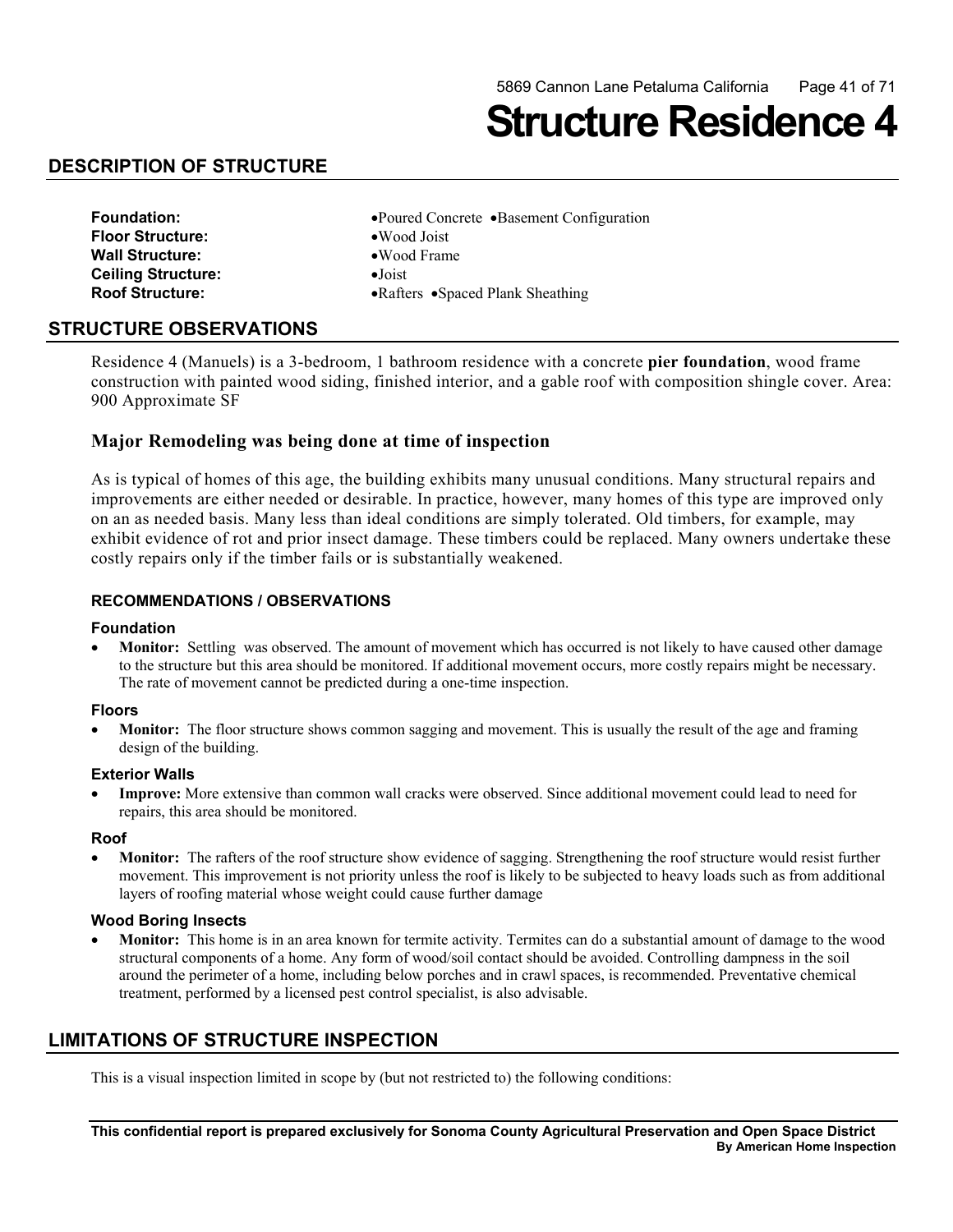5869 Cannon Lane Petaluma California Page 42 of 71

- • Structural components concealed behind finished surfaces could not be inspected.
- Only a representative sampling of visible structural components were inspected.
- • Furniture and/or storage restricted access to some structural components.
- • Engineering or architectural services such as calculation of structural capacities, adequacy, or integrity are not part of a home inspection.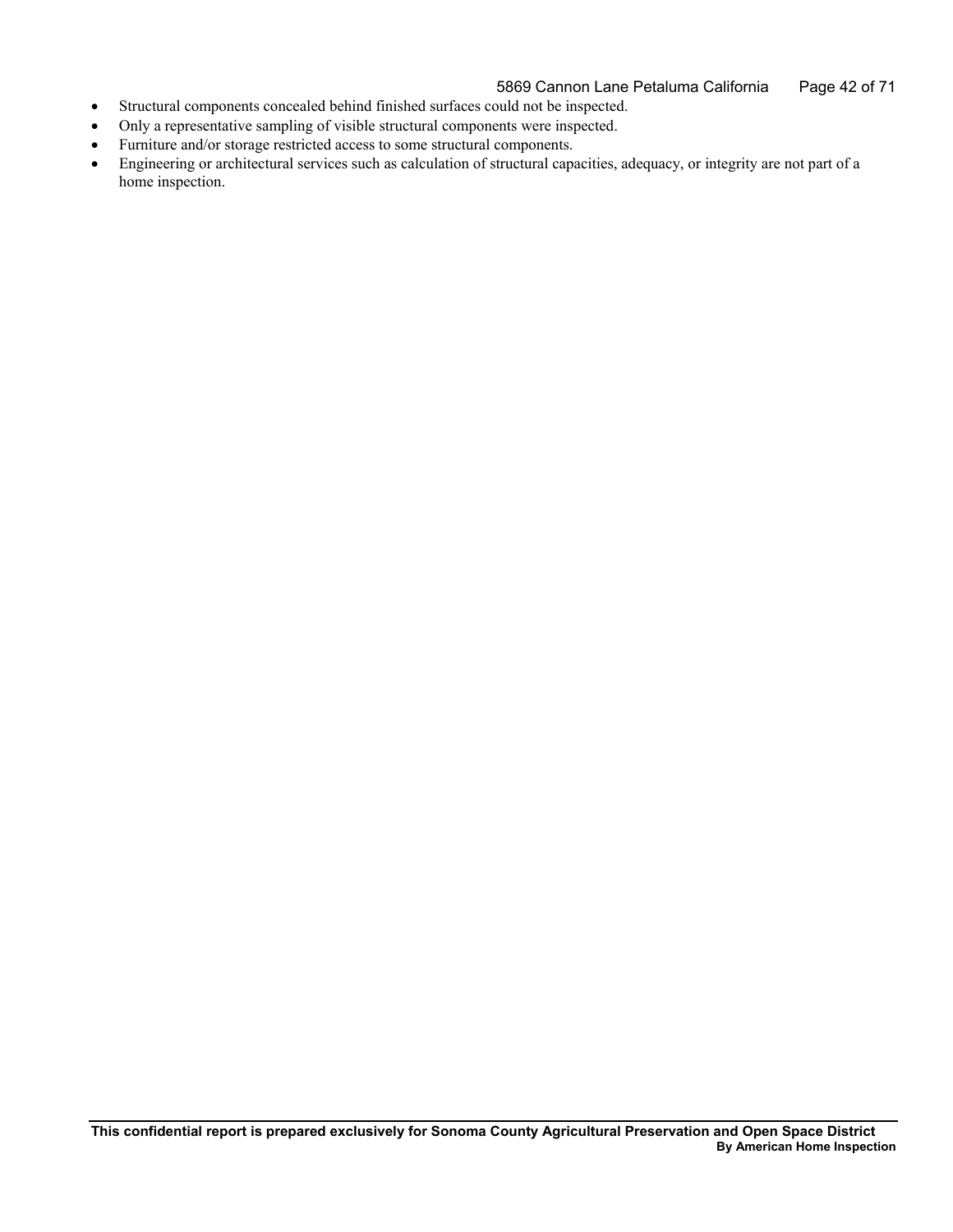## **Exterior Residence 4**

## **DESCRIPTION OF EXTERIOR**

**Wall Covering:** •Wood **Exterior Doors:** •Solid Wood **Window/Door Frames and Trim:** •Wood **Entry Driveways:** •Gravel **Entry Walkways And Patios:** •Concrete •Gravel **Porches, Decks, Steps, Railings:** •Concrete **Fencing:** •Wood

- 
- 
- 

## **EXTERIOR OBSERVATIONS**

#### **RECOMMENDATIONS / OBSERVATIONS**

#### **Exterior Walls**

• Monitor: The wood siding should be painted to preserve the building.

#### **Windows**

**Major Concern, Repair:** Installing replacement windows in place of the original windows would be a logical long term goal. This is a major expense.

#### **Porch**

**Monitor:** The porch columns show evidence of typical movement. Porch needs immediate attention. **Major Remodeling was being done at time of inspection** 

#### **Walkway**

**Repair, Safety Issue:** The walkway presents a trip hazard. This condition should be altered for improved safety.

## **LIMITATIONS OF EXTERIOR INSPECTION**

- A representative sample of exterior components was inspected rather than every occurrence of components.
- The inspection does not include an assessment of geological, geotechnical, or hydrological conditions, or environmental hazards.
- Screening, shutters, awnings, or similar seasonal accessories, fences, recreational facilities, outbuildings, seawalls, breakwalls, docks, erosion control and earth stabilization measures are not inspected unless specifically agreed-upon and documented in this report.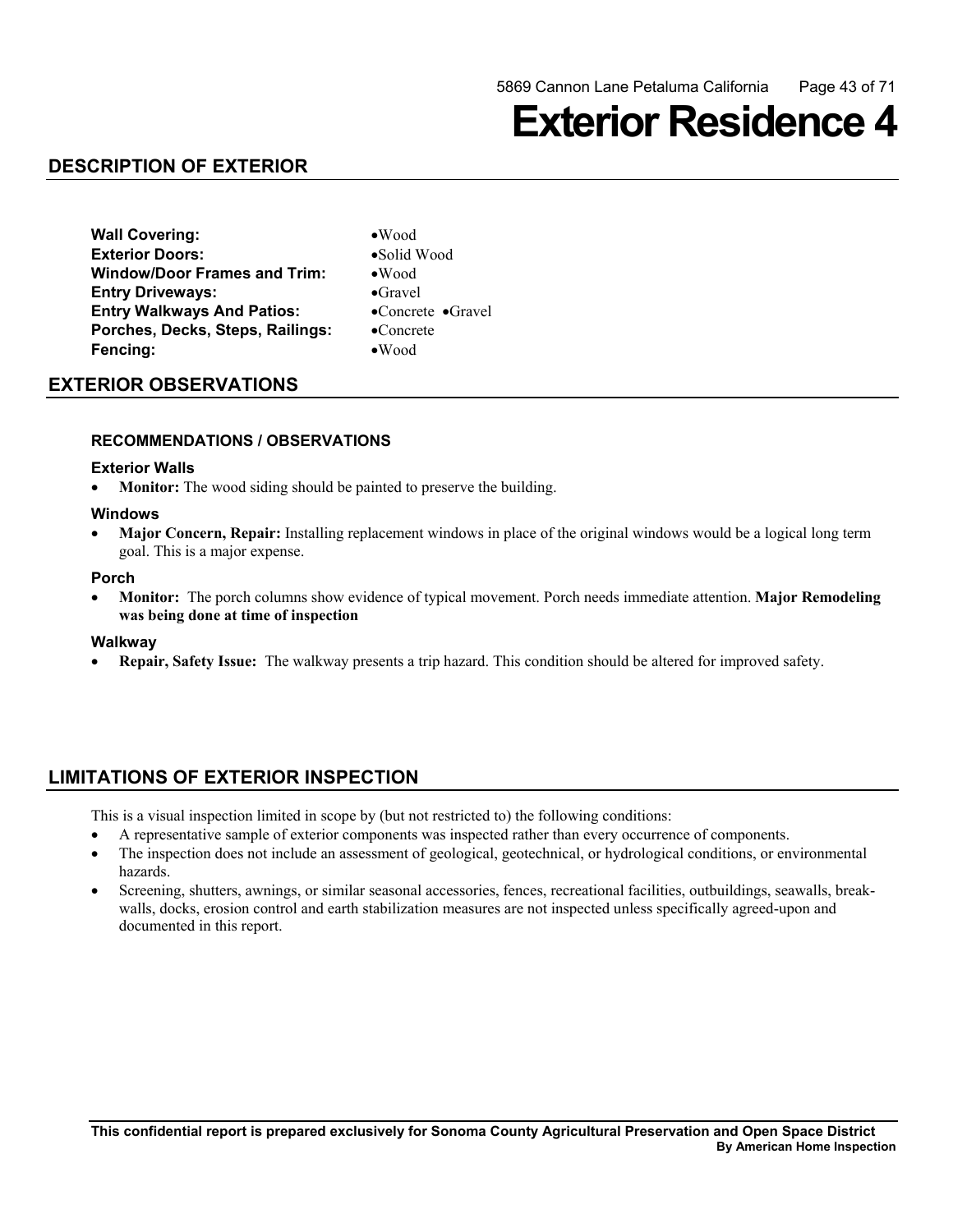**Electrical Residence 4** 

## **DESCRIPTION OF ELECTRICAL**

| <b>Size of Electrical Service:</b>        | •120/240 Volt Main Service - Service Size: 90 amp •Breakers |
|-------------------------------------------|-------------------------------------------------------------|
| <b>Service Drop:</b>                      | $\bullet$ Overhead                                          |
| <b>Service Grounding:</b>                 | $\bullet$ Copper                                            |
| Sub-Panel(s):                             | • Fuses • Breakers • Unable To Determine size               |
| <b>Distribution Wiring:</b>               | $\bullet$ Copper                                            |
| <b>Switches &amp; Receptacles:</b>        | •Grounded and Ungrounded                                    |
| <b>Ground Fault Circuit Interrupters:</b> | $\bullet$ Bathroom(s) $\bullet$ Exterior                    |
| <b>Smoke Detectors:</b>                   | $\bullet$ Present                                           |

### **ELECTRICAL OBSERVATIONS**

Inspection of the electrical system revealed some non-standard and/or amateur wiring practices. They should be high priority for safety reasons. *Unsafe electrical conditions represent a shock hazard*. A licensed electrician should be consulted to undertake the repairs recommended below.

#### **RECOMMENDATIONS / OBSERVATIONS**

#### **Distribution Wiring**

- **Repair:** Improper electrical connections should be repaired. All electrical connections should be made inside junction boxes fitted with cover plates.
- Repair: The installation of the distribution wiring is non-standard at some locations. It is suspected that installation was performed by an amateur, rather than a licensed electrician.

#### **Knob & Tube Wiring**

 • **Repair:** Poor connections between newer wiring and the old knob-and-tube wiring were observed. All connections of this type should be performed within junction boxes, fitted with cover plates.

#### **Outlets**

- **Repair:** Ungrounded 3-prong outlets should be repaired. In some cases a ground wire may be present in the electrical box and simply needs to be connected. A ground increases safety, a grounded circuit could be strung to this outlet, or a separate ground wire could be connected.
- **Repair:** Missing outlet cover plates should be replaced to avoid a shock hazard.

 The installation of ground fault circuit interrupter (GFCI) devices is advisable on exterior, garage, bathroom and some kitchen outlets. Any whirlpool or swimming pool equipment should also be fitted with GFCI's. A ground fault circuit interrupter (GFCI) offers protection from shock or electrocution.

#### **Smoke Detectors**

**Repair:** The installation of smoke detectors outside sleeping areas is recommended.

## **LIMITATIONS OF ELECTRICAL INSPECTION**

- Electrical components concealed behind finished surfaces are not inspected.
- Only a representative sampling of outlets and light fixtures were tested.
- Furniture and/or storage restricted access to some electrical components, which may not be inspected.
- The inspection does not include remote control devices, alarm systems and components, low voltage wiring, systems, and components, ancillary wiring, systems, and other components which are not part of the primary electrical power distribution system.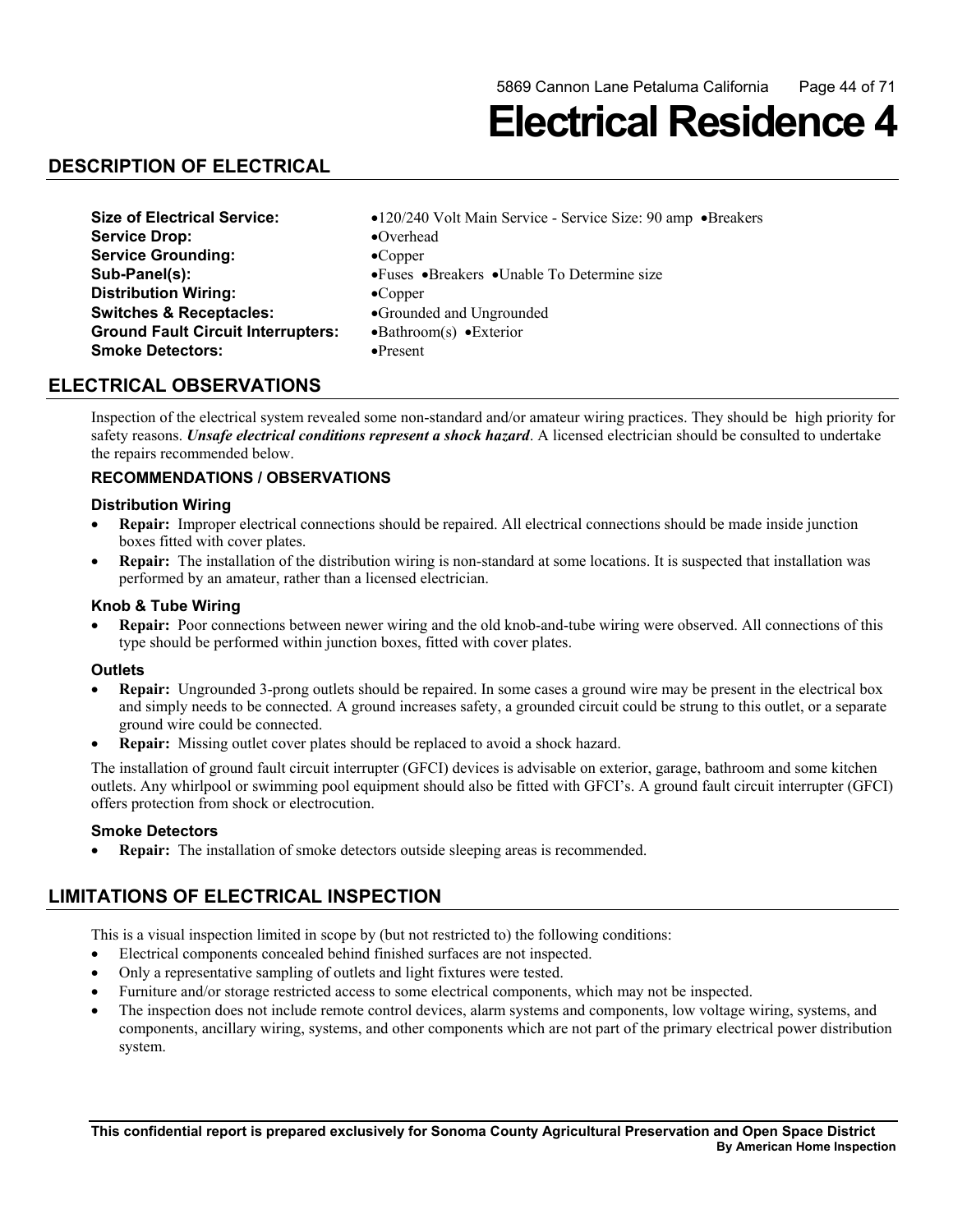## **Heating Residence 4**

## **DESCRIPTION OF HEATING**

**Energy Source:** •Gas

**Heating System Type:** •Gas Wall furnace (Stand alone without distribution system) **Vents, Flues, Chimneys:** •Metal-Multi Wall into Clay pipe (Possible asbestos pipe)

### **HEATING OBSERVATIONS**

#### **RECOMMENDATIONS / OBSERVATIONS**

• **Repair:** The heating system requires service. This should be a regular maintenance item to assure safe, reliable heat.

### **LIMITATIONS OF HEATING INSPECTION**

- The adequacy of heat supply or distribution balance is not inspected.
- The interior of flues or chimneys which are not readily accessible are not inspected.
- The furnace heat exchanger, humidifier, or dehumidifier, and electronic air filters are not inspected.
- Solar space heating equipment/systems are not inspected.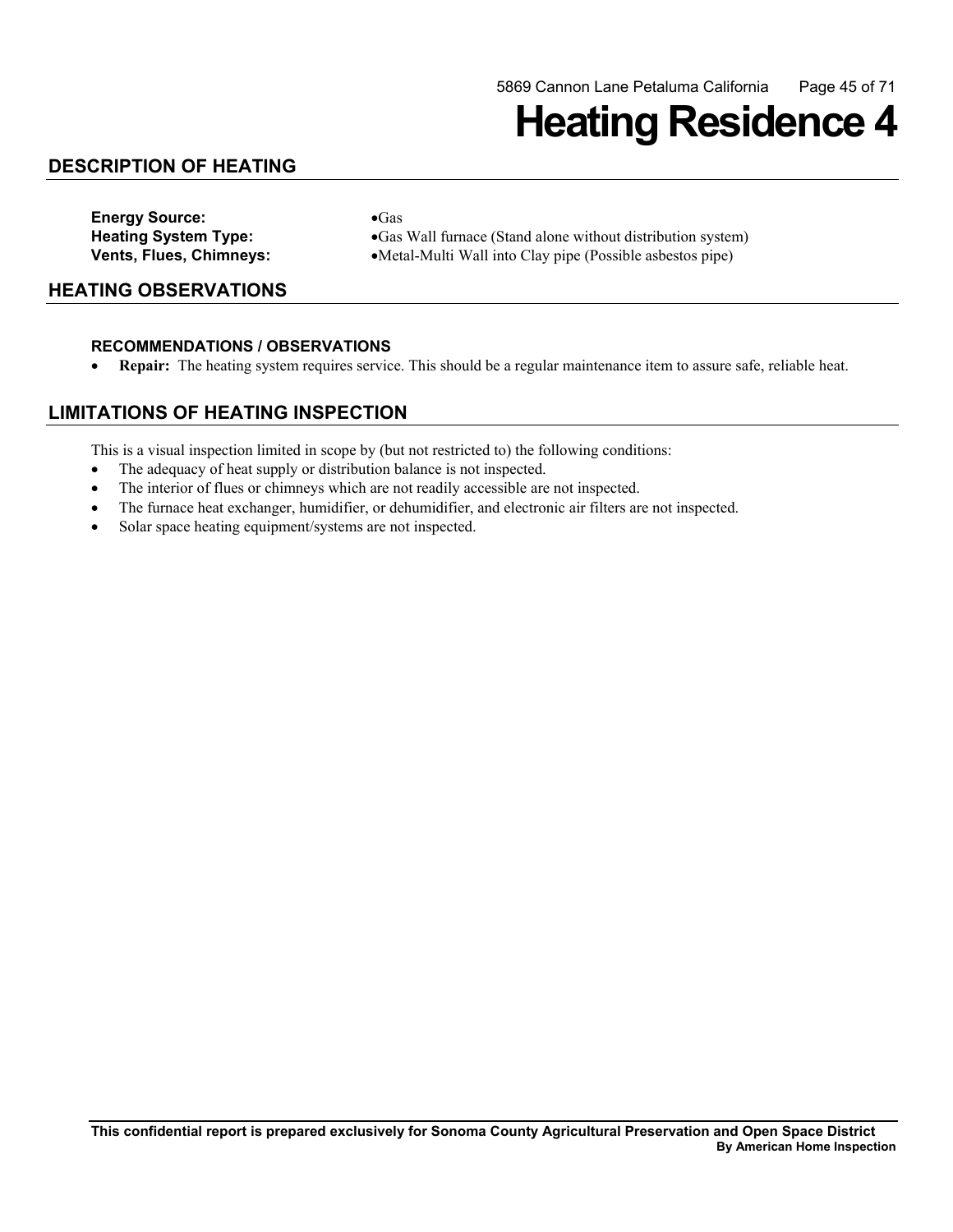## **Insulation / Ventilation Residence 4**

## **DESCRIPTION OF INSULATION / VENTILATION**

| <b>Attic Insulation:</b>         | $\bullet$ Not Visible |
|----------------------------------|-----------------------|
| <b>Exterior Wall Insulation:</b> | • Not Visible         |
| <b>Basement Insulation:</b>      | $\bullet$ None        |

## **INSULATION / VENTILATION OBSERVATIONS**

and: http://www.epa.gov/opptintr/asbestos/insulation.html • **Safety Issue:** The ceiling insulation may be "Vermiculite Insulation" and may contain some asbestos. This can only be verified by laboratory analysis, which is beyond the scope of this inspection. *The Environmental Protection Agency (E.P.A.) reports that asbestos represents a health hazard.* Further guidance is available from the Environmental Protection Agency (E.P.A.).

#### **RECOMMENDATIONS / ENERGY SAVING SUGGESTIONS**

#### **Attic / Roof**

• Insulation improvements may be cost effective, depending on the anticipated term of ownership.

#### **Walls**

• Insulation improvements may be cost effective, depending on the anticipated term of ownership.

#### **Floors**

• Insulation improvements may be desirable, to improve the comfort of the room above.

## **LIMITATIONS OF INSULATION / VENTILATION INSPECTION**

- Insulation/ventilation type and levels in concealed areas are not inspected. Insulation and vapor barriers are not disturbed and no destructive tests (such as cutting openings in walls to look for insulation) are performed.
- Potentially hazardous materials such as Asbestos and Urea Formaldehyde Foam Insulation (UFFI) cannot be positively identified without a detailed inspection and laboratory analysis. This is beyond the scope of the inspection.
- An analysis of indoor air quality is not part of our inspection unless explicitly contracted-for and discussed in this or a separate report.
- Any estimates of insulation R-values or depths are rough average values.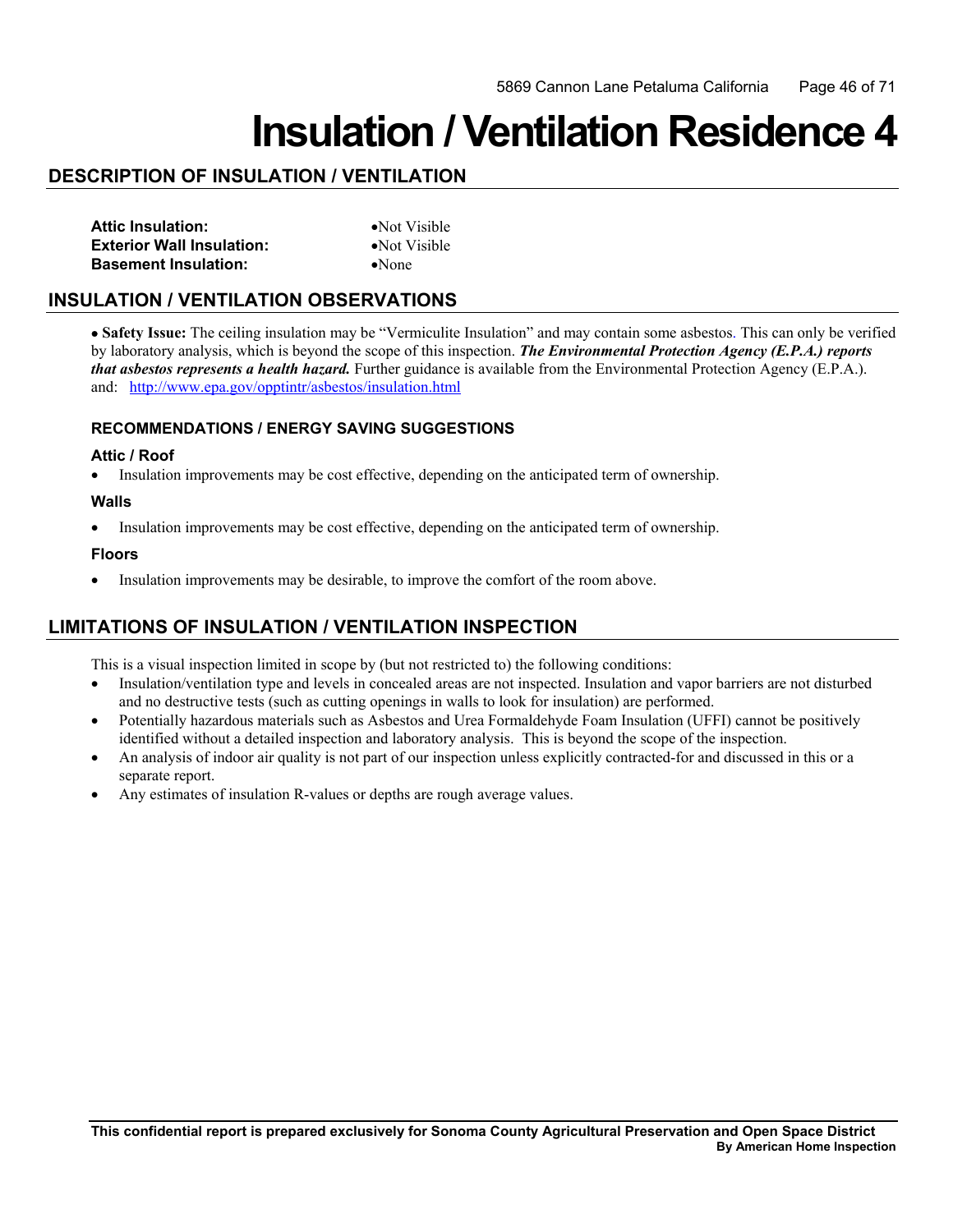## **Plumbing Residence 4**

## **DESCRIPTION OF PLUMBING**

| <b>Water Supply Source:</b>             | • Private Water Supply          |
|-----------------------------------------|---------------------------------|
| <b>Interior Supply Piping:</b>          | $\bullet$ Steel                 |
| <b>Waste System:</b>                    | • Private Sewage System         |
| Drain, Waste, & Vent Piping:            | •Steel •Plastic                 |
| <b>Water Heater:</b>                    | $\bullet$ Gas                   |
| <b>Fuel Storage &amp; Distribution:</b> | •Liquid Petroleum "LP" Gas Tank |

#### **PLUMBING OBSERVATIONS**

#### **RECOMMENDATIONS / OBSERVATIONS**

#### **Water Heater**

- **Repair:** The discharge piping serving the Temperature and Pressure Relief (TPR) Valve for the water heater should terminate not less than 6 inches or more than 24 inches above the floor and not be reduced in size from ¾".
- **Repair:** Water heaters in seismic zones should be anchored or strapped to resist movement during earthquake conditions.

#### **Supply Plumbing**

- **Monitor:** The old steel piping is subject to corrosion on the interior of the pipe. As corrosion builds up, the inside diameter of the pipe becomes constricted, resulting in a loss of water pressure. This piping is typically replaced when the loss of pressure can no longer be tolerated.
- **Repair:** The supply piping is leaking at a few locations under the home.

#### **Waste / Vent**

**Monitor:** For the most part, the waste piping is old. It may be prone to unexpected problems. Improvement is recommended on an as needed basis.

#### **Fixtures**

• **Monitor:** The majority of plumbing fixtures are old.

### **LIMITATIONS OF PLUMBING INSPECTION**

- Portions of the plumbing system concealed by finishes and/or storage (below sinks, etc.), below the structure, or beneath the ground surface are not inspected.
- Water quantity and water quality are not tested.
- Clothes washing machine connections are not inspected.
- Interiors of flues or chimneys, which are not readily accessible, are not inspected.
- Water conditioning systems, solar water heaters, fire and lawn sprinkler systems, and private waste disposal systems are not inspected unless explicitly contracted-for and discussed in this or a separate report.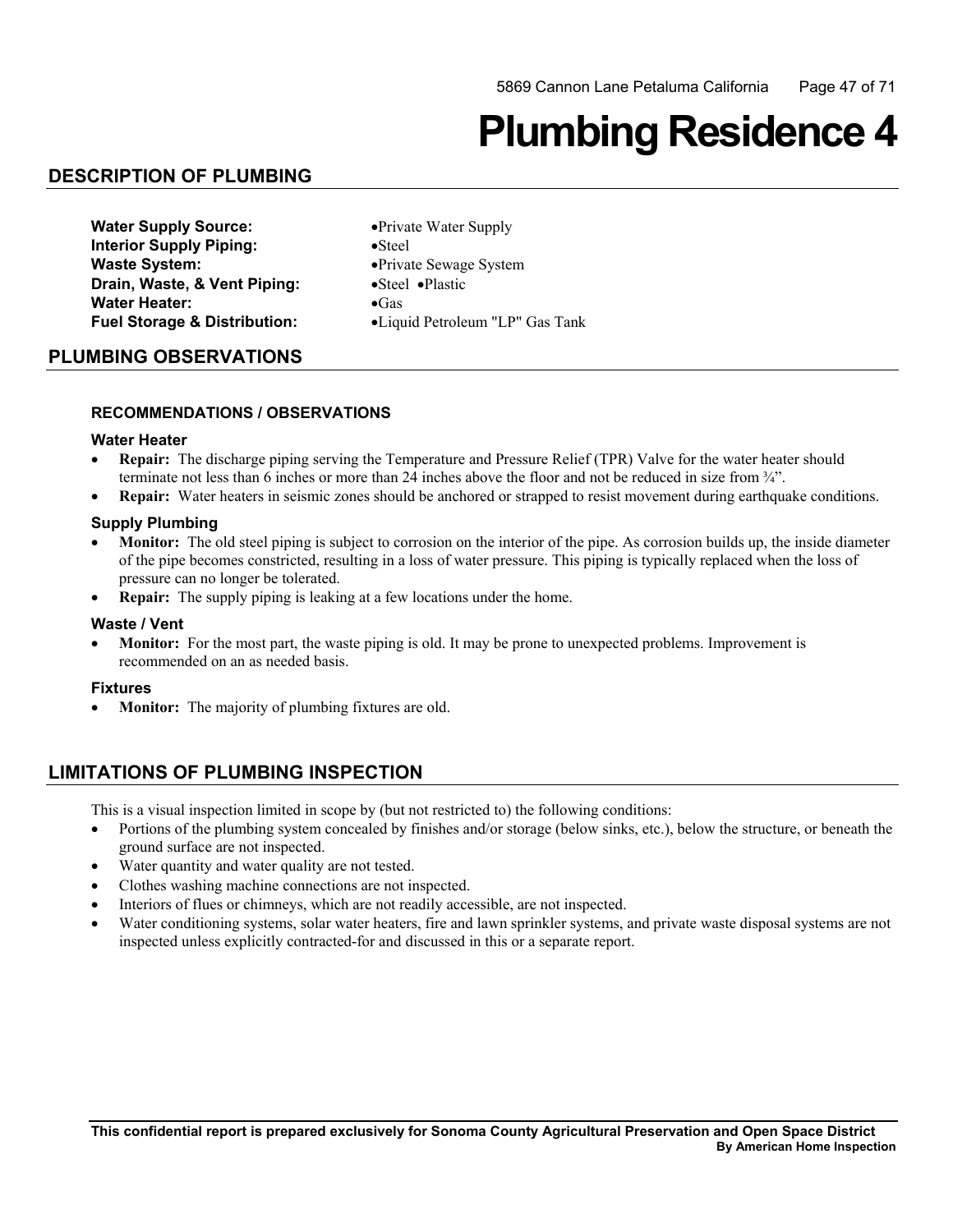## **Interior Residence 4**

## **DESCRIPTION OF INTERIOR**

**Wall And Ceiling Materials:** •Plaster •Drywall •Wood

 **Floor Surfaces:** •Carpet •Vinyl/Resilient •Wood **Window Type(s) & Glazing:** •Double/Single Hung •Single Pane **Doors:** •Wood-Hollow Core •French Doors

### **INTERIOR OBSERVATIONS**

**Major Remodeling was being done at time of inspection RECOMMENDATIONS / OBSERVATIONS** 

#### **Wall / Ceiling Finishes**

• **Monitor:** Damage to the interior finish was observed.

#### **Floors**

- **Monitor, Repair:** The vinyl flooring is damaged
- **Monitor:** The carpet is stained.

#### **Windows**

- **Repair:** The windows are in mild disrepair. Trimming and adjustment, hardware improvements and glazing repairs would be logical long term improvements. In practice, improvements are usually made on an as needed basis only. The most important factor is that the window exteriors are well-maintained to avoid rot or water infiltration.
- • **Repair:** Some window(s) are broken.

#### **Doors**

• **Repair:** Doors should be trimmed or adjusted as necessary to work properly.

#### **Kitchen Counters**

**Monitor:** The kitchen counters are old. Improvement may ultimately be desirable.

#### **Kitchen Cabinets**

**Monitor:** The kitchen cabinets are old. Improvement may ultimately be desirable.

#### **Basement Leakage**

**Monitor:** The basement shows evidence of moisture penetration. *It should be understood that it is impossible to predict the severity or frequency of moisture penetration on a one time visit to a home.* Virtually all basements exhibit signs of moisture penetration and virtually all basements will indeed leak at some point in time. The visible evidence is not unusual for a home of this age, construction and location. Further monitoring of the foundations will be required to determine what improvements, if any, will be required. Basement leakage rarely affects the structural integrity of a home. The vast majority of basement leakage problems are the result of insufficient control of storm water at the surface. The ground around the house should be sloped to encourage water to flow away from the foundations. Gutters and downspouts should act to collect roof water and drain the water at least five (5) feet from the foundation, or into a functional storm sewer. Downspouts that are clogged or broken below grade level, or that discharge too close to the foundation, are the most common source of basement leakage. Please refer to the Roofing and Exterior sections of the report for more information.

#### **Environmental Issues**

 containing insulation, a specialist should be engaged. If any sections of this insulation are indeed friable, or become friable **Monitor:** Insulation on the vent piping may contain asbestos. This can only be verified by laboratory analysis. The Environmental Protection Agency (E.P.A.) reports that asbestos represents a health hazard if "friable" (damaged, crumbling, or in any state that allows the release of fibers). If replacement of the vent necessitates the removal of the asbestos over time, a specialist should be engaged. Further guidance is available from the Environmental Protection Agency (E.P.A.). Due to the age of construction, there may be other materials within the home that contain asbestos but are not identified by this inspection report.

**This confidential report is prepared exclusively for Sonoma County Agricultural Preservation and Open Space District By American Home Inspection**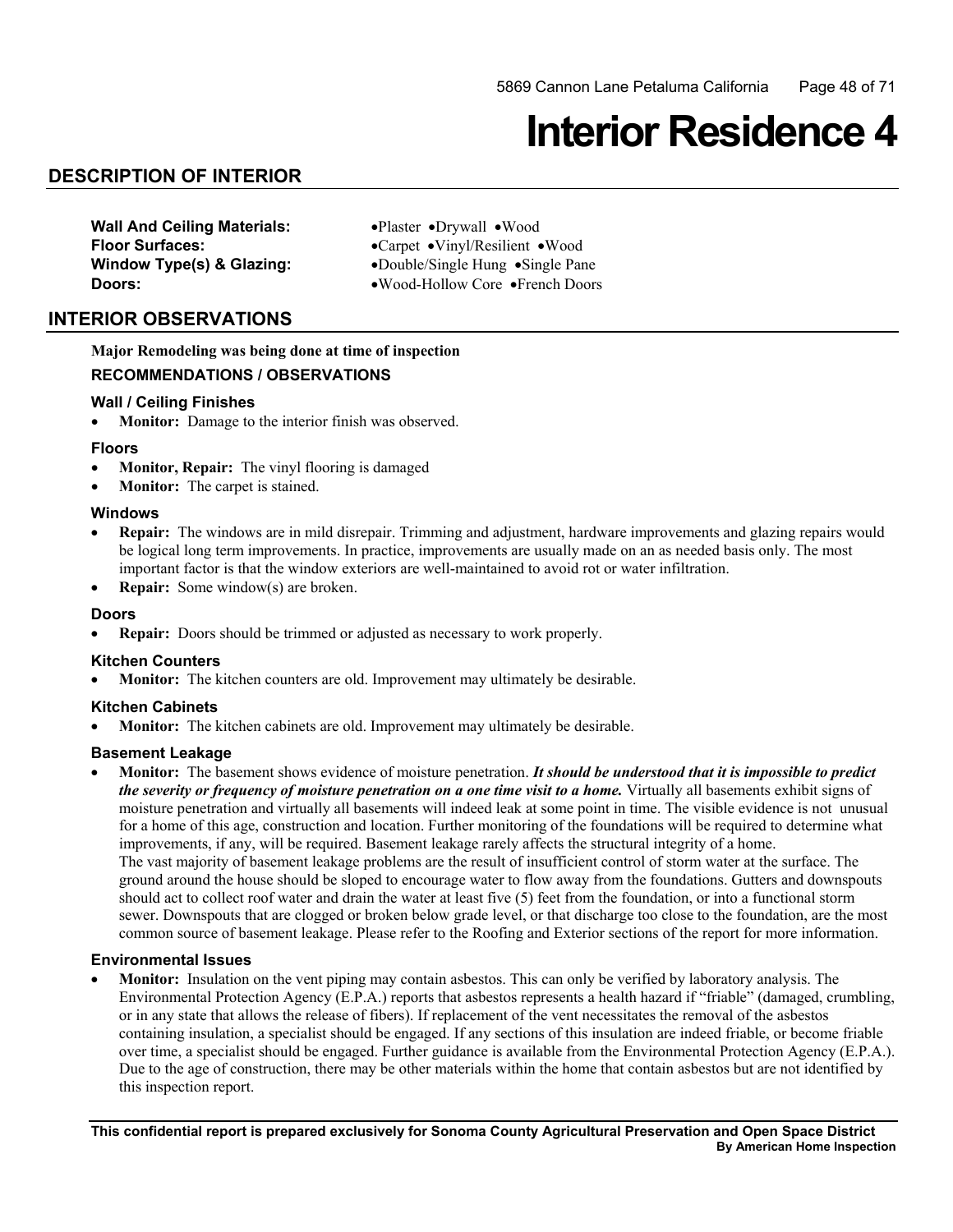### **LIMITATIONS OF INTERIOR INSPECTION**

- Loss of the vacuum seal at dual-pane windows and sliding glass doors is not easily determined. The inspector does not claim to have detected all "failed" windows and sliding glass doors if any. Please check all glass windows and doors for signs of vacuum failure/condensation prior to close of escrow.
- • Furniture, storage, appliances and/or wall hangings are not moved to permit inspection and may block defects.
- Carpeting, window treatments, central vacuum systems, household appliances, recreational facilities, paint, wallpaper, and other finish treatments are not inspected.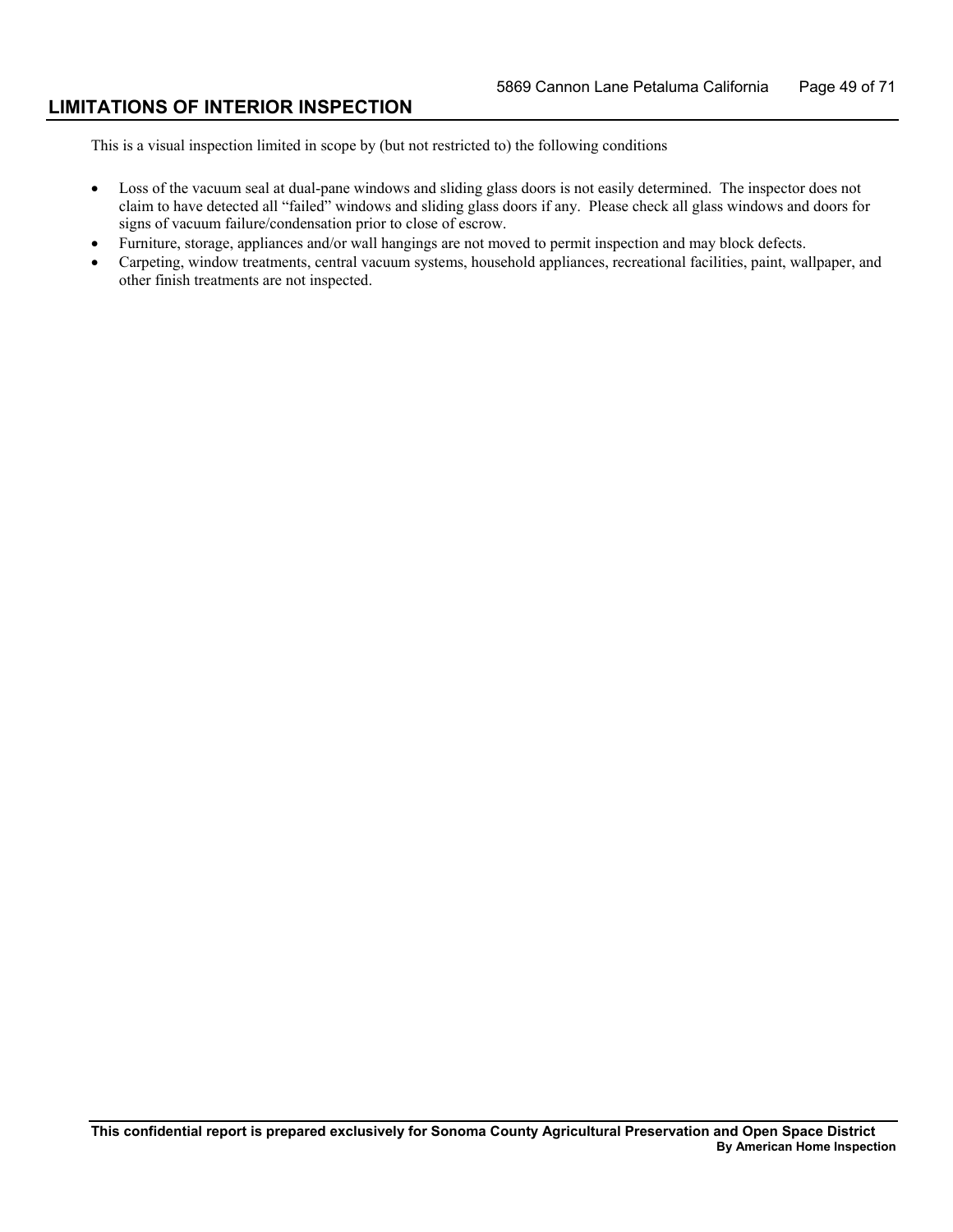## **Appliances Residence 4**

## **DESCRIPTION OF APPLIANCES**

**Appliances Tested: Major Remodeling was being done at time of inspection** 

#### **RECOMMENDATIONS / OBSERVATIONS**

**Major Remodeling was being done at time of inspection** 

### **LIMITATIONS OF APPLIANCES INSPECTION**

- Thermostats, timers and other specialized features and controls are not tested.
- The temperature calibration, functionality of timers, effectiveness, efficiency and overall performance of appliances is outside the scope of this inspection.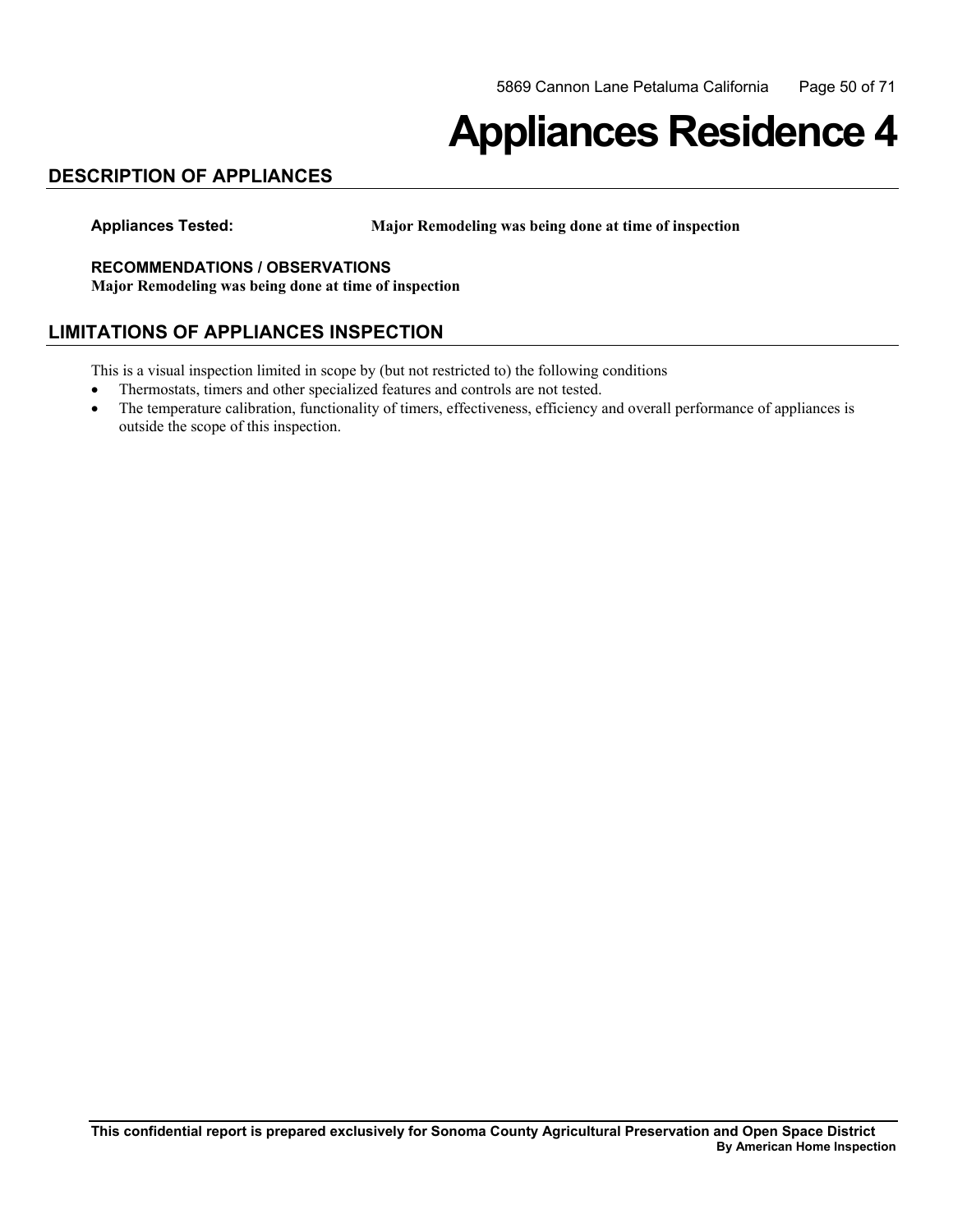## **Structure Residence 5**

### **DESCRIPTION OF STRUCTURE**

- **Floor Structure:** •Wood Joist **Wall Structure:** •Wood Frame **Ceiling Structure:** •Joist
- **Foundation:** •Poured Concrete •Basement Configuration
	-
- **Roof Structure:** •Rafters •Spaced Plank Sheathing

### **STRUCTURE OBSERVATIONS**

 Residence 5 (Julies) is a small, 1 bedroom 1 bathroom bungalow built on a pier foundation with wood frame construction, painted wood siding and composition shingle roof cover. Area: 520 Approximate SF

As is typical of homes of this age, the building exhibits many unusual conditions. Many structural repairs and improvements are either needed or desirable. In practice, however, many homes of this type are improved only on an as needed basis. Many less than ideal conditions are simply tolerated. Old timbers, for example, may exhibit evidence of rot and prior insect damage. These timbers could be replaced. Many owners undertake these costly repairs only if the timber fails or is substantially weakened.

#### **RECOMMENDATIONS / OBSERVATIONS**

#### **Foundation**

• **Monitor:** Larger than typical foundation settlement cracking was observed. The amount of movement which has occurred is not likely to have caused other damage to the structure but this area should be monitored. If additional movement occurs, more costly repairs might be necessary. The rate of movement cannot be predicted during a one-time inspection.

#### **Floors**

Monitor: The floor structure shows common sagging and movement. This is usually the result of the age and framing design of the building.

#### **Exterior Walls**

**Improve:** More extensive than common wall cracks were observed. Since additional movement could lead to need for repairs, this area should be monitored.

#### **Roof**

**Monitor:** The rafters of the roof structure show evidence of sagging. Strengthening the roof structure would resist further movement. This improvement is not priority unless the roof is likely to be subjected to heavy loads such as from additional layers of roofing material whose weight could cause further damage

#### **Wood Boring Insects**

**Monitor:** This home is in an area known for termite activity. Termites can do a substantial amount of damage to the wood structural components of a home. Any form of wood/soil contact should be avoided. Controlling dampness in the soil around the perimeter of a home, including below porches and in crawl spaces, is recommended. Preventative chemical treatment, performed by a licensed pest control specialist, is also advisable.

## **LIMITATIONS OF STRUCTURE INSPECTION**

This is a visual inspection limited in scope by (but not restricted to) the following conditions:

- Structural components concealed behind finished surfaces could not be inspected.
- Only a representative sampling of visible structural components were inspected.
- Furniture and/or storage restricted access to some structural components.
- Engineering or architectural services such as calculation of structural capacities, adequacy, or integrity are not part of a home inspection.

**This confidential report is prepared exclusively for Sonoma County Agricultural Preservation and Open Space District By American Home Inspection**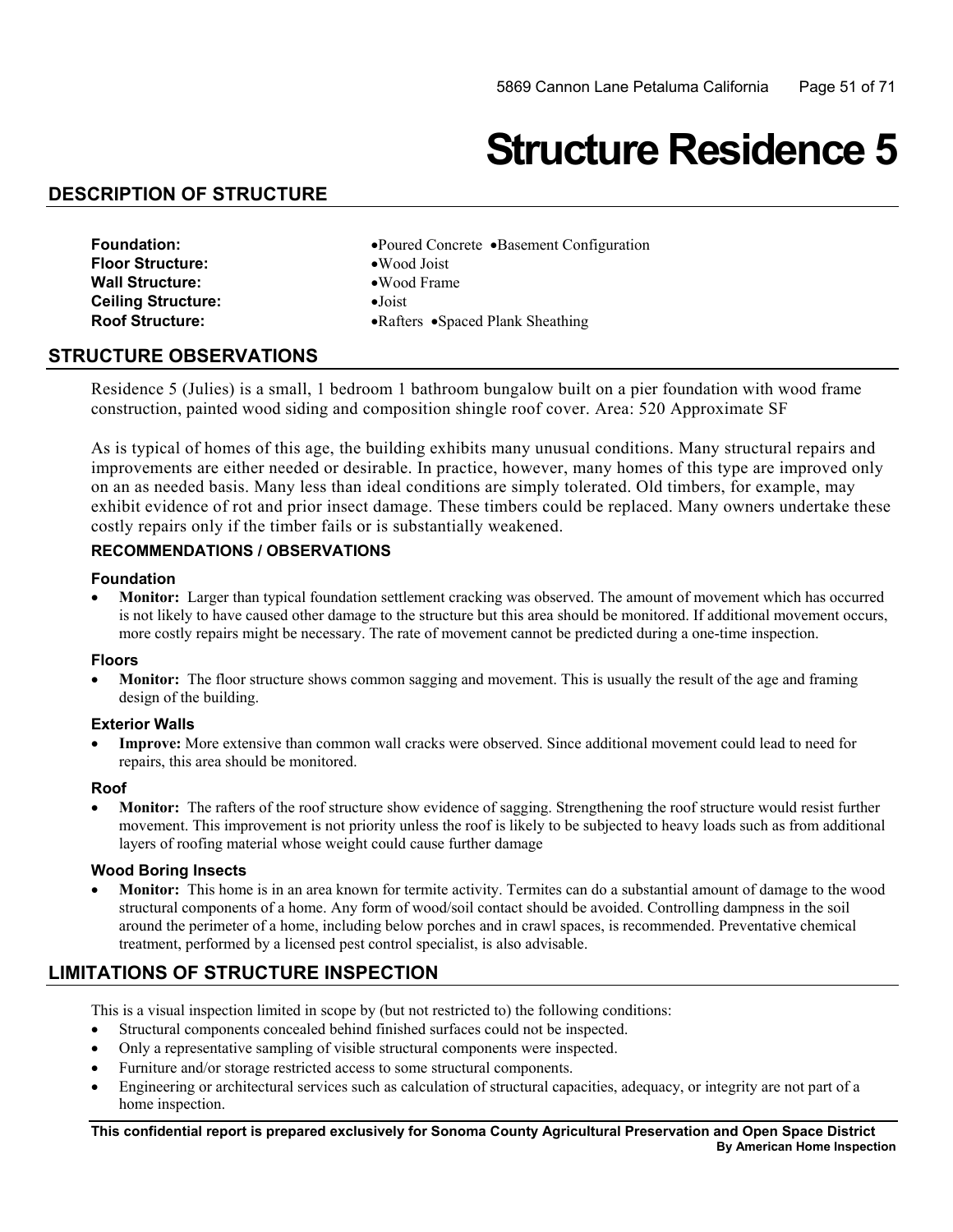## **Roofing Residence 5**

## **DESCRIPTION OF ROOFING**

| <b>Roof Covering:</b>        |
|------------------------------|
| <b>Roof Flashings:</b>       |
| <b>Chimneys:</b>             |
| <b>Roof Drainage System:</b> |

**•Asphalt Shingle** •Metal **Chimneys:** •Masonry •Metal •Galvanized Steel •Downspouts discharge above grade

## **ROOFING OBSERVATIONS**

#### **RECOMMENDATIONS / OBSERVATIONS**

#### **Sloped Roofing**

• **Monitor:** The roofing is in fair condition. We did not see evidence of active leaks nor need for immediate major repair.

#### **Gutters & Downspouts**

 • **Repair:** The downspout(s) should discharge water at least five (5) feet from the house. Storm water should be encouraged to flow away from the building at the point of discharge.

## **LIMITATIONS OF ROOFING INSPECTION**

- Not the entire underside of the roof sheathing is inspected for evidence of leaks.
- Interior finishes may disguise evidence of prior leaks.
- • Estimates of remaining roof life are approximations only and do not preclude the possibility of leakage. Leakage can develop at any time and may depend on rain intensity, wind direction, ice build up, and other factors.
- Antennae, chimney/flue interiors that are not readily accessible are not inspected and could require repair.
- Roof inspection may be limited by access, condition, weather, or other safety concerns.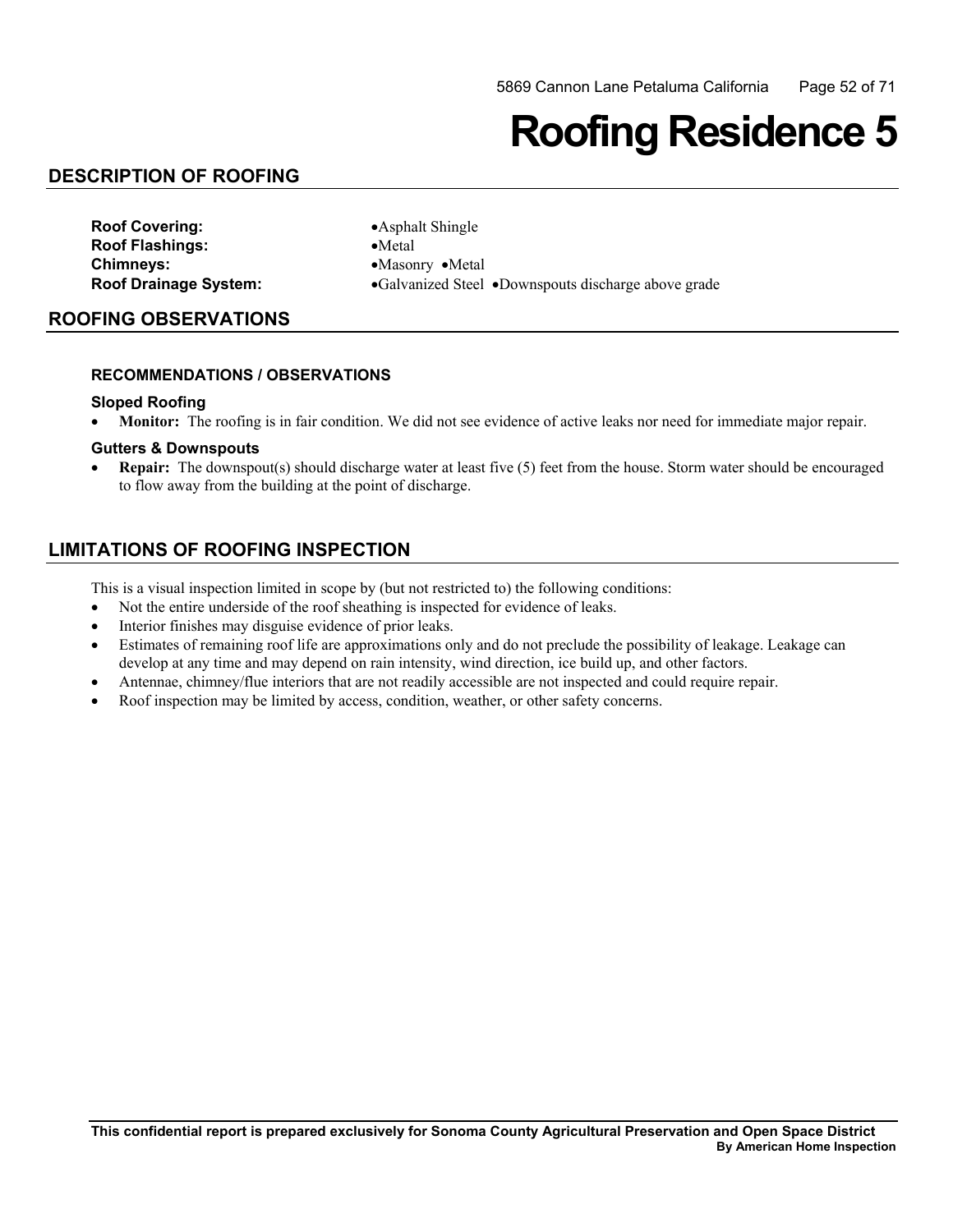## **Exterior Residence 5**

## **DESCRIPTION OF EXTERIOR**

**Wall Covering:** •Wood **Exterior Doors:** •Solid Wood **Window/Door Frames and Trim:** •Wood **Entry Driveways:** •Gravel **Entry Walkways And Patios:** •Concrete •Gravel **Porches, Decks, Steps, Railings:** •Concrete **Fencing:** •Wood

## **EXTERIOR OBSERVATIONS**

#### **RECOMMENDATIONS / OBSERVATIONS**

#### **Exterior Walls**

• **Monitor:** The exterior wood surfaces should be painted.

#### **Windows**

**Major Concern, Repair:** Installing replacement windows in place of the original windows would be a logical long term goal. This is a major expense.

#### **Porch**

• **Monitor:** The porch shows evidence of typical movement.

## **LIMITATIONS OF EXTERIOR INSPECTION**

- A representative sample of exterior components was inspected rather than every occurrence of components.
- The inspection does not include an assessment of geological, geotechnical, or hydrological conditions, or environmental hazards.
- Screening, shutters, awnings, or similar seasonal accessories, fences, recreational facilities, outbuildings, seawalls, breakwalls, docks, erosion control and earth stabilization measures are not inspected unless specifically agreed-upon and documented in this report.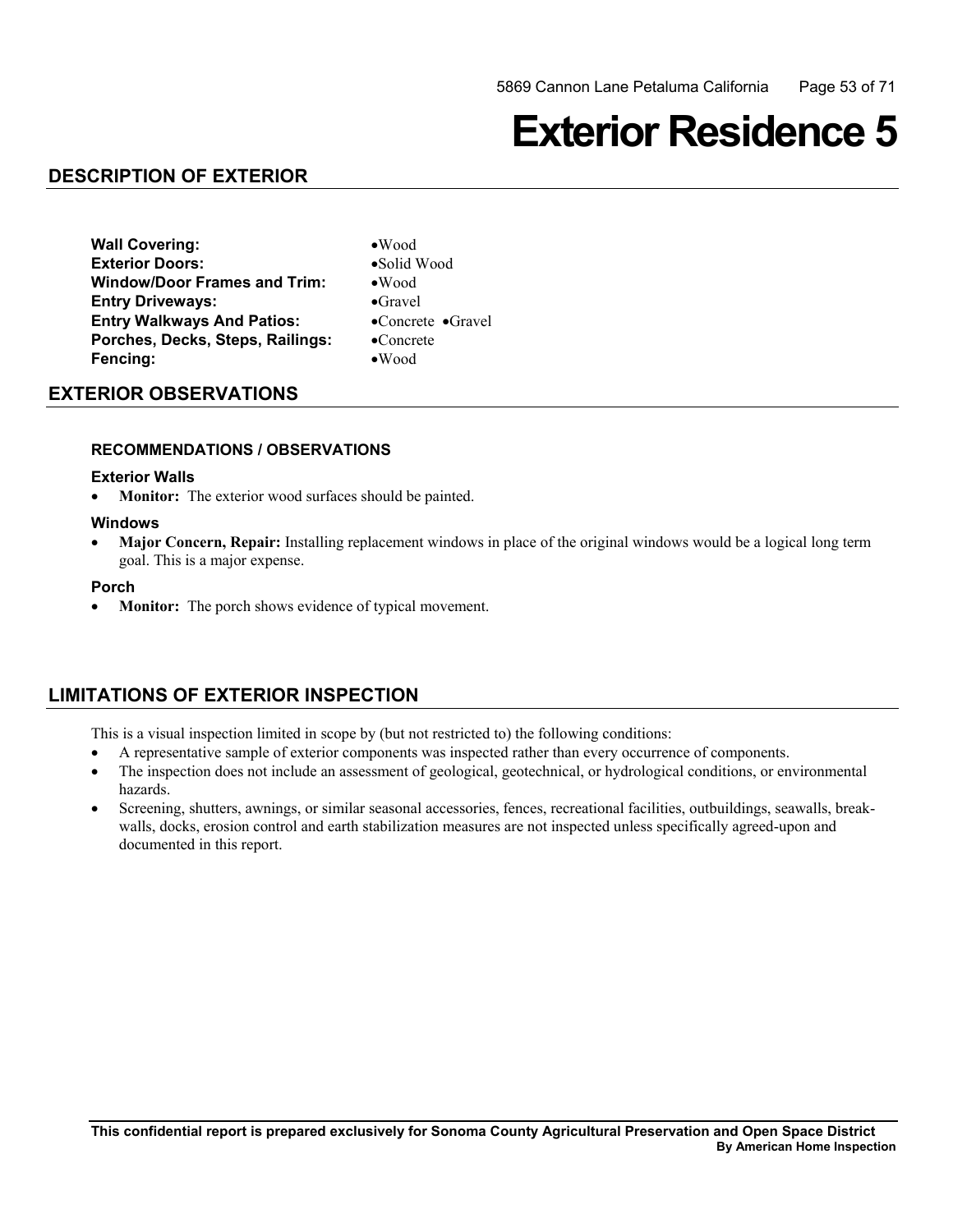## **Electrical Residence 5**

## **DESCRIPTION OF ELECTRICAL**

| <b>Size of Electrical Service:</b>        | •120/240 Volt Main Service - Service Size: 90 amp •Breakers |
|-------------------------------------------|-------------------------------------------------------------|
| <b>Service Drop:</b>                      | $\bullet$ Overhead                                          |
| <b>Service Grounding:</b>                 | $\bullet$ Copper                                            |
| Sub-Panel(s):                             | • Fuses • Breakers • Unable To Determine size               |
| <b>Distribution Wiring:</b>               | $\bullet$ Copper                                            |
| <b>Switches &amp; Receptacles:</b>        | •Grounded and Ungrounded                                    |
| <b>Ground Fault Circuit Interrupters:</b> | $\bullet$ Bathroom(s) $\bullet$ Exterior                    |
| <b>Smoke Detectors:</b>                   | $\bullet$ Present                                           |
| Telephone service:                        | $\bullet$ Present                                           |

## **ELECTRICAL OBSERVATIONS**

Inspection of the electrical system revealed some non-standard and/or amateur wiring practices. They should be high priority for safety reasons. *Unsafe electrical conditions represent a shock hazard*. A licensed electrician should be consulted to undertake the repairs recommended below.

### **RECOMMENDATIONS / OBSERVATIONS**

#### **Distribution Wiring**

- • **Repair:** Improper electrical connections should be repaired. All electrical connections should be made inside junction boxes fitted with cover plates.
- **Repair:** The installation of the distribution wiring is non-standard at some locations. It is suspected that installation was performed by an amateur, rather than a licensed electrician.

#### **Knob & Tube Wiring**

 • **Repair:** Poor connections between newer wiring and the old knob-and-tube wiring were observed. All connections of this type should be performed within junction boxes, fitted with cover plates.

#### **Outlets**

- and simply needs to be connected. A ground increases safety, a grounded circuit could be strung to this outlet, or a separate **Repair:** Ungrounded 3-prong outlets should be repaired. In some cases a ground wire may be present in the electrical box ground wire could be connected.
- **Repair:** Missing outlet cover plates should be replaced to avoid a shock hazard.

 The installation of ground fault circuit interrupter (GFCI) devices is advisable on exterior, garage, bathroom and some kitchen outlets. Any whirlpool or swimming pool equipment should also be fitted with GFCI's. A ground fault circuit interrupter (GFCI) offers protection from shock or electrocution.

#### **Smoke Detectors**

• **Repair:** The installation of smoke detectors outside sleeping areas is recommended.

## **LIMITATIONS OF ELECTRICAL INSPECTION**

- • Electrical components concealed behind finished surfaces are not inspected.
- Only a representative sampling of outlets and light fixtures were tested.
- Furniture and/or storage restricted access to some electrical components, which may not be inspected.
- The inspection does not include remote control devices, alarm systems and components, low voltage wiring, systems, and components, ancillary wiring, systems, and other components which are not part of the primary electrical power distribution system.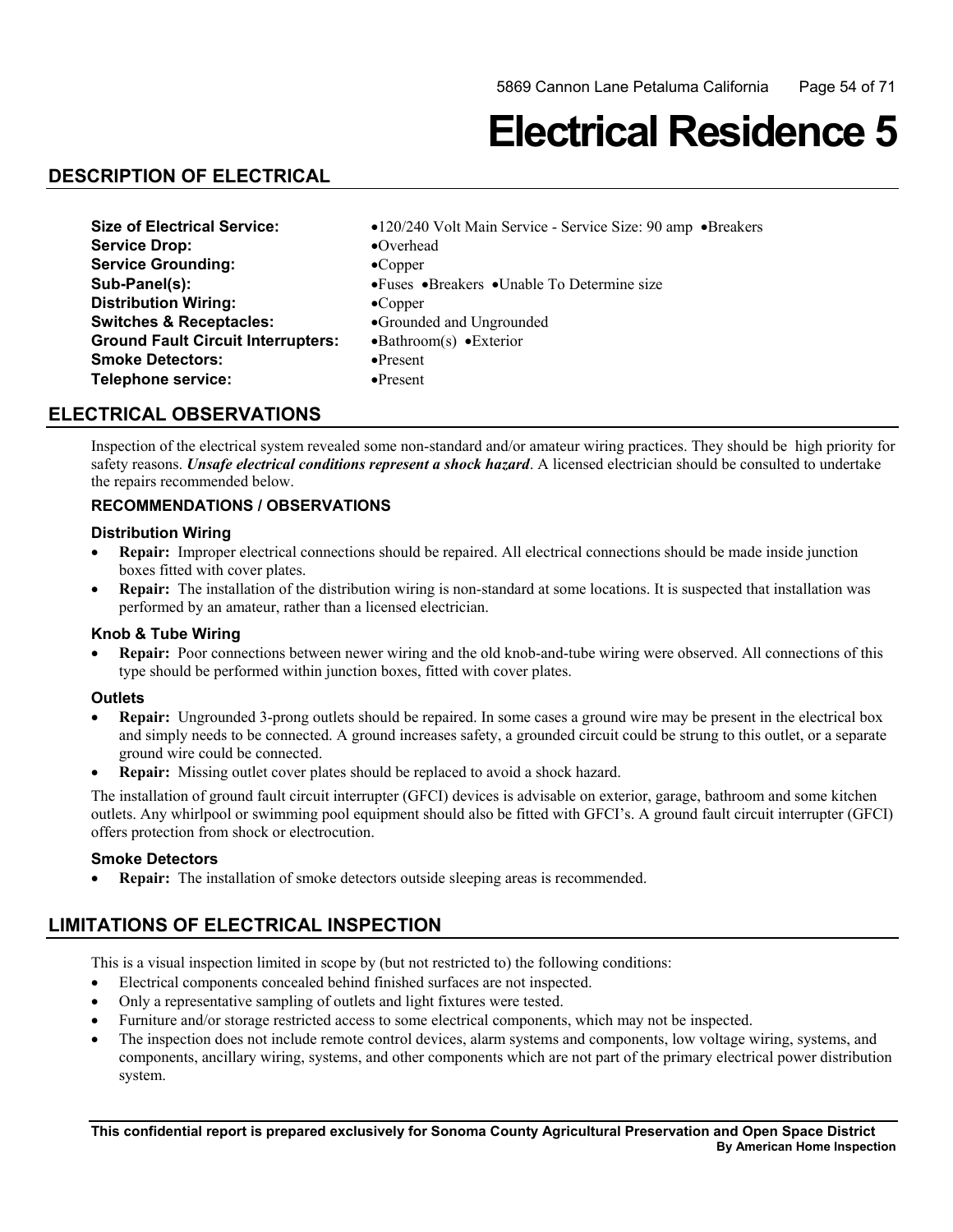## **Heating Residence 5**

## **DESCRIPTION OF HEATING**

**Energy Source:** Wall Heater

### **HEATING OBSERVATIONS**

## **RECOMMENDATIONS / OBSERVATIONS**

**No recommendations** 

### **LIMITATIONS OF HEATING INSPECTION**

- The adequacy of heat supply or distribution balance is not inspected.
- The interior of flues or chimneys which are not readily accessible are not inspected.
- The furnace heat exchanger, humidifier, or dehumidifier, and electronic air filters are not inspected.
- Solar space heating equipment/systems are not inspected.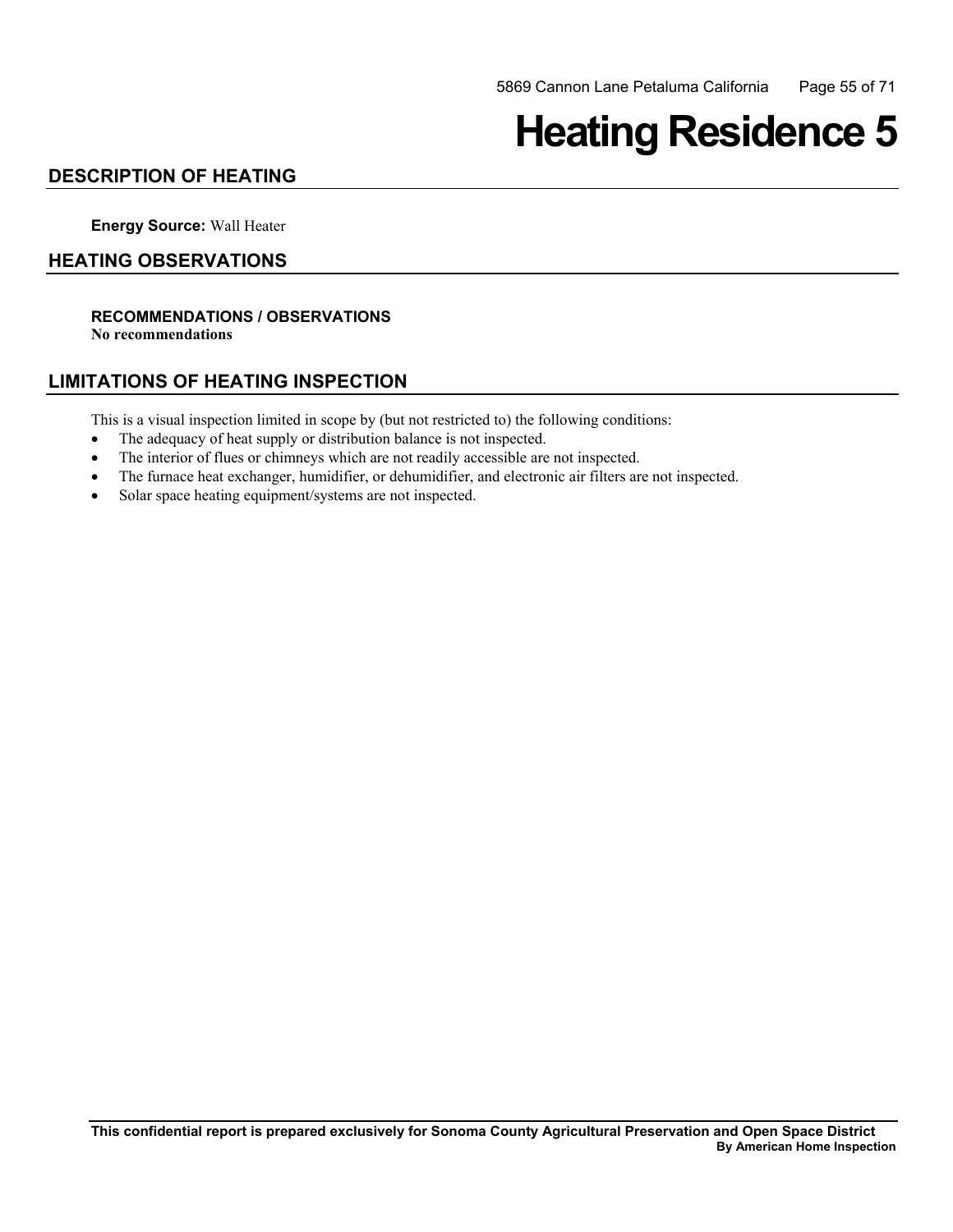## **Insulation / Ventilation Residence 5**

## **DESCRIPTION OF INSULATION / VENTILATION**

| <b>Attic Insulation:</b>         | $\bullet$ Not Visible |
|----------------------------------|-----------------------|
| <b>Exterior Wall Insulation:</b> | • Not Visible         |
| <b>Basement Insulation:</b>      | $\bullet$ None        |

## **INSULATION / VENTILATION OBSERVATIONS**

and: http://www.epa.gov/opptintr/asbestos/insulation.html • **Safety Issue:** The ceiling insulation may be "Vermiculite Insulation" and may contain some asbestos. This can only be verified by laboratory analysis, which is beyond the scope of this inspection. *The Environmental Protection Agency (E.P.A.) reports that asbestos represents a health hazard.* Further guidance is available from the Environmental Protection Agency (E.P.A.).

### **RECOMMENDATIONS / ENERGY SAVING SUGGESTIONS**

#### **Attic / Roof**

• Insulation improvements may be cost effective, depending on the anticipated term of ownership.

#### **Walls**

• Insulation improvements may be cost effective, depending on the anticipated term of ownership.

#### **Floors**

• Insulation improvements may be desirable, to improve the comfort of the room above.

## **LIMITATIONS OF INSULATION / VENTILATION INSPECTION**

- Insulation/ventilation type and levels in concealed areas are not inspected. Insulation and vapor barriers are not disturbed and no destructive tests (such as cutting openings in walls to look for insulation) are performed.
- Potentially hazardous materials such as Asbestos and Urea Formaldehyde Foam Insulation (UFFI) cannot be positively identified without a detailed inspection and laboratory analysis. This is beyond the scope of the inspection.
- An analysis of indoor air quality is not part of our inspection unless explicitly contracted-for and discussed in this or a separate report.
- Any estimates of insulation R-values or depths are rough average values.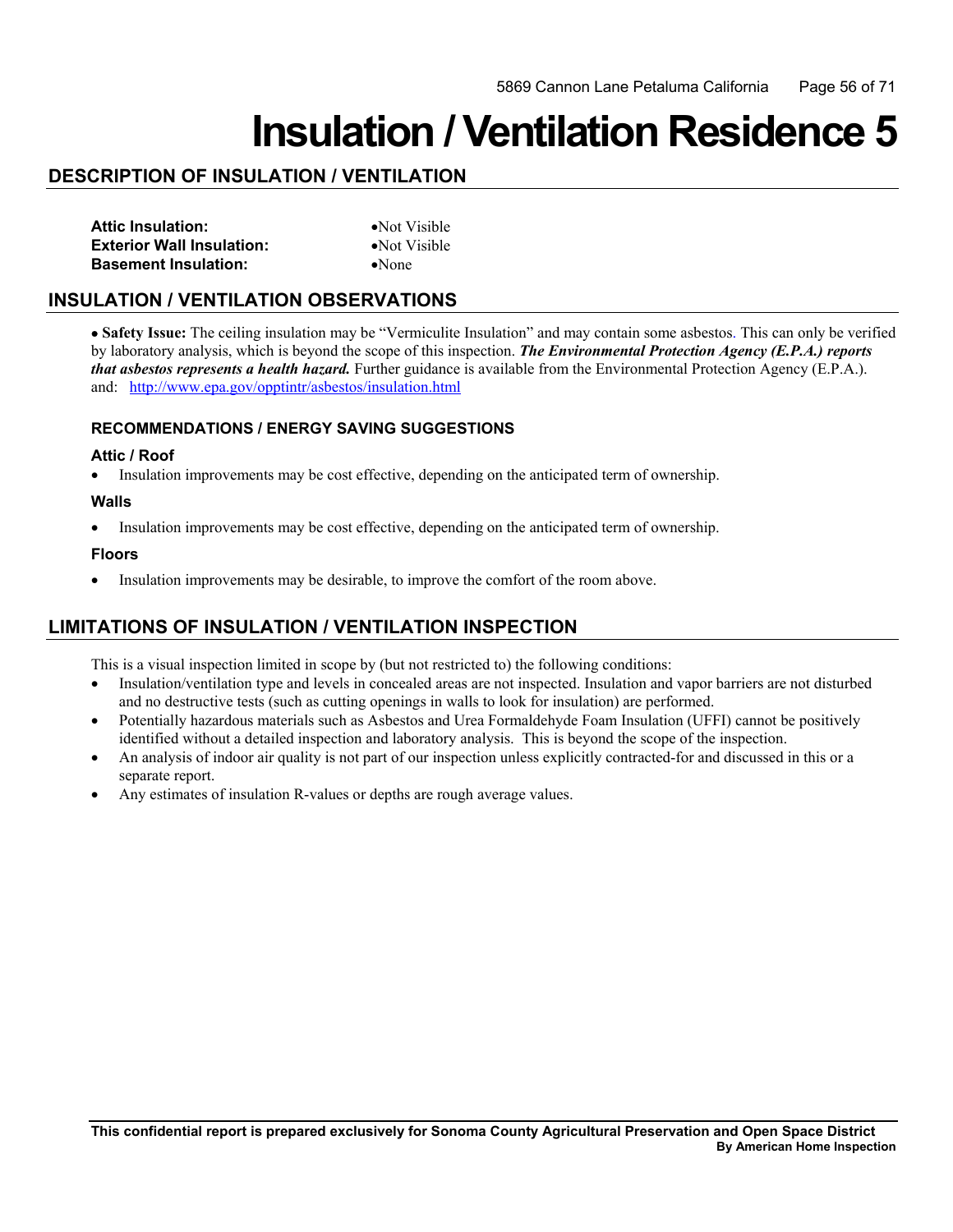## **Plumbing Residence 5**

## **DESCRIPTION OF PLUMBING**

| <b>Water Supply Source:</b>             | • Private Water Supply            |
|-----------------------------------------|-----------------------------------|
| <b>Interior Supply Piping:</b>          | $\bullet$ Steel                   |
| <b>Waste System:</b>                    | • Private Sewage System           |
| Drain, Waste, & Vent Piping:            | $\bullet$ Steel $\bullet$ Plastic |
| <b>Water Heater:</b>                    | $\bullet$ Gas                     |
| <b>Fuel Storage &amp; Distribution:</b> | •Liquid Petroleum "LP" Gas Tank   |

#### **PLUMBING OBSERVATIONS**

#### **RECOMMENDATIONS / OBSERVATIONS**

#### **Water Heater**

- **Repair:** The discharge piping serving the Temperature and Pressure Relief (TPR) Valve for the water heater should terminate not less than 6 inches or more than 24 inches above the floor and not be reduced in size from ¾".
- **Repair:** Water heaters in seismic zones should be anchored or strapped to resist movement during earthquake conditions.

#### **Supply Plumbing**

- **Monitor:** The old steel piping is subject to corrosion on the interior of the pipe. As corrosion builds up, the inside diameter of the pipe becomes constricted, resulting in a loss of water pressure. This piping is typically replaced when the loss of pressure can no longer be tolerated.
- **Repair:** The supply piping is leaking at a few locations under the home.

#### **Waste / Vent**

• **Monitor:** For the most part, the waste piping is old. It may be prone to unexpected problems. Improvement is recommended on an as needed basis.

#### **Fixtures**

• **Monitor:** The majority of plumbing fixtures are old.

### **LIMITATIONS OF PLUMBING INSPECTION**

- Portions of the plumbing system concealed by finishes and/or storage (below sinks, etc.), below the structure, or beneath the ground surface are not inspected.
- Water quantity and water quality are not tested.
- Clothes washing machine connections are not inspected.
- Interiors of flues or chimneys, which are not readily accessible, are not inspected.
- Water conditioning systems, solar water heaters, fire and lawn sprinkler systems, and private waste disposal systems are not inspected unless explicitly contracted-for and discussed in this or a separate report.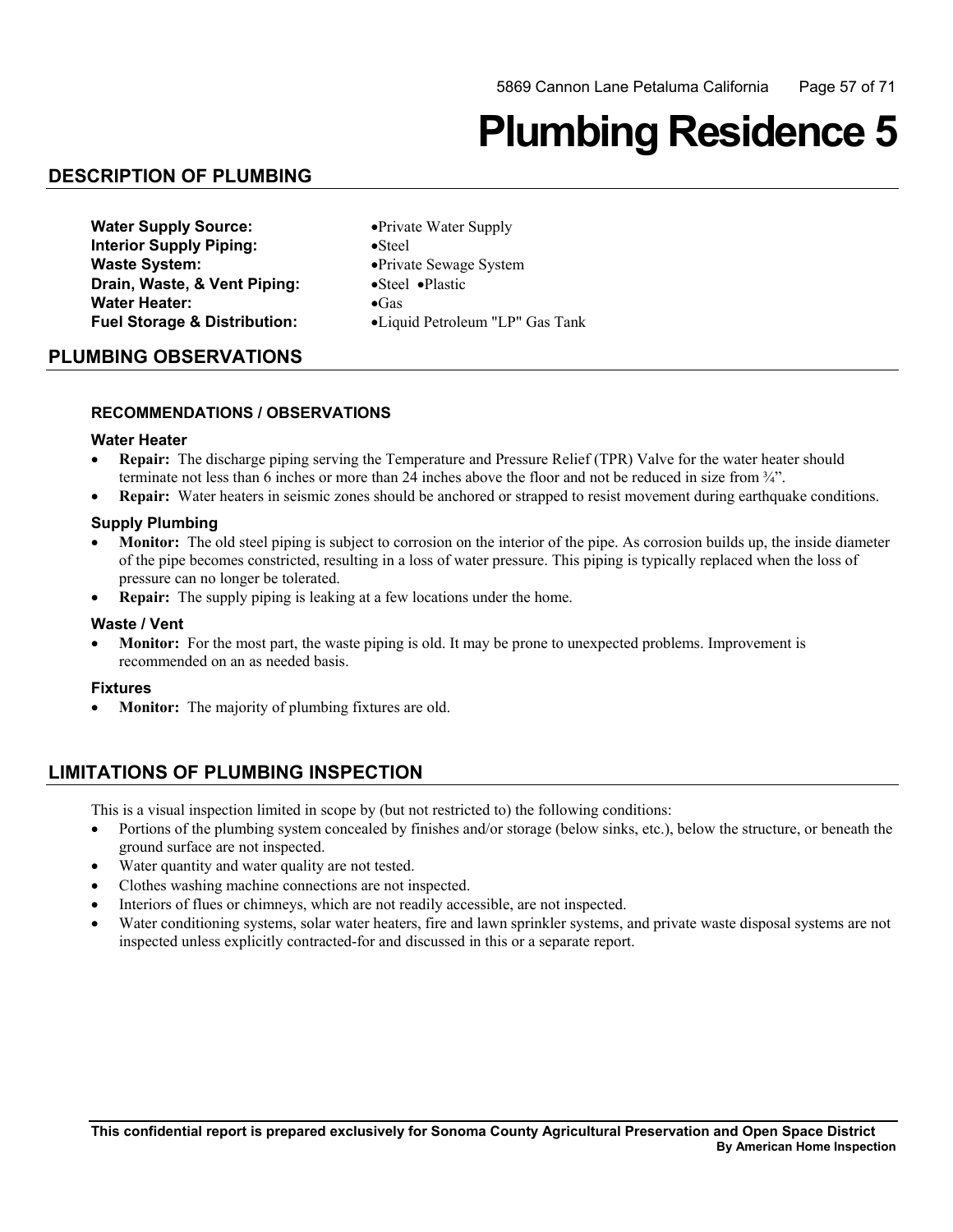## **Interior Residence 5**

## **DESCRIPTION OF INTERIOR**

**Wall And Ceiling Materials:** •Plaster •Drywall •Wood **Doors:** •Wood-Hollow Core

 **Floor Surfaces:** •Carpet •Vinyl/Resilient •Wood **Window Type(s) & Glazing:** •Double/Single Hung •Single Pane

### **INTERIOR OBSERVATIONS**

#### **RECOMMENDATIONS / OBSERVATIONS**

#### **Wall / Ceiling Finishes**

• **Monitor:** Damage to the interior finish was observed.

#### **Floors**

- **Monitor, Repair:** The vinyl flooring is damaged
- **Monitor:** The carpet is stained.

#### **Windows**

- **Repair:** The windows are in mild disrepair. Trimming and adjustment, hardware improvements and glazing repairs would be logical long term improvements. In practice, improvements are usually made on an as needed basis only. The most important factor is that the window exteriors are well-maintained to avoid rot or water infiltration.
- • **Repair:** Some window(s) are broken.

#### **Doors**

• **Repair:** Doors should be trimmed or adjusted as necessary to work properly.

#### **Kitchen Counters**

**Monitor:** The kitchen counters are old. Improvement may ultimately be desirable.

#### **Kitchen Cabinets**

**Monitor:** The kitchen cabinets are old. Improvement may ultimately be desirable.

#### **Basement Leakage**

**Monitor:** The basement shows evidence of moisture penetration. *It should be understood that it is impossible to predict the severity or frequency of moisture penetration on a one time visit to a home.* Virtually all basements exhibit signs of moisture penetration and virtually all basements will indeed leak at some point in time. The visible evidence is not unusual for a home of this age, construction and location. Further monitoring of the foundations will be required to determine what improvements, if any, will be required. Basement leakage rarely affects the structural integrity of a home. The vast majority of basement leakage problems are the result of insufficient control of storm water at the surface. The ground around the house should be sloped to encourage water to flow away from the foundations. Gutters and downspouts should act to collect roof water and drain the water at least five (5) feet from the foundation, or into a functional storm sewer. Downspouts that are clogged or broken below grade level, or that discharge too close to the foundation, are the most common source of basement leakage. Please refer to the Roofing and Exterior sections of the report for more information.

#### **Environmental Issues**

 containing insulation, a specialist should be engaged. If any sections of this insulation are indeed friable, or become friable Monitor: Insulation on the vent piping may contain asbestos. This can only be verified by laboratory analysis. The Environmental Protection Agency (E.P.A.) reports that asbestos represents a health hazard if "friable" (damaged, crumbling, or in any state that allows the release of fibers). If replacement of the vent necessitates the removal of the asbestos over time, a specialist should be engaged. Further guidance is available from the Environmental Protection Agency (E.P.A.). Due to the age of construction, there may be other materials within the home that contain asbestos but are not identified by this inspection report.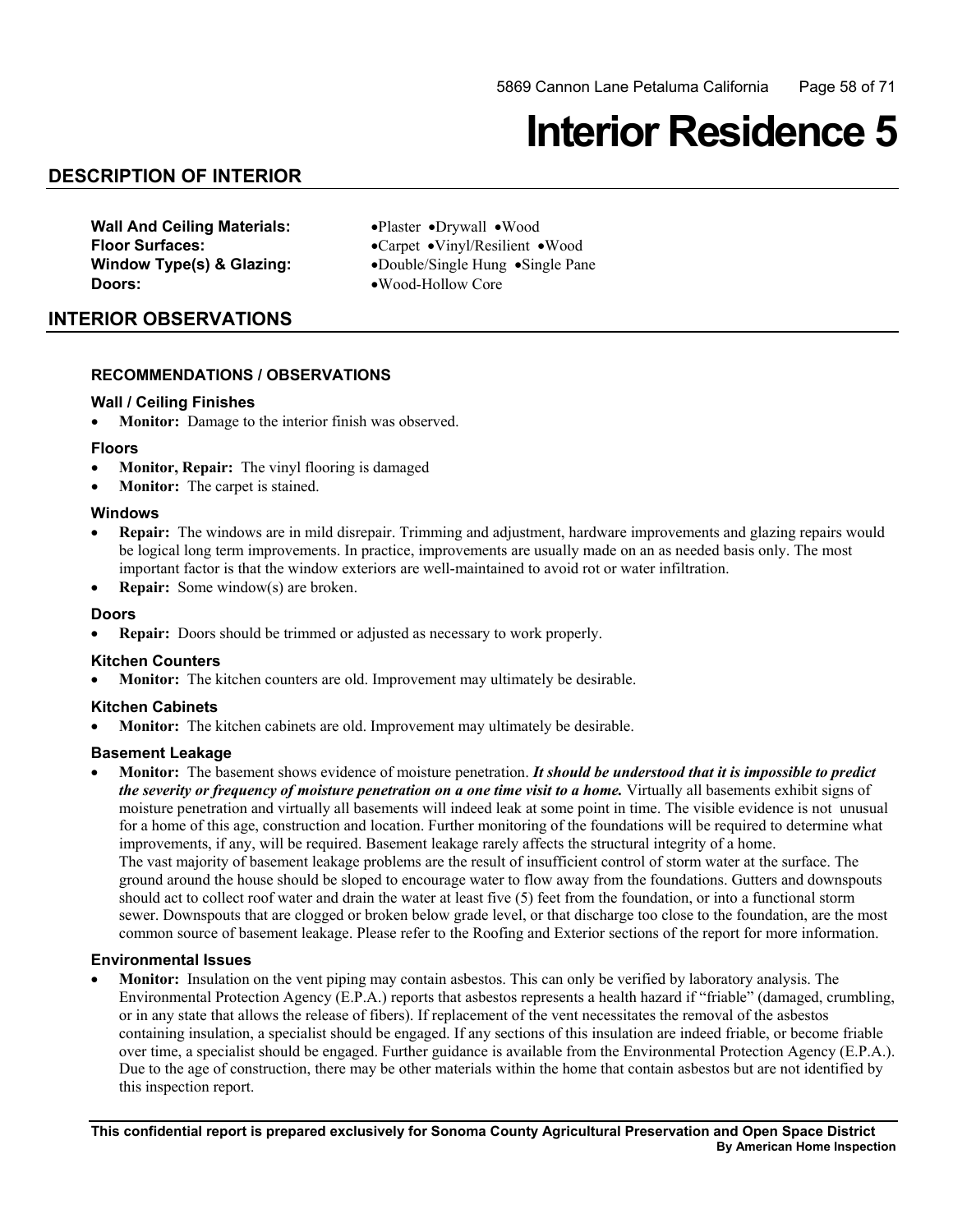### **LIMITATIONS OF INTERIOR INSPECTION**

- Loss of the vacuum seal at dual-pane windows and sliding glass doors is not easily determined. The inspector does not claim to have detected all "failed" windows and sliding glass doors if any. Please check all glass windows and doors for signs of vacuum failure/condensation prior to close of escrow.
- • Furniture, storage, appliances and/or wall hangings are not moved to permit inspection and may block defects.
- Carpeting, window treatments, central vacuum systems, household appliances, recreational facilities, paint, wallpaper, and other finish treatments are not inspected.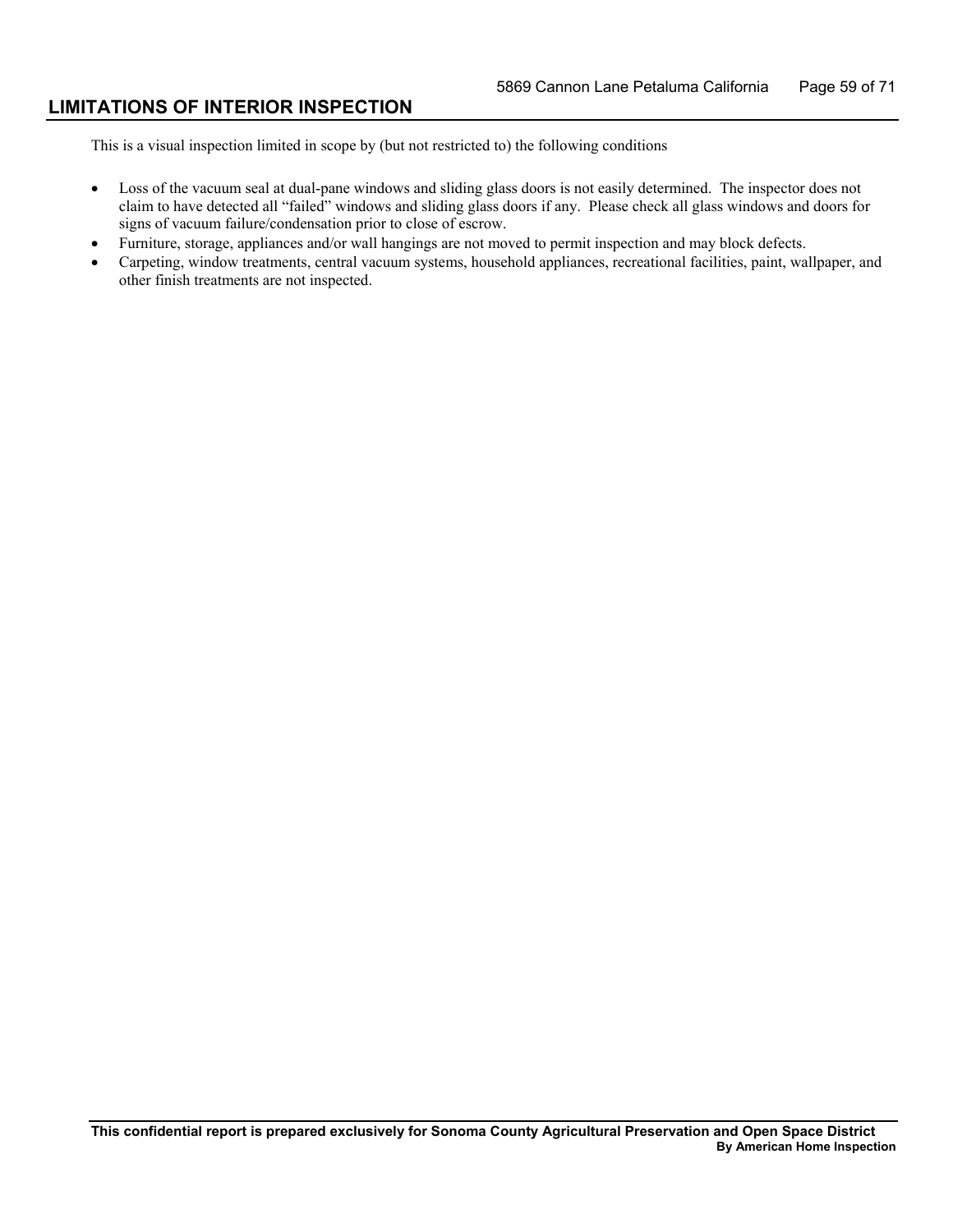## **Appliances Residence 5**

## **DESCRIPTION OF APPLIANCES**

**Appliances Tested:** •Gas Range

### **APPLIANCES OBSERVATIONS**

#### **RECOMMENDATIONS / OBSERVATIONS**

#### **Gas Range**

• **Monitor:** The gas range is an old unit. While replacement is not needed right away, it would be wise to budget for a new range. In the interim, a higher level of maintenance can be expected.

## **LIMITATIONS OF APPLIANCES INSPECTION**

- • Thermostats, timers and other specialized features and controls are not tested.
- The temperature calibration, functionality of timers, effectiveness, efficiency and overall performance of appliances is outside the scope of this inspection.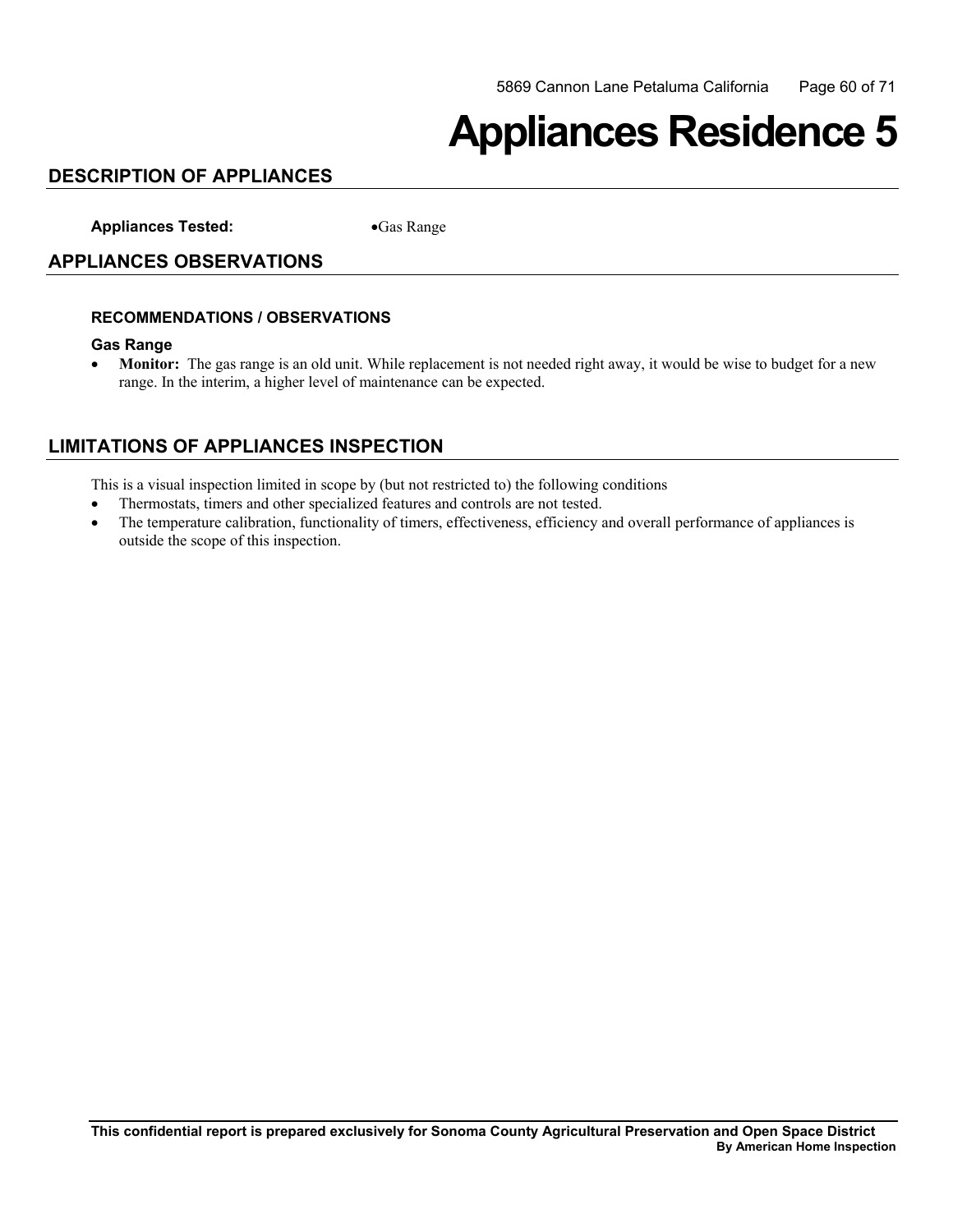## **Grainary Barn**

## **DESCRIPTION OF STRUCTURE**

 siding. Gable roof has a corrugated metal cover. There is an attached shed roof on one side and an "aviary" shed The Grainary Barn has a concrete foundation, board floor, wood frame construction and painted wood and metal on the other. The main structure is 30' x 50', the aviary shed is 20' x 50'. Area: 2,500 Approximate SF

## **STRUCTURE OBSERVATIONS**

As is typical of buildings of this age, the building exhibits many unusual conditions. Many structural repairs and improvements are either needed or desirable. In practice, however, many buildings of this type are improved only on an as needed basis. Many less than ideal conditions are simply tolerated. Old timbers, for example, may exhibit evidence of rot and prior insect damage. These timbers could be replaced. Many owners undertake these costly repairs only if the timber fails or is substantially weakened.

#### **RECOMMENDATIONS / OBSERVATIONS**

**Foundation:** Old

**Floors:** Needs some attention

**Exterior Walls: Needs attention Roof**

- Monitor: The rafters of the roof structure show evidence of sagging. Strengthening the roof structure would resist further movement.
- **Monitor:** Roof will need replacement soon.

**Electrical: Monitor:** Old system in need of modernization.

**Plumbing: Monitor:** Old system in need of modernization.

#### **Wood Boring Insects**

Preventative chemical treatment, performed by a licensed pest control specialist, is also advisable.

#### **Wood Stoves**

**Safety Issue:** Owner stated wood stoves no longer used. We recommend removal or safety caps be installed on non-usable stoves.

### **LIMITATIONS OF STRUCTURE INSPECTION**

- Structural components concealed behind finished surfaces could not be inspected.
- Only a representative sampling of visible structural components were inspected.
- Furniture and/or storage restricted access to some structural components.
- Engineering or architectural services such as calculation of structural capacities, adequacy, or integrity are not part of a building inspection.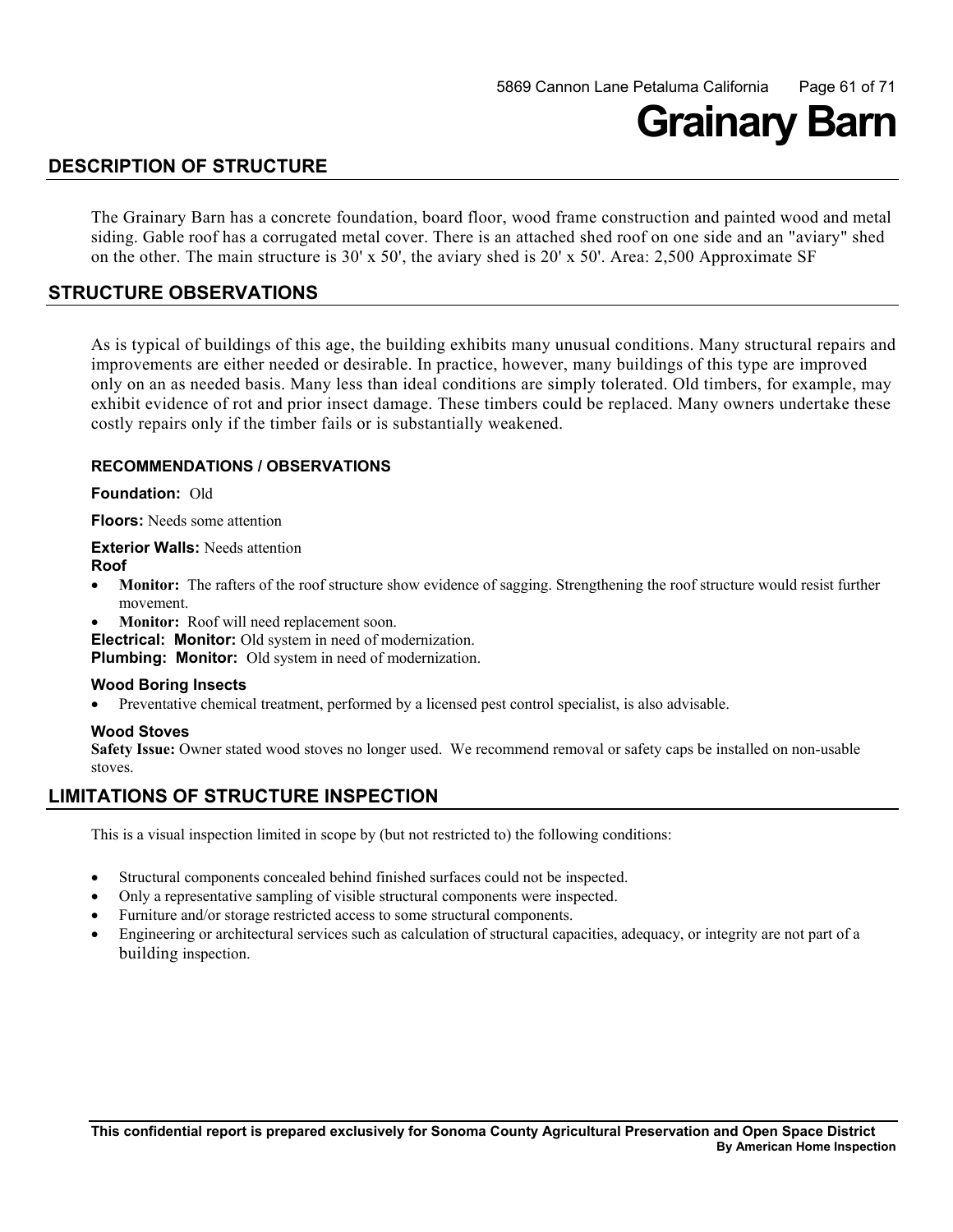## **Tractor Barn**

## **DESCRIPTION OF STRUCTURE**

The Tractor Barn has a concrete foundation, dirt floor, wood frame construction with painted wood siding and corrugated metal roof-with attached shed area. Measures 90' x 50'. Area: 8,500 Approximate SF

## **STRUCTURE OBSERVATIONS**

As is typical of buildings of this age, the building exhibits many unusual conditions. Many structural repairs and improvements are either needed or desirable. In practice, however, many buildings of this type are improved only on an as needed basis. Many less than ideal conditions are simply tolerated. Old timbers, for example, may exhibit evidence of rot and prior insect damage. These timbers could be replaced. Many owners undertake these costly repairs only if the timber fails or is substantially weakened.

#### **RECOMMENDATIONS / OBSERVATIONS**

| <b>Foundation:</b>                                                                                                | • Repair: Wood/soil contact should be eliminated. This condition risks rot and |
|-------------------------------------------------------------------------------------------------------------------|--------------------------------------------------------------------------------|
| wood boring insect activity. Where there is extensive material to be replaced significant cost could be involved. |                                                                                |
| Electrical:                                                                                                       | $\bullet$ Old wiring                                                           |
| <b>Plumbing:</b>                                                                                                  | $\bullet$ None                                                                 |
| <b>Exterior Walls:</b>                                                                                            | $\bullet$ Holes                                                                |

#### **Roof**

- **Monitor:** The rafters of the roof structure show evidence of sagging. Strengthening the roof structure would resist further movement. This improvement is not priority unless the roof is likely to be subjected to heavy loads such as from additional layers of roofing material whose weight could cause further damage
- **Monitor:** The corrugated metal roof has holes.

#### **Wood Boring Insects**

Preventative chemical treatment, performed by a licensed pest control specialist, is also advisable.

### **LIMITATIONS OF STRUCTURE INSPECTION**

- Structural components concealed behind finished surfaces could not be inspected.
- Only a representative sampling of visible structural components were inspected.
- Furniture and/or storage restricted access to some structural components.
- Engineering or architectural services such as calculation of structural capacities, adequacy, or integrity are not part of a building inspection.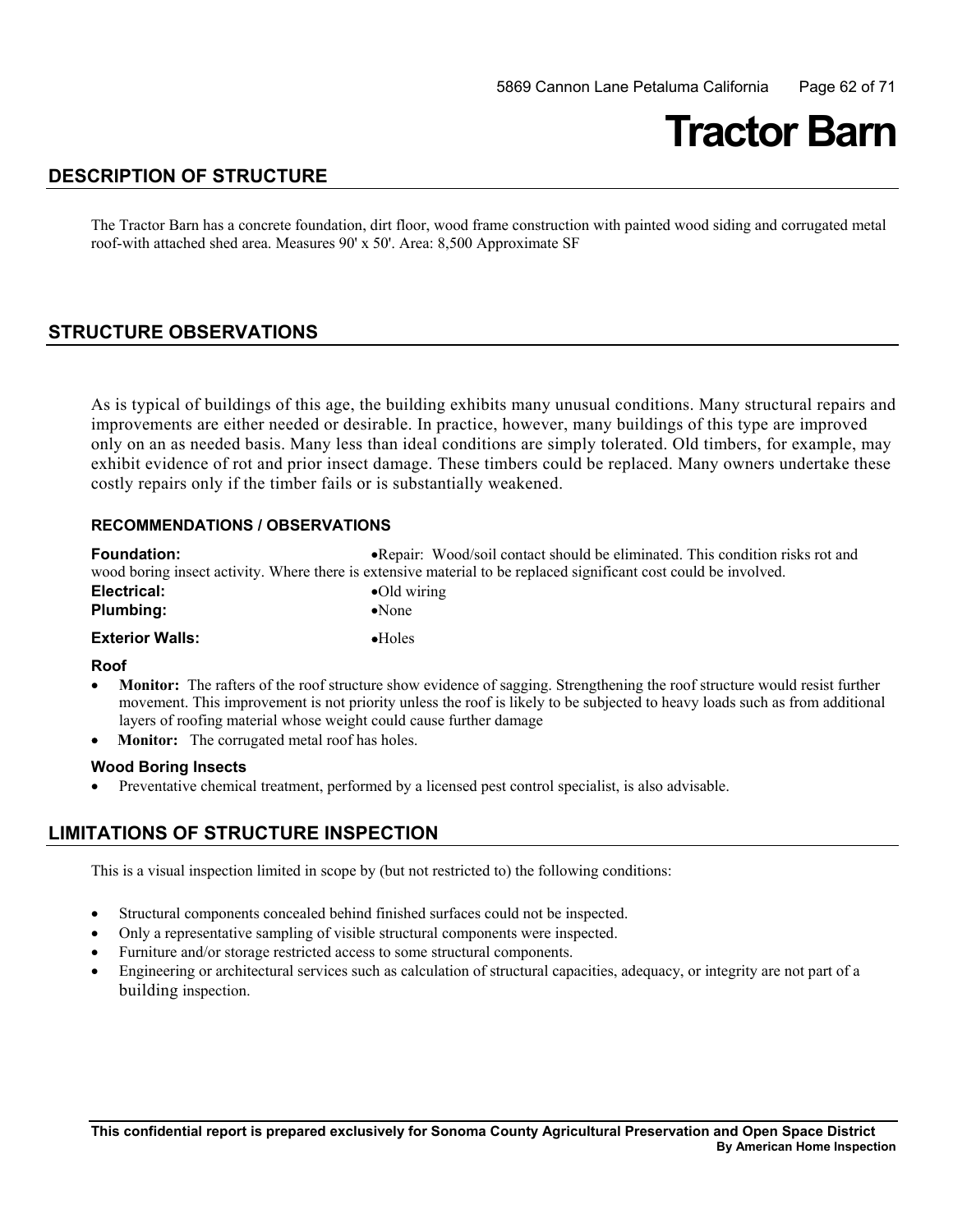# **Hay Barn**

## **DESCRIPTION OF STRUCTURE**

 The Hay Barn has a concrete foundation, stone floor in the main section with dirt floor in the attached shed area, typical post and beam construction with painted wood siding. Attached shed along one side has dirt floor, open walls and corrugated metal roof cover. Main barn portion is 100' x 60' attached shed is 100' x 25'

#### **RECOMMENDATIONS / OBSERVATIONS**

Floors: **Foundation:** •**Repair:** Wood/soil contact should be eliminated. This condition risks rot and wood boring insect activity. Where there is extensive material to be replaced significant cost could be involved. **Floors:** •**Monitor: Repair, Safety Issue:** The stone floor presents a trip hazard. This condition should be altered for improved safety.

 **Exterior Walls:** •**Monitor:** Holes **Electrical:** •**Monitor:** Old wiring **Plumbing:** •**None Roof** 

- **Monitor:** The rafters of the roof structure show evidence of sagging. Strengthening the roof structure would resist further movement. This improvement is not priority unless the roof is likely to be subjected to heavy loads such as from additional layers of roofing material whose weight could cause further damage
- **Monitor:** The corrugated metal roof has holes.

#### **Wood Boring Insects**

Preventative chemical treatment, performed by a licensed pest control specialist, is also advisable.

## **LIMITATIONS OF STRUCTURE INSPECTION**

- • Structural components concealed behind finished surfaces could not be inspected.
- Only a representative sampling of visible structural components were inspected.
- Furniture and/or storage restricted access to some structural components.
- Engineering or architectural services such as calculation of structural capacities, adequacy, or integrity are not part of a building inspection.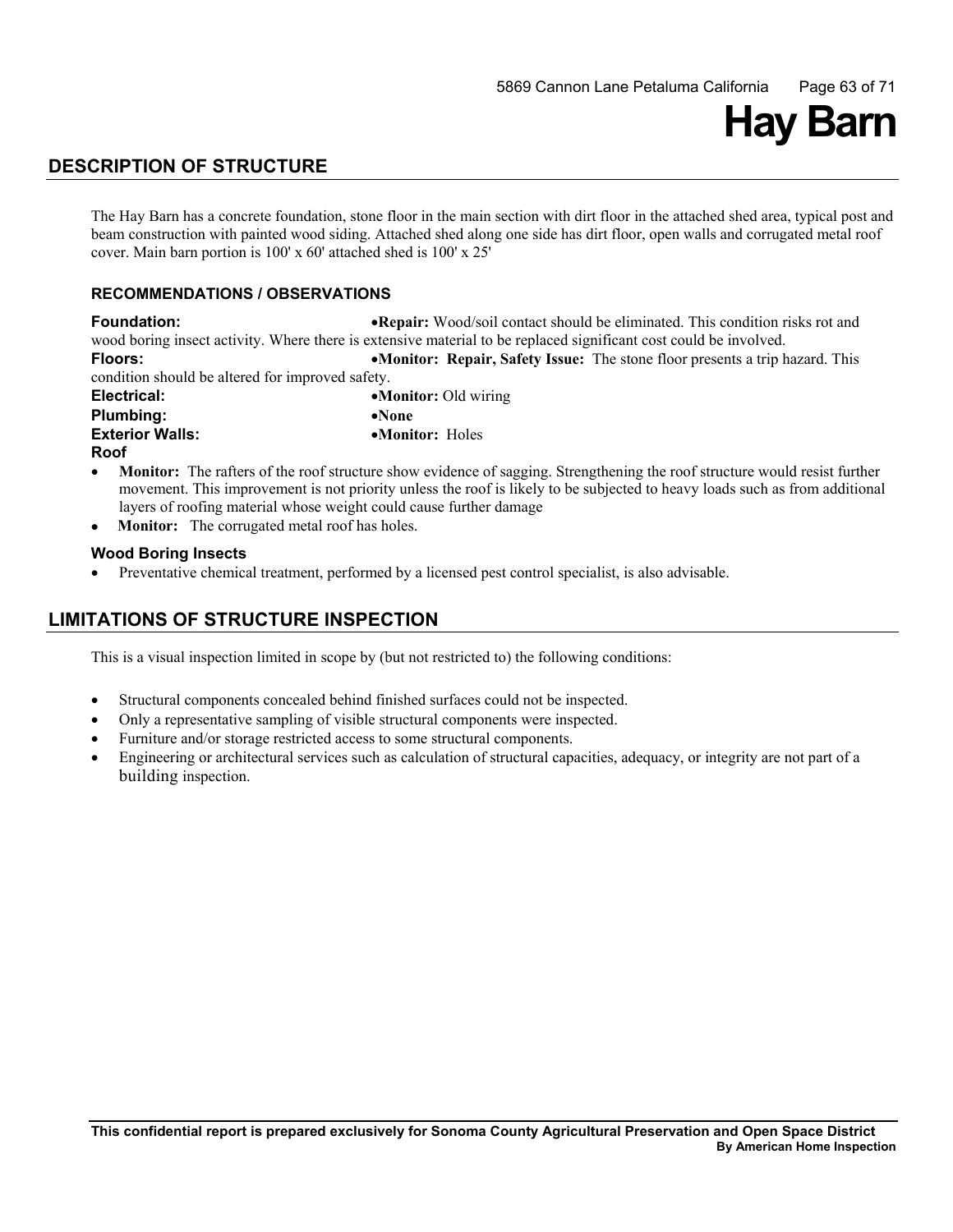

## **DESCRIPTION OF STRUCTURE**

 The New Hay Barn is a pole barn with a gravel floor, steel frame posts with wood cross-members, and metal siding and roof cover. Measurements area 125' x 50'. Area: 6.250 Approximate SF

## **STRUCTURE OBSERVATIONS**

As is typical of buildings of this age, the building exhibits many unusual conditions. Many structural repairs and improvements are either needed or desirable. In practice, however, many buildings of this type are improved only on an as needed basis. Many less than ideal conditions are simply tolerated. Old timbers, for example, may exhibit evidence of rot and prior insect damage. These timbers could be replaced. Many owners undertake these costly repairs only if the timber fails or is substantially weakened.

#### **RECOMMENDATIONS / OBSERVATIONS**

| Electrical:           | $\bullet$ None                 |
|-----------------------|--------------------------------|
| <b>Plumbing:</b>      | $\bullet$ None                 |
| <b>Exterior Walls</b> | •Monitor: Minor siding damage. |

#### **Wood Boring Insects**

• Preventative chemical treatment, performed by a licensed pest control specialist, is also advisable.

### **LIMITATIONS OF STRUCTURE INSPECTION**

- Structural components concealed behind finished surfaces could not be inspected.
- Only a representative sampling of visible structural components were inspected.
- Furniture and/or storage restricted access to some structural components.
- Engineering or architectural services such as calculation of structural capacities, adequacy, or integrity are not part of a building inspection.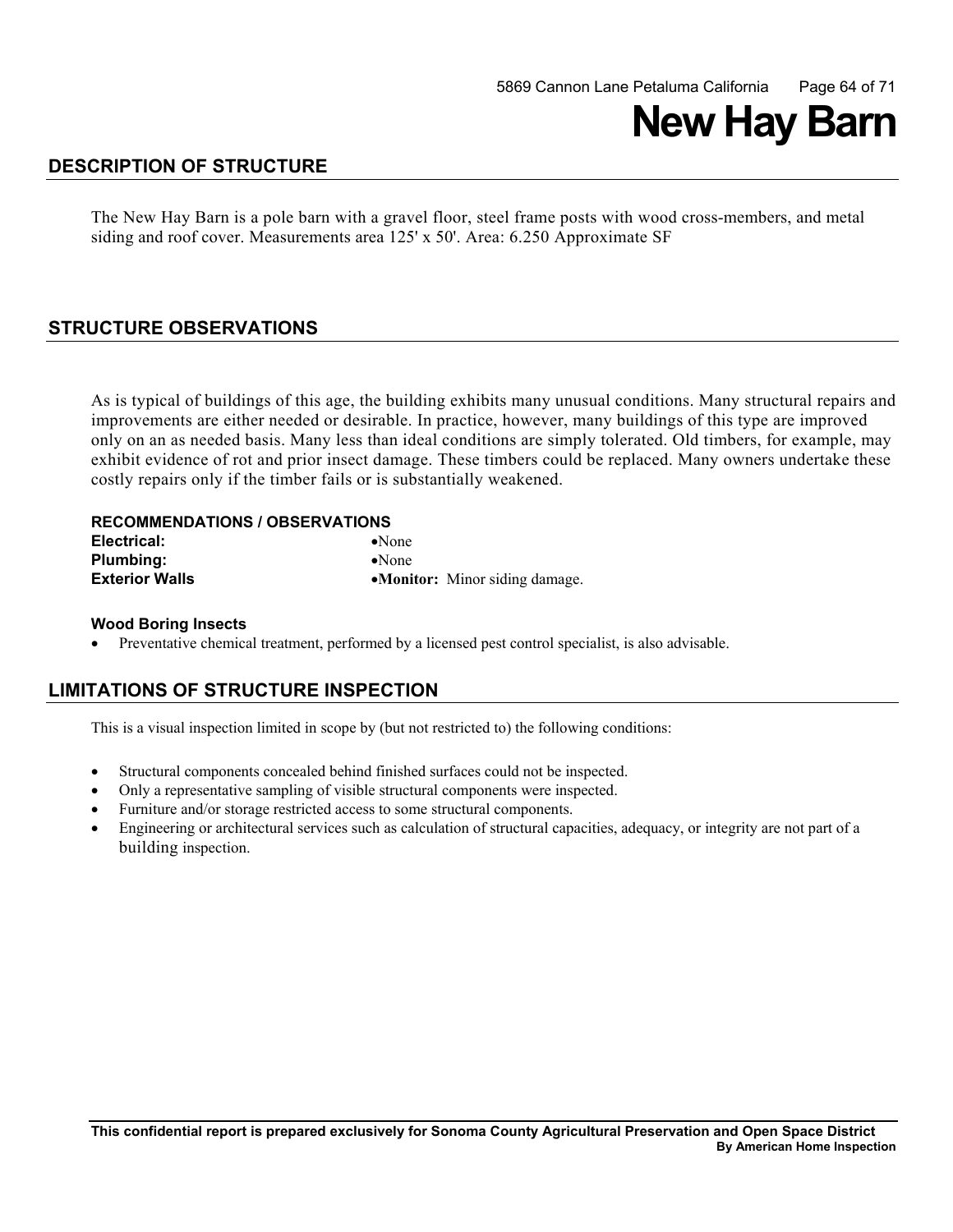## **DESCRIPTION OF STRUCTURE**

 The Barn on the Hill has post and beam box construction, a dirt and partial board floor, unfinished interior and corrugated metal siding and roof cover. Area: 10,912 Approximate SF

| Electrical:      | $\bullet$ None |
|------------------|----------------|
| <b>Plumbing:</b> | $\bullet$ None |

#### **STRUCTURE OBSERVATIONS**

As is typical of buildings of this age, the building exhibits many unusual conditions. Many structural repairs and improvements are either needed or desirable. In practice, however, many buildings of this type are improved only on an as needed basis. Many less than ideal conditions are simply tolerated. Old timbers, for example, may exhibit evidence of rot and prior insect damage. These timbers could be replaced. Many owners undertake these costly repairs only if the timber fails or is substantially weakened.

#### **RECOMMENDATIONS / OBSERVATIONS**

#### **Exterior Walls**

• **Repair:** Decay of old wood siding was noticed.

#### **Roof**

- **Repair:** The rafters of the roof structure show evidence of sagging and being broken. Strengthening the roof structure would resist further movement.
- **Monitor:** Roof leaks are apparent.

#### **Wood Boring Insects**

• Preventative chemical treatment, performed by a licensed pest control specialist, is advisable.

## **LIMITATIONS OF STRUCTURE INSPECTION**

- • Structural components concealed behind finished surfaces could not be inspected.
- Only a representative sampling of visible structural components were inspected.
- Engineering or architectural services such as calculation of structural capacities, adequacy, or integrity are not part of a building inspection.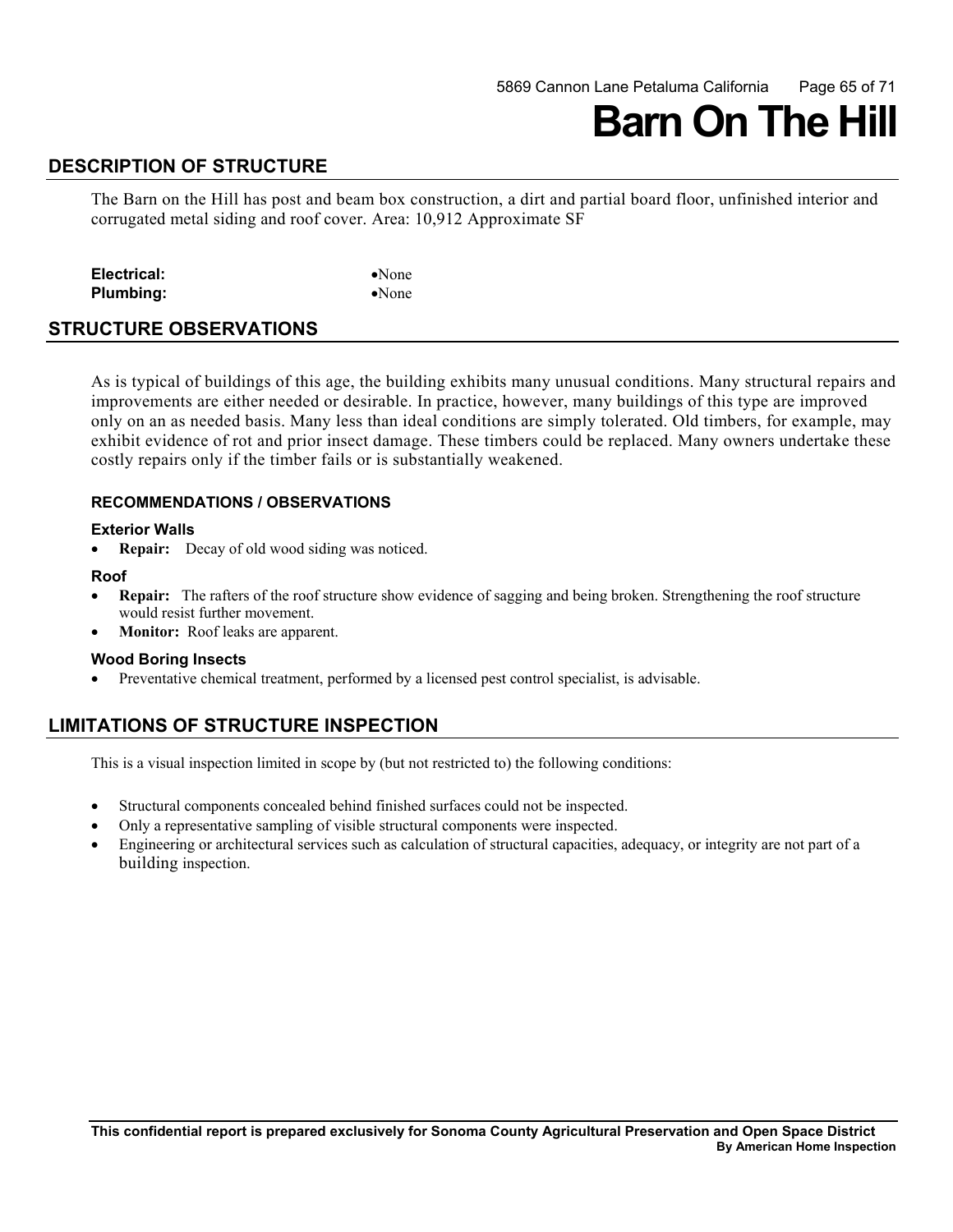## **Old Shop Structure**

## **DESCRIPTION OF STRUCTURE**

The Old Shop has a concrete floor and foundation, box construction, painted wood siding and corrugated metal roof cover. Measures 45' x 25'. Area: 1,125 Approximate SF

**Plumbing:** •None

**Electrical:** • **•**Both Old and remodeled non-grounded electrical system.

## **STRUCTURE OBSERVATIONS**

As is typical of buildings of this age, the building exhibits many unusual conditions. Many structural repairs and improvements are either needed or desirable. In practice, however, many buildings of this type are improved only on an as needed basis. Many less than ideal conditions are simply tolerated. Old timbers, for example, may exhibit evidence of rot and prior insect damage. These timbers could be replaced. Many owners undertake these costly repairs only if the timber fails or is substantially weakened.

#### **RECOMMENDATIONS / OBSERVATIONS**

#### **Exterior Walls**

• The Walls are rotted. Where there is extensive material to be replaced significant cost could be involved.

#### **Roof**

- **Monitor:** The rafters of the roof structure show evidence of sagging. Strengthening the roof structure would resist further movement.
- **Repair:** The roof has several leak areas in the metal roof system.

#### **Wood Boring Insects**

Preventative chemical treatment, performed by a licensed pest control specialist, is also advisable.

## **LIMITATIONS OF STRUCTURE INSPECTION**

- Structural components concealed behind finished surfaces could not be inspected.
- Only a representative sampling of visible structural components were inspected.
- Furniture and/or storage restricted access to some structural components.
- Engineering or architectural services such as calculation of structural capacities, adequacy, or integrity are not part of a building inspection.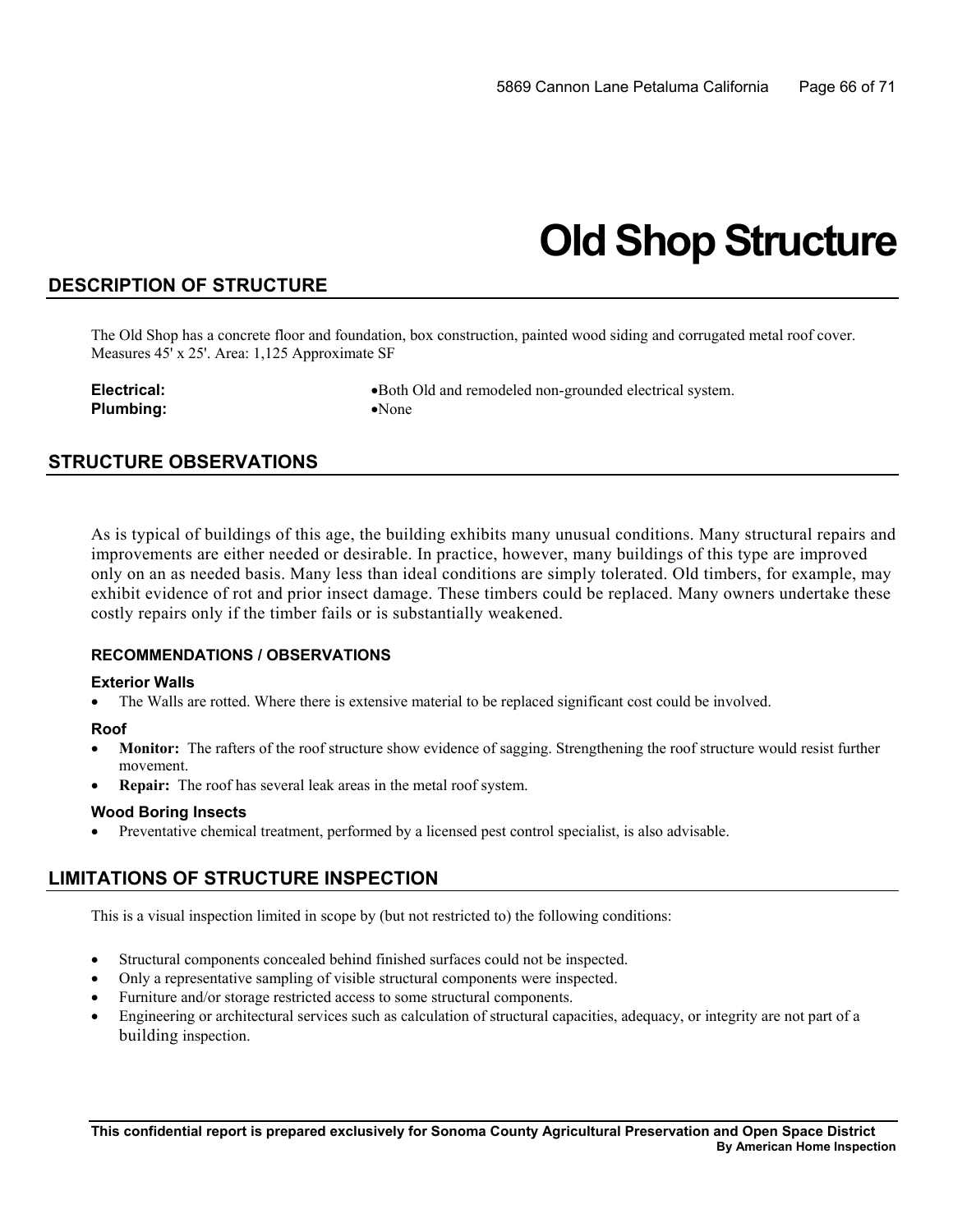## **Storage Shed Structure**

## **DESCRIPTION OF STRUCTURE**

The Storage Shed is constructed on concrete piers, has wood frame construction with painted wood siding and composition shingle roof cover. The building measures 35' x 15' and has an attached 35' x 10' shed of similar construction with metal roof. Area: 875 Approximate SF

| Electrical: | $\bullet$ None |
|-------------|----------------|
| Plumbing:   | $\bullet$ None |

### **STRUCTURE OBSERVATIONS**

As is typical of buildings of this age, the building exhibits many unusual conditions. Many structural repairs and improvements are either needed or desirable. In practice, however, many buildings of this type are improved only on an as needed basis. Many less than ideal conditions are simply tolerated. Old timbers, for example, may exhibit evidence of rot and prior insect damage. These timbers could be replaced. Many owners undertake these costly repairs only if the timber fails or is substantially weakened.

#### **RECOMMENDATIONS / OBSERVATIONS**

#### **Foundation**

 • **Repair:** Wood/soil contact should be eliminated. This condition is risks rot and wood boring insect activity. Where there is extensive material to be replaced significant cost could be involved. Consideration should be considered to demolition of building.

#### **Floors**

 **Major Concern: Safety Issue: Repair:** The floors are rotted. Where there is extensive material to be replaced significant cost could be involved. Consideration should be considered to demolition of building.

#### **Exterior Walls**

• The Walls are rotted. Where there is extensive material to be replaced significant cost could be involved. Consideration should be considered to demolition of building.

#### **Roof**

**Major Concern: Repair:** The rafters of the roof structure show evidence of sagging. Strengthening the roof structure would resist further movement.

#### **Wood Boring Insects**

Preventative chemical treatment, performed by a licensed pest control specialist, is also advisable.

## **LIMITATIONS OF STRUCTURE INSPECTION**

- Structural components concealed behind finished surfaces could not be inspected.
- Only a representative sampling of visible structural components were inspected.
- • Furniture and/or storage restricted access to some structural components.
- Engineering or architectural services such as calculation of structural capacities, adequacy, or integrity are not part of a building inspection.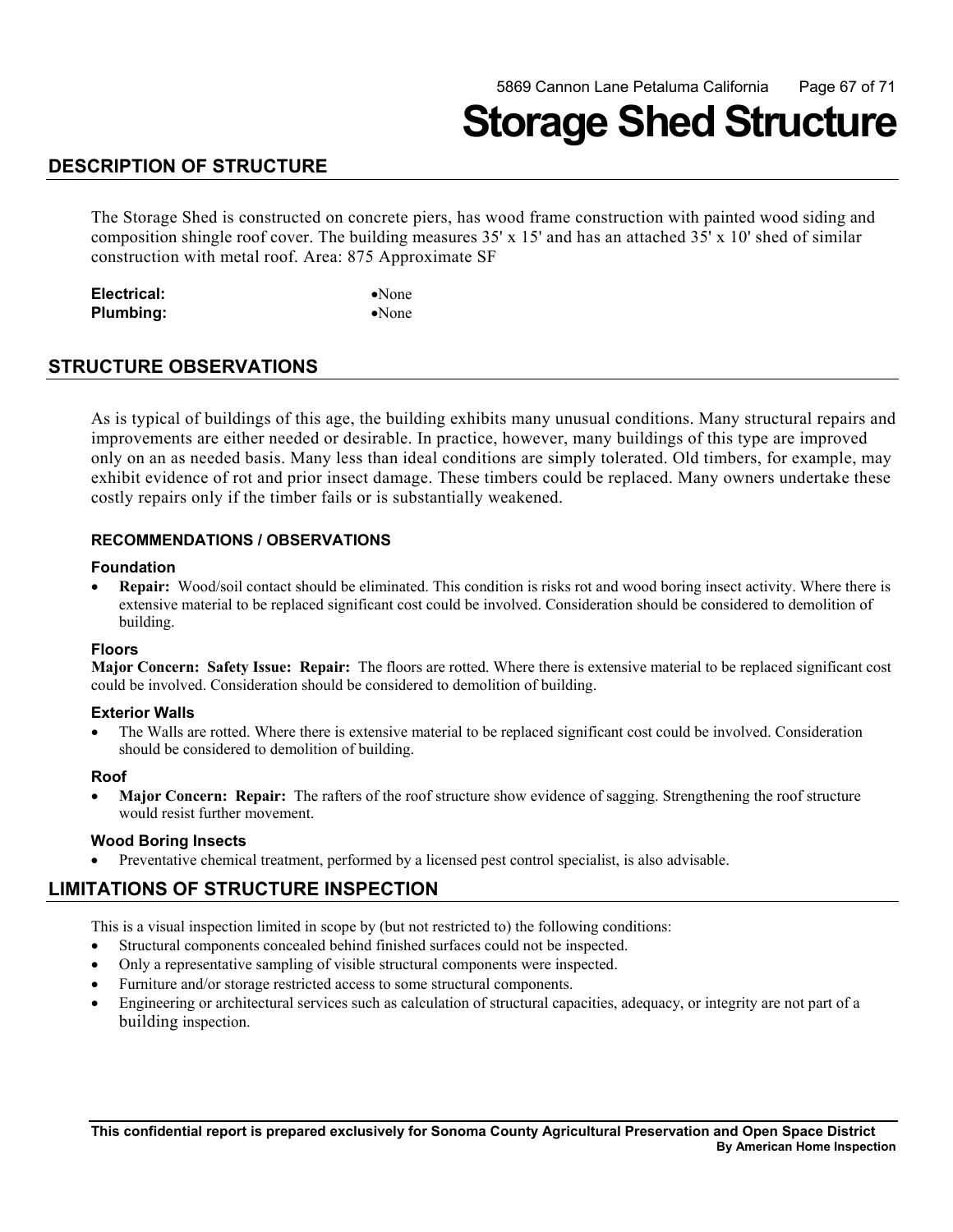## **Slaughter House Structure**

## **DESCRIPTION OF STRUCTURE**

 The Slaughter House, is now used for storage, has a stone foundation and floor, wood construction with painted wood siding, and a gable roof with corrugated metal cover. Area: 600 Approximate SF

**Electrical:** •None **Plumbing:** •None

## **STRUCTURE OBSERVATIONS**

As is typical of buildings of this age, the building exhibits many unusual conditions. Many structural repairs and improvements are either needed or desirable. In practice, however, many buildings of this type are improved only on an as needed basis. Many less than ideal conditions are simply tolerated. Old timbers, for example, may exhibit evidence of rot and prior insect damage. These timbers could be replaced. Many owners undertake these costly repairs only if the timber fails or is substantially weakened.

#### **RECOMMENDATIONS / OBSERVATIONS**

#### **Foundation**

**Repair:** The building is old and the foundation is in need of replacement or repair.

### **Floors**

**Safety Issue: Repair:** Not currently usable by public.

#### **Exterior Walls**

- **Repair:** The Walls are rotted. Where there is extensive material to be replaced significant cost could be involved. Consideration should be considered to demolition of building.
- **Repair:** Wood/soil contact at the base of the siding
- **Repair:** It is recommended that the siding be replaced.

#### **Roof**

- **Major Concern, Repair:** The roofing is at end of life and should be replaced.
- **Monitor:** The rafters of the roof structure show evidence of sagging. Strengthening the roof structure would resist further movement.

#### **Wood Boring Insects**

Preventative chemical treatment, performed by a licensed pest control specialist, is also advisable.

## **LIMITATIONS OF STRUCTURE INSPECTION**

- Structural components concealed behind finished surfaces could not be inspected.
- Only a representative sampling of visible structural components were inspected.
- Furniture and/or storage restricted access to some structural components.
- Engineering or architectural services such as calculation of structural capacities, adequacy, or integrity are not part of a building inspection.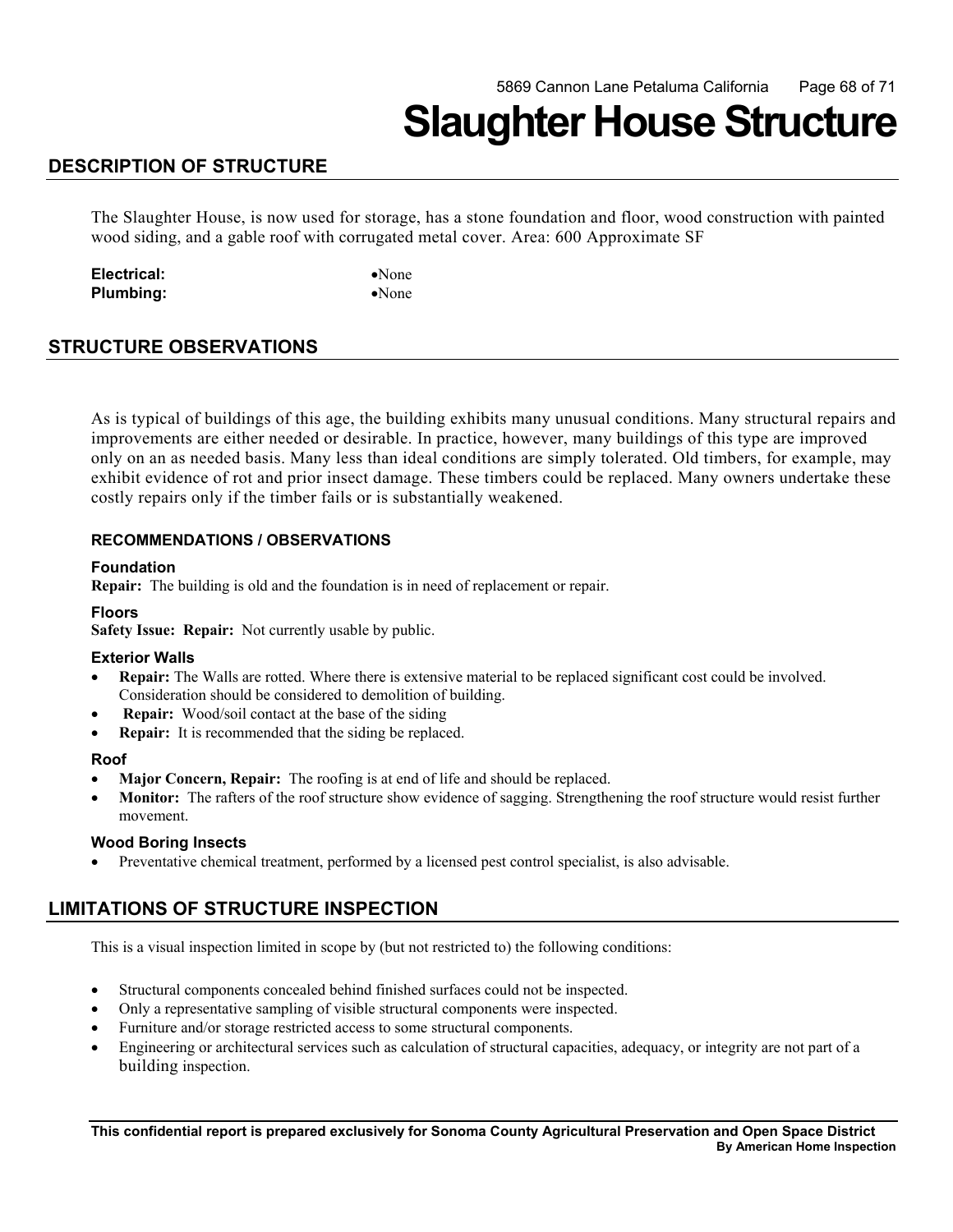## **Wine Cellar Structure**

## **DESCRIPTION OF STRUCTURE**

The Wine Cellar is a small structure with dirt and concrete floor, stone foundation, and wood framed construction with painted wood siding. Gable/shed roof has corrugated metal cover. Area: 1,440 Approximate SF

| Electrical: | $\bullet$ None |
|-------------|----------------|
| Plumbing:   | $\bullet$ None |

### **STRUCTURE OBSERVATIONS**

As is typical of buildings of this age, the building exhibits many unusual conditions. Many structural repairs and improvements are either needed or desirable. In practice, however, many buildings of this type are improved only on an as needed basis. Many less than ideal conditions are simply tolerated. Old timbers, for example, may exhibit evidence of rot and prior insect damage. These timbers could be replaced. Many owners undertake these costly repairs only if the timber fails or is substantially weakened.

### **RECOMMENDATIONS / OBSERVATIONS**

#### **Foundation**

- • **Repair:** Surface deterioration (spalling, crumbling material) was observed on foundation walls
- **Major Concern:** Substantial foundation settlement cracking was observed. Structural movement of the building has occurred. Since repairs are needed to protect the building from more serious damage, a structural engineer who is familiar with foundation repair or a company specializing in foundation repairs should be consulted to evaluate the condition and to suggest corrective measures. The rate of movement cannot be predicted during a one-time inspection. Lot drainage improvements and elimination of water or roof runoff splashing against foundation walls also recommended.

#### **Floors**

• **Major Concern: Safety Issue: Repair:** Not currently useable for public area.

#### **Exterior Walls:**

• **Major Concern: Safety Issue: Repair:** Various wall systems used. See Foundation comment above under **Major Concern.** 

#### **Roof**

**Monitor:** The rafters of the roof structure show evidence of sagging. Strengthening the roof structure would resist further movement. See Foundation comment above under **Major Concern.** 

#### **Wood Boring Insects**

Preventative chemical treatment, performed by a licensed pest control specialist, is also advisable.

## **LIMITATIONS OF STRUCTURE INSPECTION**

- Structural components concealed behind finished surfaces could not be inspected.
- Only a representative sampling of visible structural components were inspected.
- Furniture and/or storage restricted access to some structural components.
- Engineering or architectural services such as calculation of structural capacities, adequacy, or integrity are not part of a building inspection.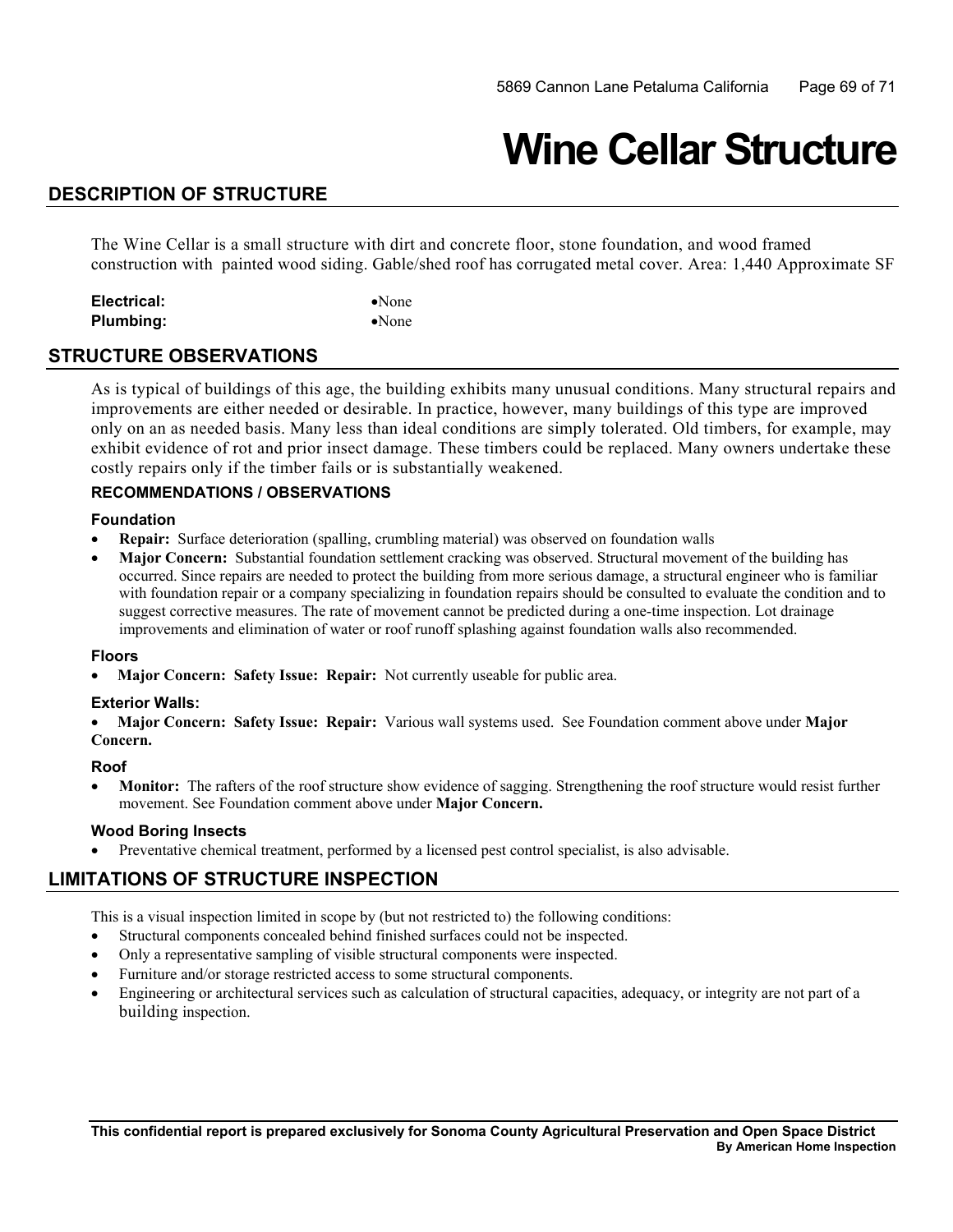## **New Shop Structure**

## **DESCRIPTION OF STRUCTURE**

The New Shop has a concrete slab floor, steel frame construction and metal siding and roof cover. The building measures 50' x 75'. Area: 3,750 Approximate SF

**Plumbing:** •None

**Electrical:** •Panel Labeled

## **STRUCTURE OBSERVATIONS**

#### **RECOMMENDATIONS / OBSERVATIONS**

**Floors:** Normal cracking in concrete floor for Agriculture shop.

#### **Insulation:**

**Monitor:** The ceiling insulation has fallen down in several location and should be re-installed.

## **LIMITATIONS OF STRUCTURE INSPECTION**

- • Structural components concealed behind finished surfaces could not be inspected.
- Only a representative sampling of visible structural components were inspected.
- Furniture and/or storage restricted access to some structural components.
- Engineering or architectural services such as calculation of structural capacities, adequacy, or integrity are not part of a building inspection.